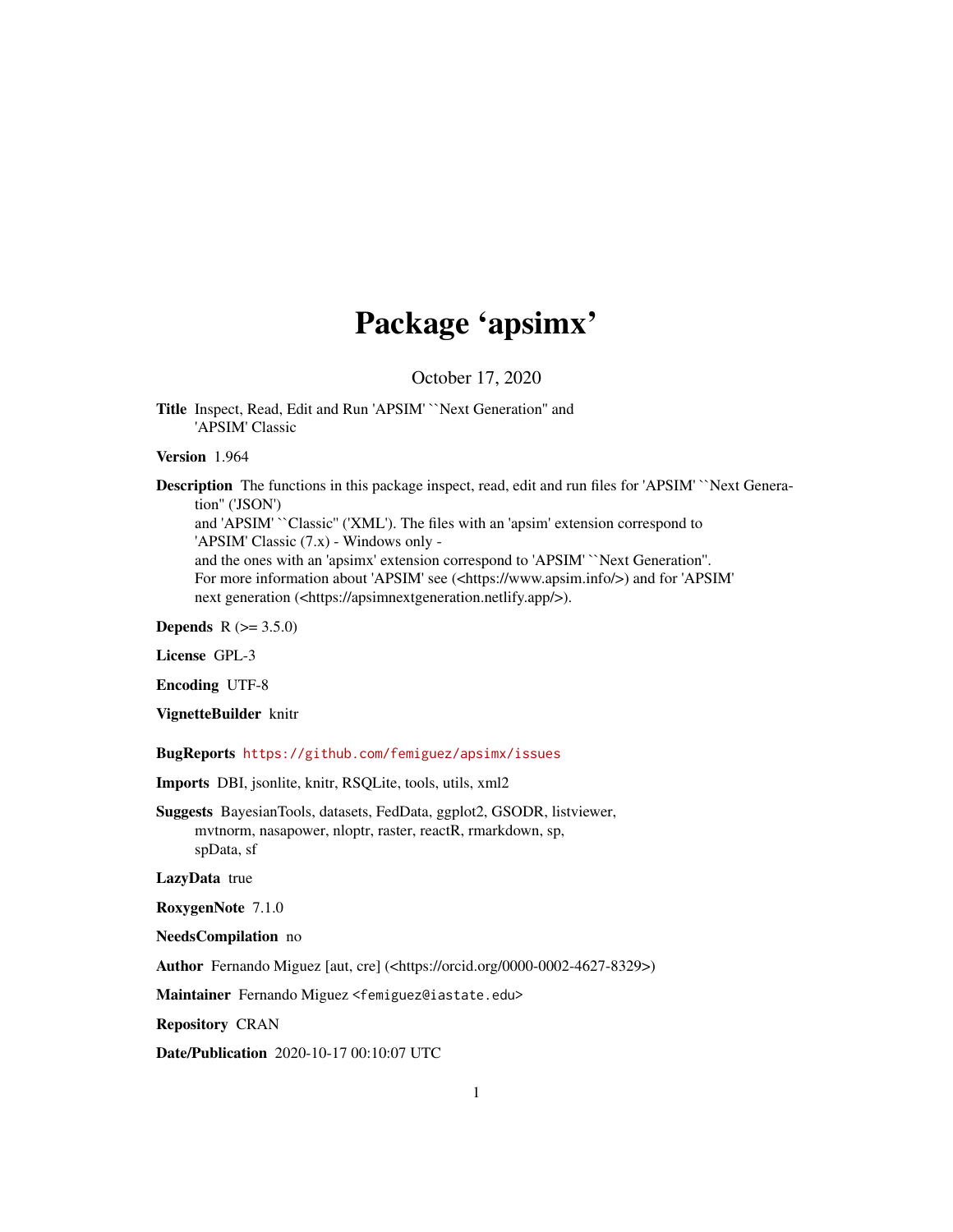# R topics documented:

| 3                                                                                                                          |
|----------------------------------------------------------------------------------------------------------------------------|
| $\overline{4}$                                                                                                             |
| 5                                                                                                                          |
| 6                                                                                                                          |
| 6                                                                                                                          |
| $\overline{7}$                                                                                                             |
| 8                                                                                                                          |
| 9                                                                                                                          |
| 12                                                                                                                         |
| 13                                                                                                                         |
| 14                                                                                                                         |
| 14                                                                                                                         |
| 15                                                                                                                         |
| 16                                                                                                                         |
| 16                                                                                                                         |
| 18                                                                                                                         |
| 20                                                                                                                         |
| 22                                                                                                                         |
| 24<br>$edit\_apsimx\_replacement \dots \dots \dots \dots \dots \dots \dots \dots \dots \dots \dots \dots \dots$            |
|                                                                                                                            |
|                                                                                                                            |
|                                                                                                                            |
|                                                                                                                            |
|                                                                                                                            |
|                                                                                                                            |
|                                                                                                                            |
|                                                                                                                            |
| 35                                                                                                                         |
| 36                                                                                                                         |
| 36                                                                                                                         |
| 39<br>$inspect_apsimx \dots \dots \dots \dots \dots \dots \dots \dots \dots \dots \dots \dots \dots \dots \dots \dots$     |
|                                                                                                                            |
|                                                                                                                            |
|                                                                                                                            |
|                                                                                                                            |
|                                                                                                                            |
|                                                                                                                            |
| 46                                                                                                                         |
| 48                                                                                                                         |
| 48<br>read_apsim                                                                                                           |
| 49                                                                                                                         |
| 50                                                                                                                         |
| 50                                                                                                                         |
| 51                                                                                                                         |
| 52                                                                                                                         |
| 53<br>ssurgo2sp<br>a de la caractería de la caractería de la caractería de la caractería de la caractería de la caractería |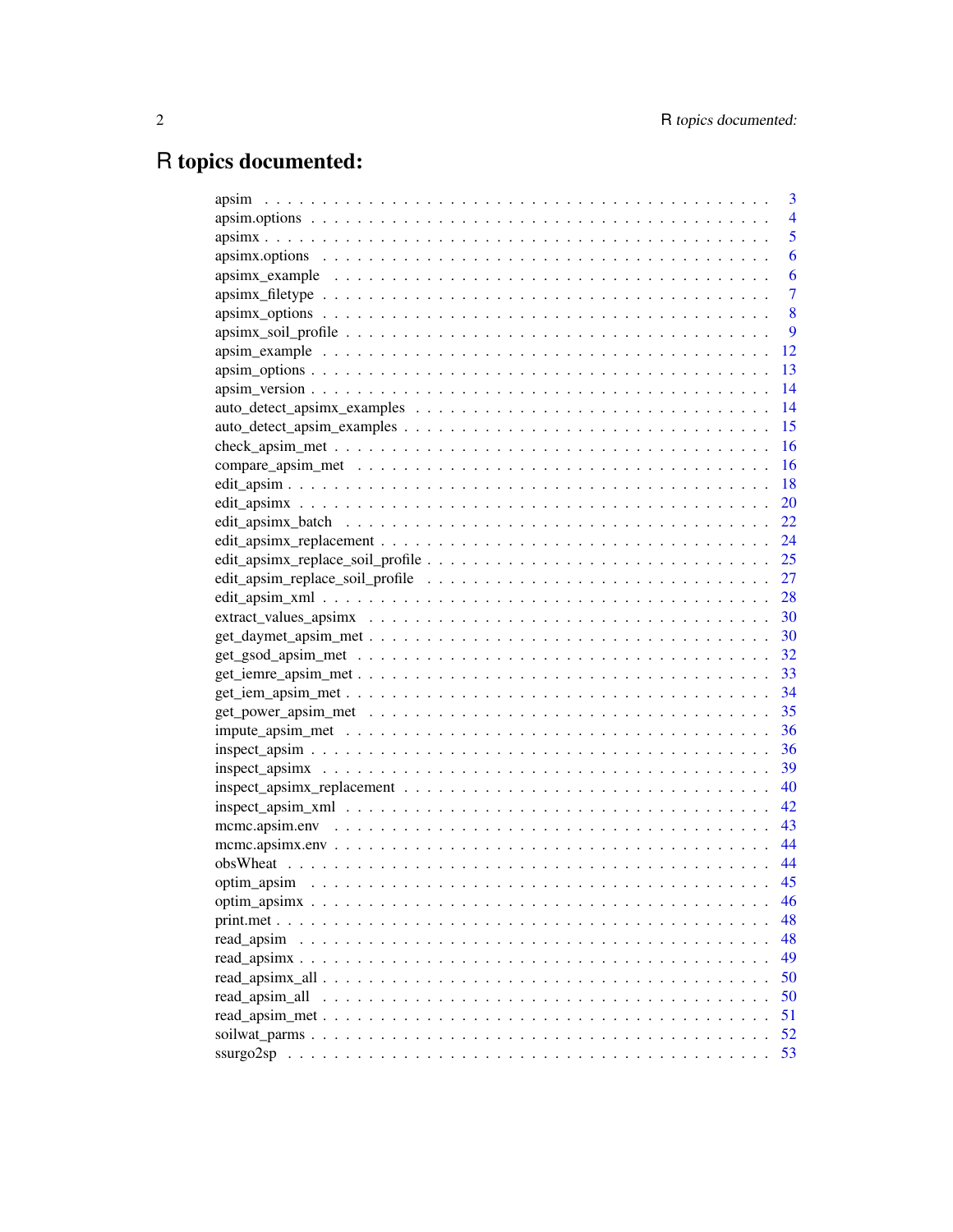#### <span id="page-2-0"></span>apsim 3

| Index | 62 |
|-------|----|

apsim *Run an APSIM (7.x) 'Classic' simulation*

### Description

Run apsim from R. It's for Windows only. It uses 'shell'.

#### Usage

```
apsim(
 file = ",
 src.dim = "."silent = FALSE,
 value = c("all", "report", "none"),
 cleanup = FALSE,
  simplify = TRUE
)
```
### Arguments

| file     | file name to be run (the extension apsim is optional)                                                                                             |
|----------|---------------------------------------------------------------------------------------------------------------------------------------------------|
| src.dir  | directory containing the apsim file to be run (defaults to the current directory)                                                                 |
| silent   | whether to print messages from apsim simulation                                                                                                   |
| value    | how much output to return:<br>option 'all' returns all components of the simulation;<br>option 'report' returns only the 'main' report component; |
| cleanup  | logical. Whether to delete the .out file generated by APSIM. Default is FALSE.                                                                    |
| simplify | whether to return a single data frame when multiple simulations are present. If<br>FALSE it will return a list.                                   |

### Details

Run an APSIM (7.x) 'Classic' Simulation

A valid apsim file can be run from within R. The main goal is to make running APSIM-X simple, especially for large scale simulations or parameter optimization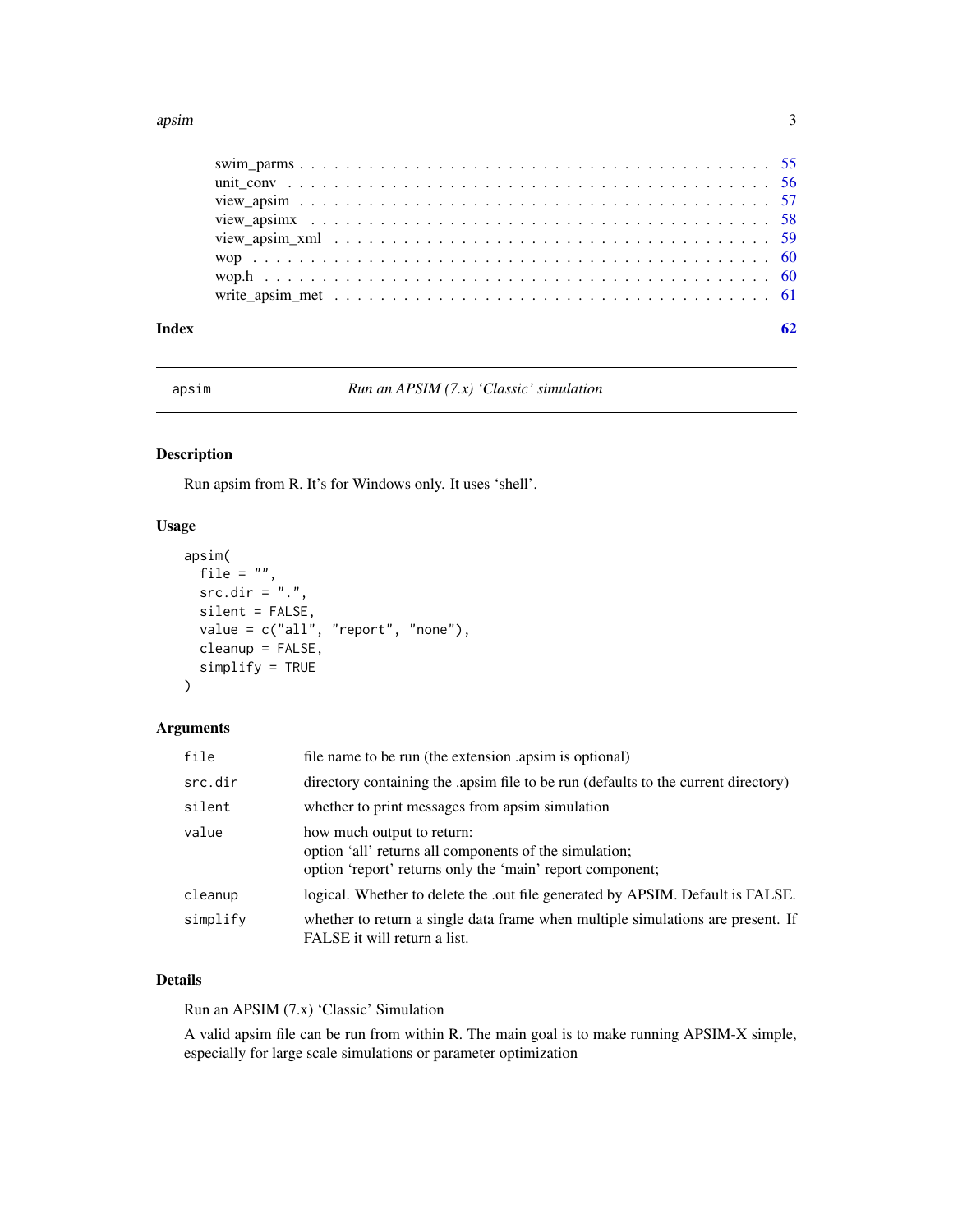### Examples

```
## Not run:
## See function 'apsim_example'
## End(Not run)
```
apsim.options *Environment which stores APSIM options*

## Description

Environment which can store the path to the executable and where examples are located. Creating an environment avoids the use of global variables or other similar practices which would have possible undesriable consequences.

#### Usage

apsim.options

### Format

An object of class environment of length 3.

### Details

Environment which stores APSIM options

### Examples

```
## Not run:
names(apsim.options)
apsim_options(exe.path = "some-new-path-to-executable")
apsim.options$exe.path
```
## End(Not run)

<span id="page-3-0"></span>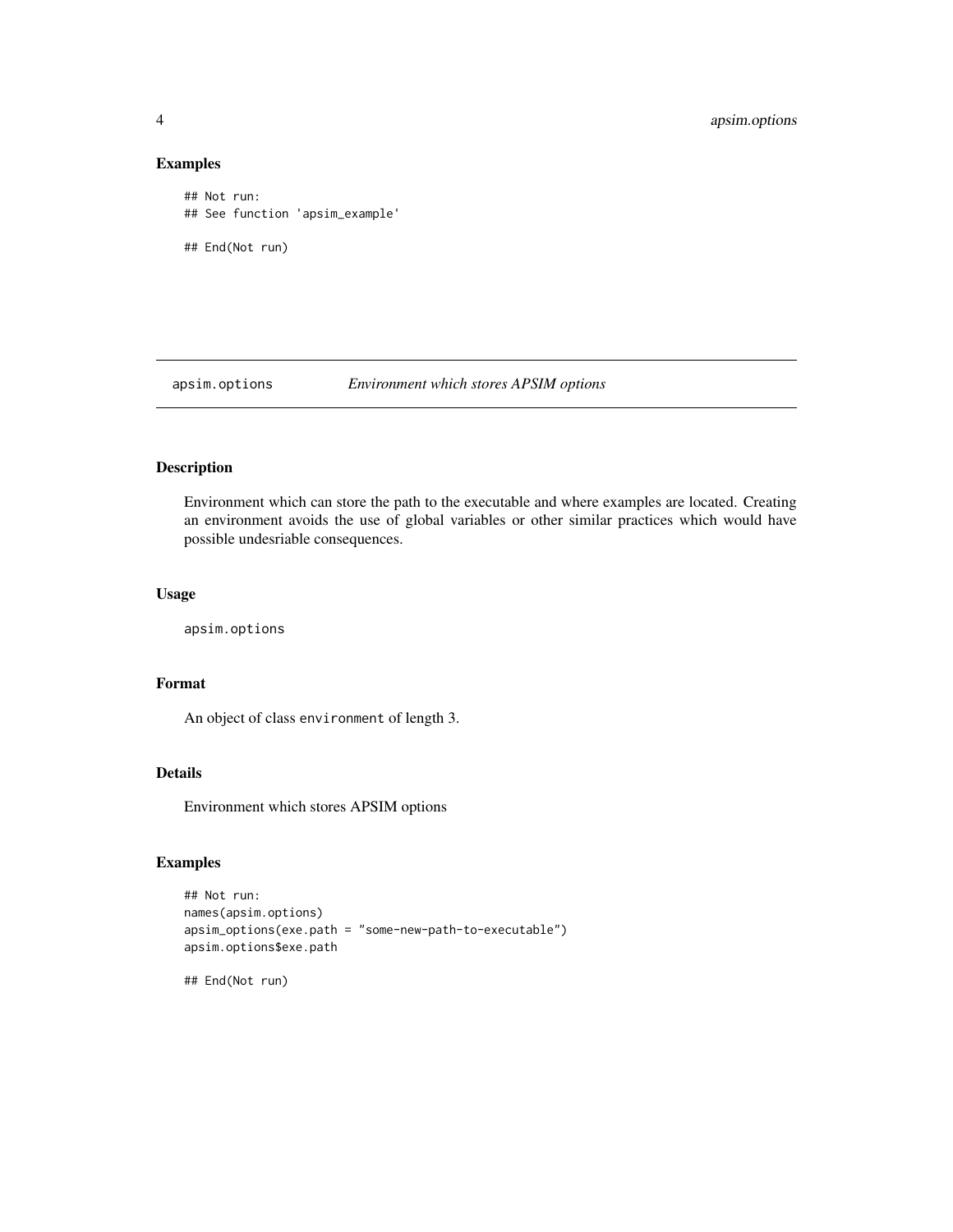<span id="page-4-0"></span>

Run apsimx from R. It uses 'system' (unix) or 'shell' (windows) and it attempts to be platform independent.

#### Usage

```
apsimx(
 file = ",
  src.dim = "."silent = FALSE,
 value = c("all", "report", "none"),
  cleanup = FALSE
)
```
### Arguments

| file    | file name to be run (the extension apsimx is optional)                                                                                                                                                                                                |
|---------|-------------------------------------------------------------------------------------------------------------------------------------------------------------------------------------------------------------------------------------------------------|
| src.dir | directory containing the apsimx file to be run (defaults to the current directory)                                                                                                                                                                    |
| silent  | whether to print messages from apsim simulation                                                                                                                                                                                                       |
| value   | how much output to return:<br>option 'all' returns all components of the simulation;<br>option 'report' returns only the 'main' report component;<br>option 'none' does not create a data.frame but it generates the databases from<br><b>APSIM-X</b> |
| cleanup | logical. Whether to delete the .db file generated by APSIM-X. Default is FALSE                                                                                                                                                                        |

#### Details

Run an APSIM-X Simulation

A valid apsimx file can be run from within R. The main goal is to make running APSIM-X simple, especially for large scale simulations or parameter optimization

#### Value

a data frame with the 'Report' from the APSIM-X simulation. To change the variables being reported use the GUI.

### Examples

```
## Not run:
## See function 'apsimx_example' and vignette 'apsimx'
```
## End(Not run)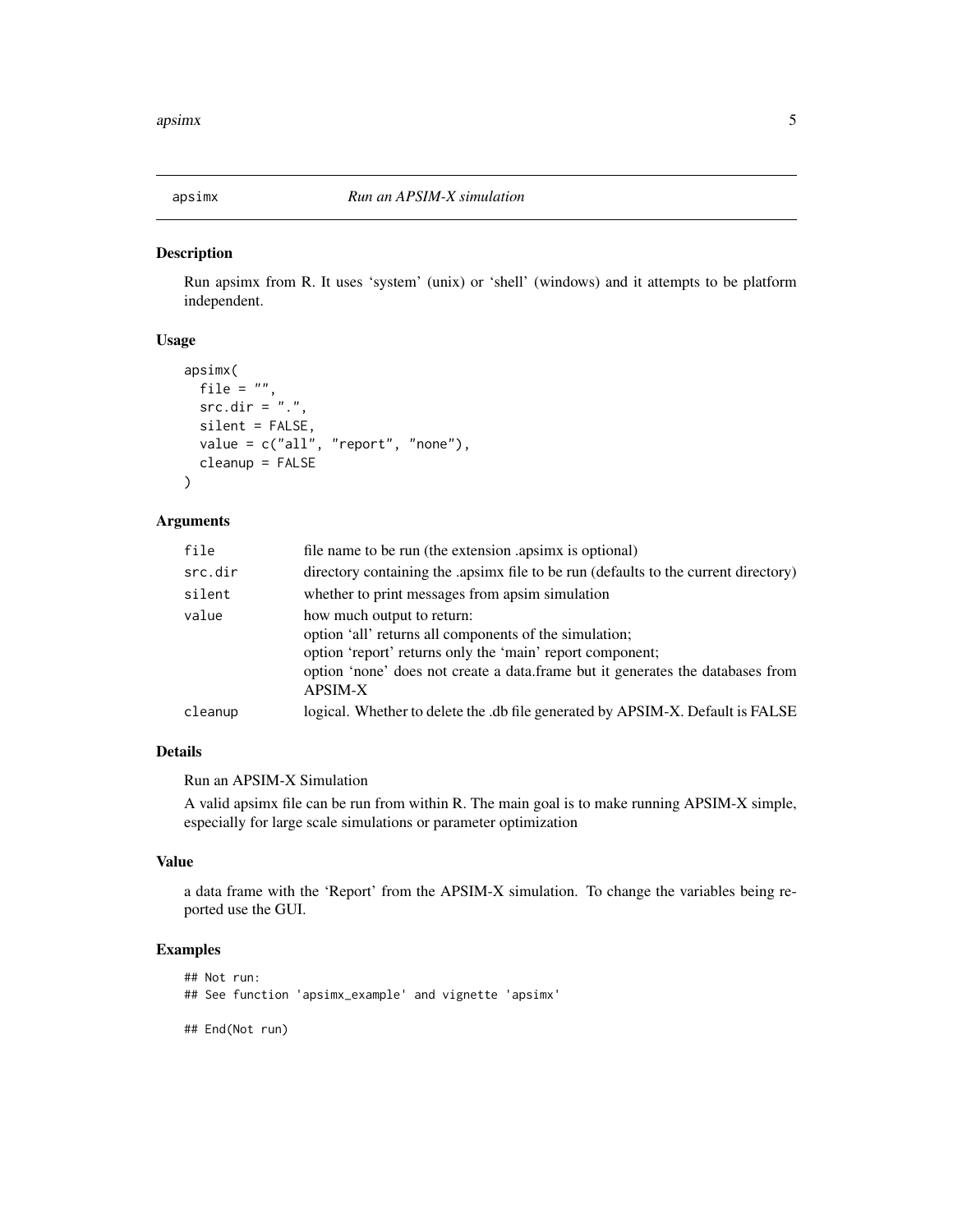<span id="page-5-0"></span>

Environment which can store the path to the executable, warning settings and where examples are located. Creating an environment avoids the use of global variables or other similar practices which would have possible undesriable consequences.

#### Usage

apsimx.options

#### Format

An object of class environment of length 5.

#### Details

Environment which stores APSIM-X options

### Examples

```
## Not run:
names(apsimx.options)
apsimx_options(exe.path = "some-new-path-to-executable")
apsimx.options$exe.path
```
## End(Not run)

apsimx\_example *Access Example APSIM-X Simulations*

#### Description

simple function to run some of the built-in APSIM-X examples

#### Usage

```
apsimx_example(example = "Wheat", silent = FALSE)
```
#### Arguments

| example | run an example from built-in APSIM-X. Options are all of the ones included |
|---------|----------------------------------------------------------------------------|
|         | with the APSIM-X distribution, except 'Graph'.                             |
| silent  | whether to print standard output from the APSIM-X execution                |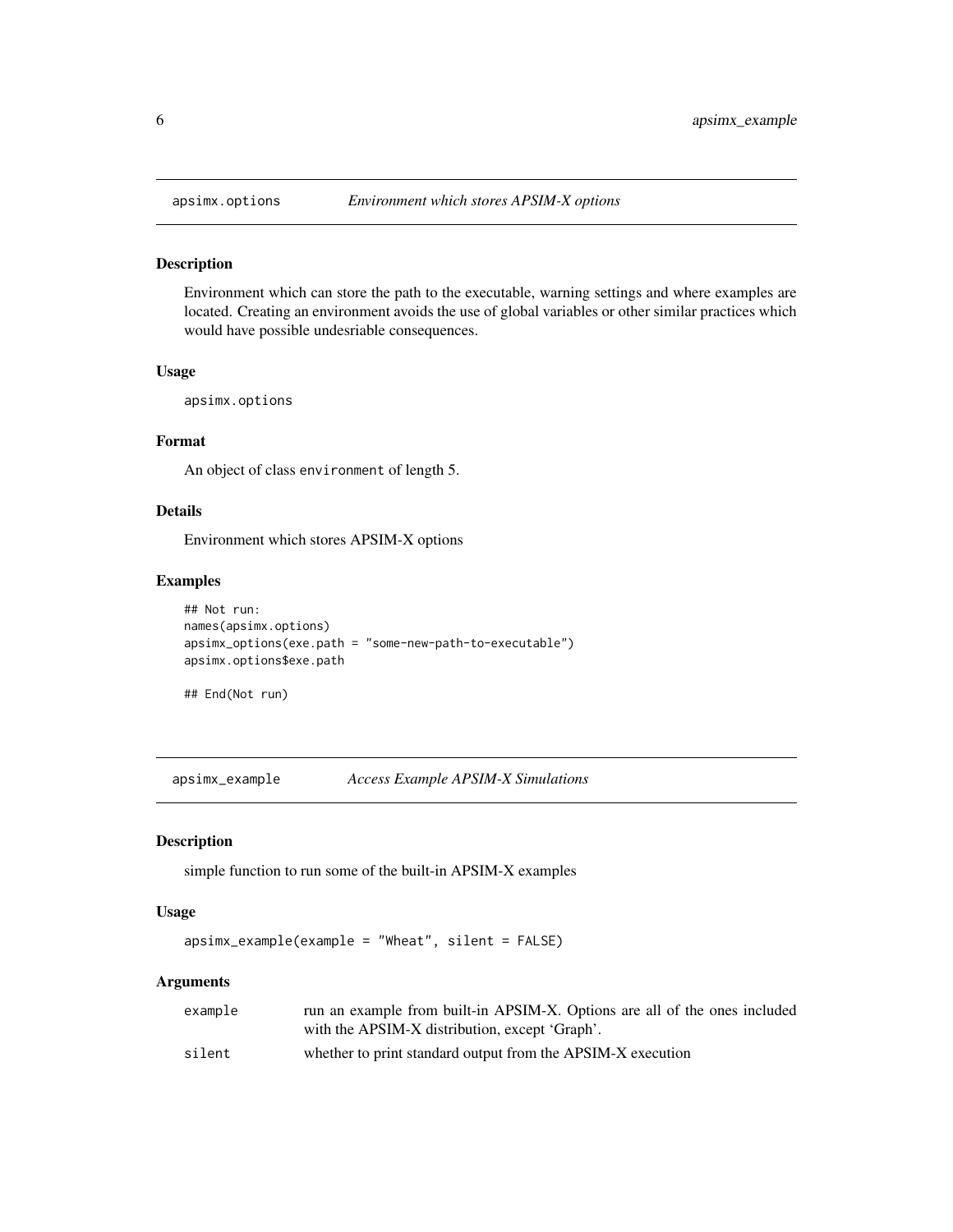### <span id="page-6-0"></span>Details

This function creates a temporary copy of the example file distributed with APSIM-X to avoid writing a .db file to the directory where the 'Examples' are located. It is not a good practice and there is no guarantee that the user has read/write permissions in that directory.

#### Note

This function creates a new column 'Date' which is in the R 'Date' format which is convenient for graphics.

### Examples

```
## Not run:
wheat <- apsimx_example("Wheat")
maize <- apsimx_example("Maize")
barley <- apsimx_example("Barley")
## The 'Date' column is created by this function, based on apsim output.
require(ggplot2)
ggplot(data = wheat , aes(x = Date, y = Yield)) +geom_point()
```
## End(Not run)

apsimx\_filetype *Test file format for .apsimx files*

### Description

Test whether an .apsimx file is XML or json

### Usage

apsimx\_filetype(file = "", src.dir = ".")

#### Arguments

| file    | file ending in apsimx to be tested                                                              |
|---------|-------------------------------------------------------------------------------------------------|
| src.dir | directory containing the apsimx file to be tested; defaults to the current working<br>directory |

#### Value

'xml', 'json' or 'unknown'

#### Note

Minimal function which reads only the first line in a file and tries to guess whether it is an 'xml' or 'json' file type.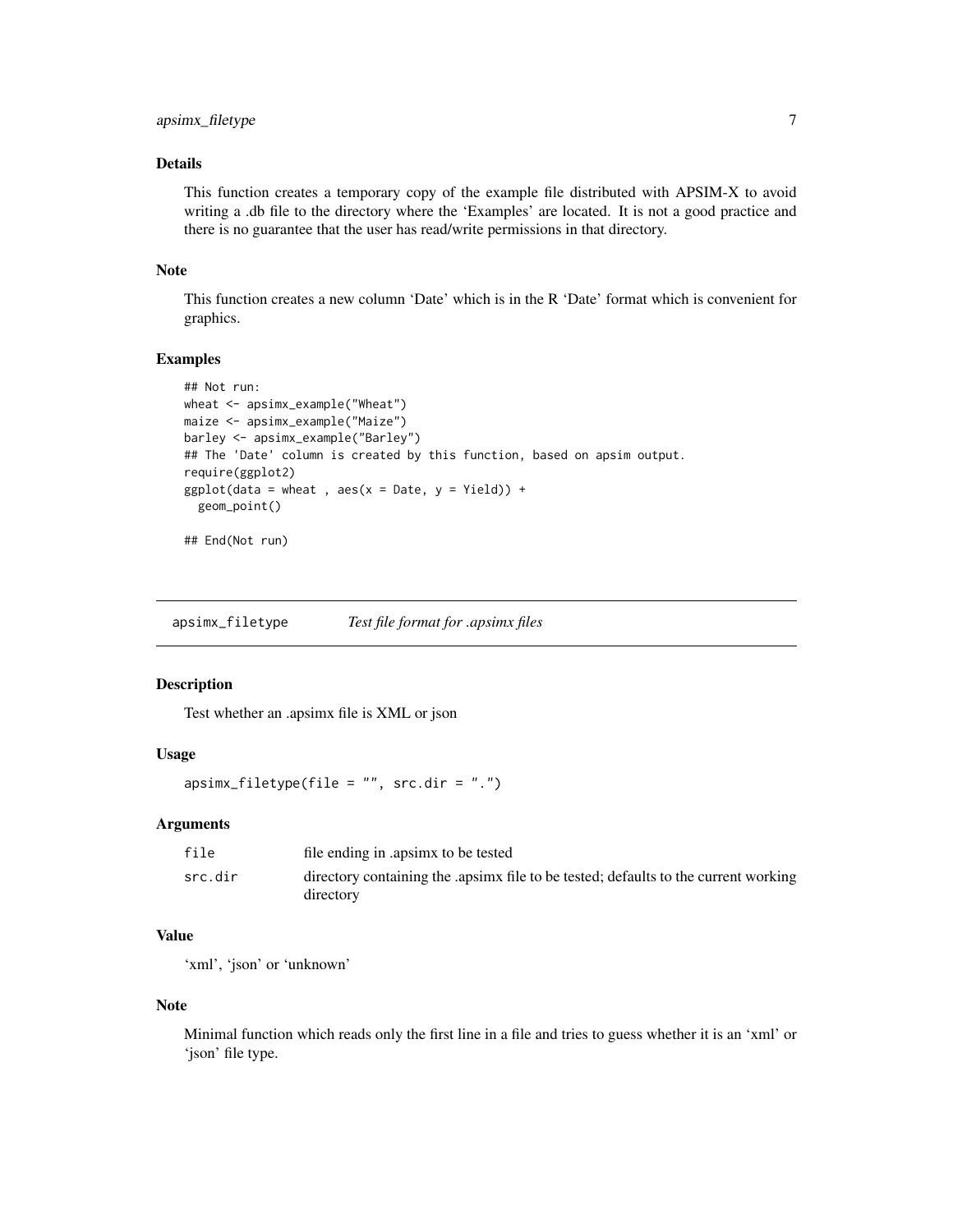#### Examples

```
## Not run:
ex.dir <- auto_detect_apsimx_examples()
apsimx_filetype("Barley", src.dir = ex.dir)
apsimx_filetype("Chicory", src.dir = ex.dir)
apsimx_filetype("Oats", src.dir = ex.dir)
apsimx_filetype("Maize", src.dir = ex.dir)
apsimx_filetype("Sugarcane", src.dir = ex.dir)
## End(Not run)
```
apsimx\_options *Setting some options for the package*

#### Description

Set the path to the APSIM-X executable, examples and warning suppression.

#### Usage

```
apsimx_options(
  exe.path = NA,
  examples.path = NA,
 warn.versions = TRUE,
  warn.find.apsimx = TRUE
)
```
### Arguments

| exe.path         | path to apsim executable. White spaces are not allowed.                       |  |
|------------------|-------------------------------------------------------------------------------|--|
|                  | examples.path path to apsimexamples                                           |  |
|                  | warn, versions logical, warning if multiple versions of APSIM-X are detected. |  |
| warn.find.apsimx |                                                                               |  |
|                  | logical. By default a warning will be thrown if APSIM-X is not found. If      |  |
|                  | 'exe.path' is 'NA' an error will be thrown instead.                           |  |

### Details

Set apsimx options

#### Note

It is possible that APSIM-X is installed in some alternative location other than the defaults ones. Guessing this can be difficult and then the auto\_detect functions might fail. Also, if multiple versions of APSIM-X are installed apsimx will choose the newest one but it will issue a warning. Suppress the warning by setting warn.versions = FLASE.

<span id="page-7-0"></span>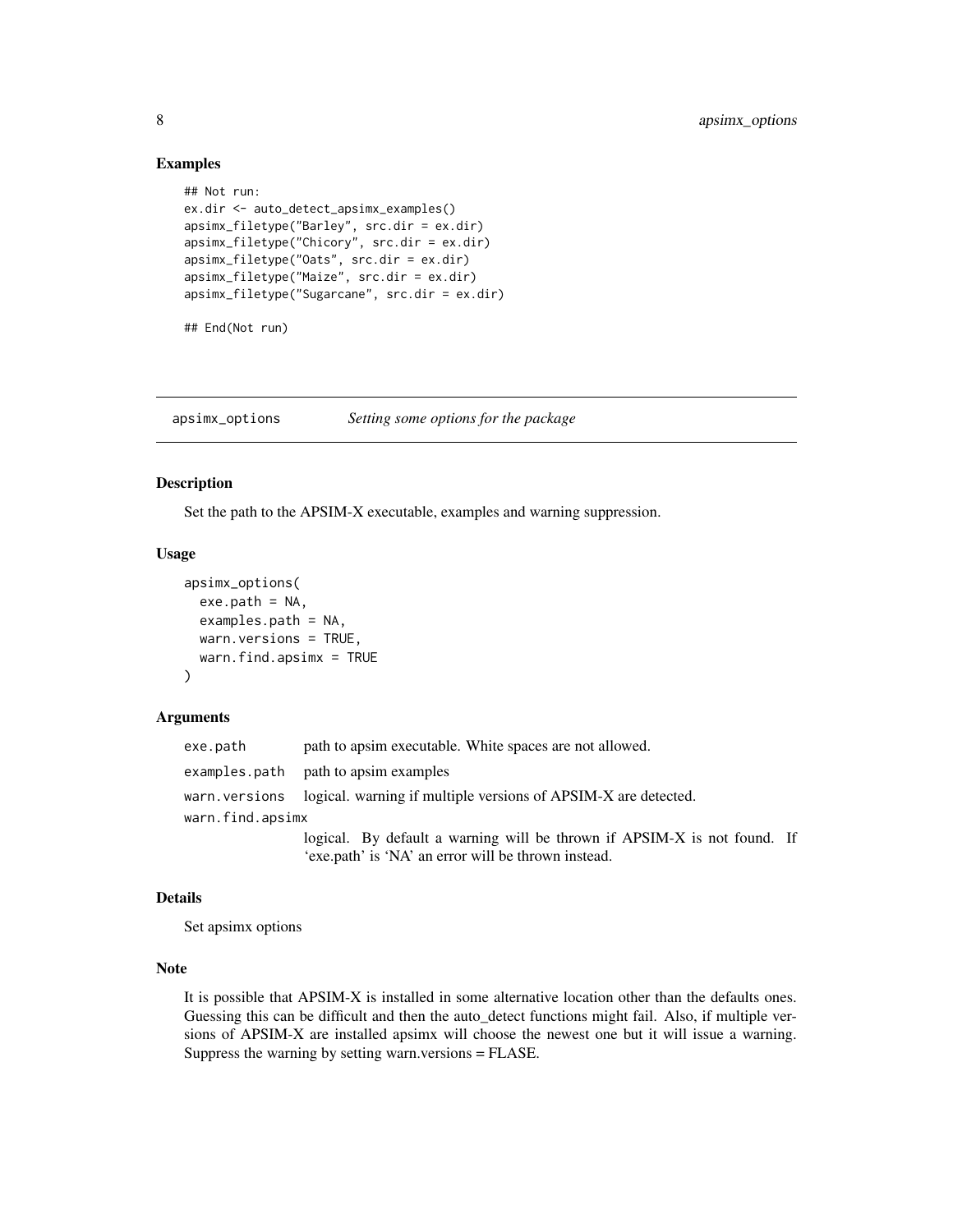### <span id="page-8-0"></span>apsimx\_soil\_profile 9

#### Examples

```
## Not run:
names(apsimx.options)
apsimx_options(exe.path = "some-new-path-to-executable")
apsimx.options$exe.path
```
## End(Not run)

<span id="page-8-1"></span>apsimx\_soil\_profile *Create APSIM-X Soil Profiles*

### Description

Generates a soil profile that can then replace the existing one in an '.apsimx' or '.apsim' simulation file

plotting function for a soil profile, it requires 'ggplot2'

checking an apsimx soil profile for reasonable values

#### Usage

```
apsimx_soil_profile(
  nlayers = 10,
 Depth = NULL,
 Thickness = NULL,
 BD = NULL,AirDry = NULL,
 LL15 = NULL,DUL = NULL,SAT = NULL,KS = NULL,\text{crop.LL} = \text{NULL},
 crop.KL = NULL,crop.XF = NULL,Carbon = NULL,
  SoilCNRatio = NULL,
  FOM = NULL,FOM.CN = NULL,FBiom = NULL,
 FInert = NULL,
 NOSN = NULL,NH4N = NULL,
 PH = NULL,
  soil.bottom = 150,
 water.table = 200,
  soil.type = 0,
  crops = c("Maize", "Soybean", "Wheat"),
```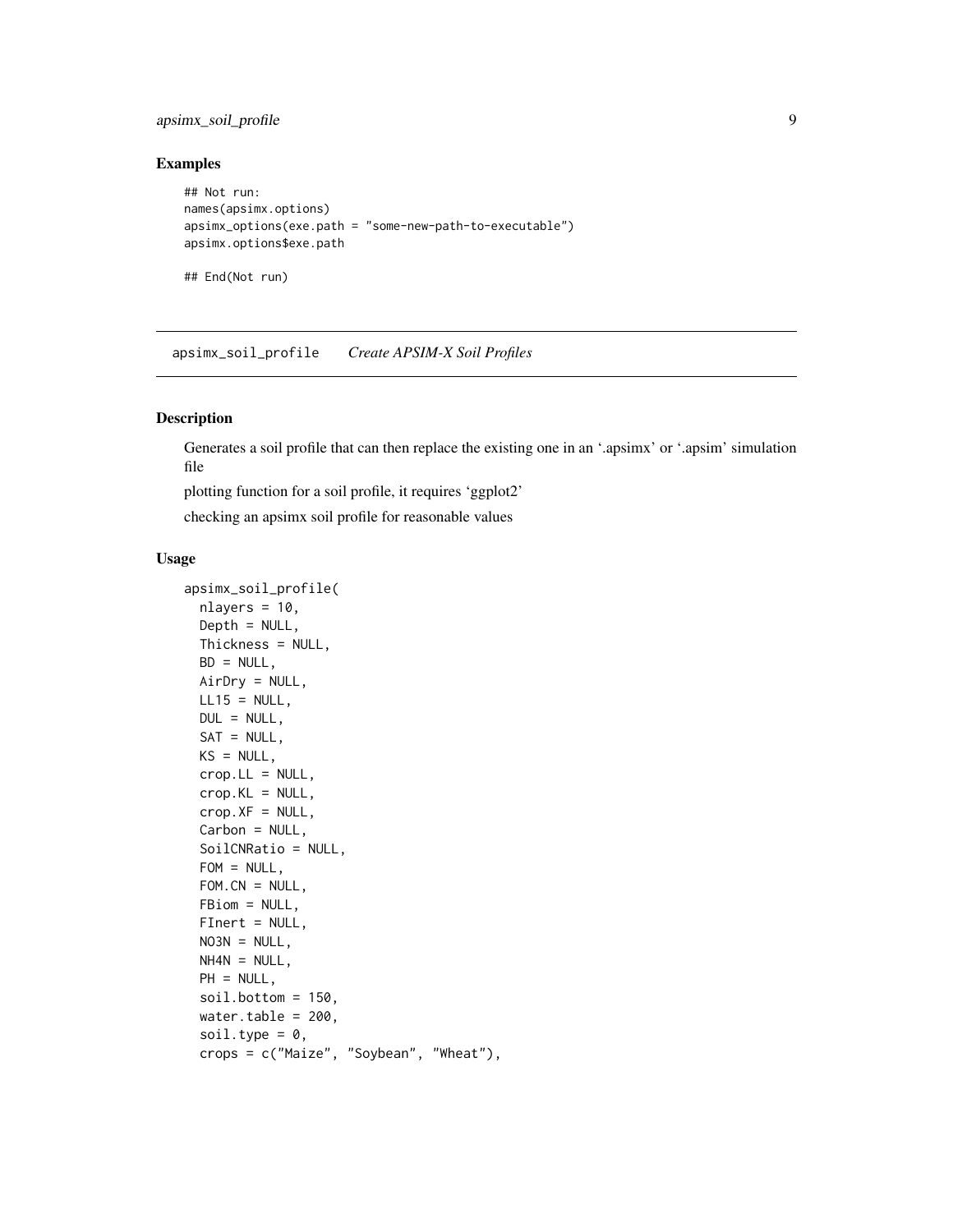```
metadata = NULL,soilwat = NA,
 swim = NA,
 dist.parms = list(a = 0, b = 0.2))
## S3 method for class 'soil_profile'
plot(
 x,
 ...,
 property = c("all", "water", "BD", "AirDry", "LL15", "DUL", "SAT", "KS", "crop.XF",
  "crop.KL", "crop.LL", "Carbon", "SoilCNRatio", "FOM", "FOM.CN", "FBiom", "FInert",
   "NO3N", "NH4N", "PH")
)
```

```
check_apsimx_soil_profile(x)
```
### Arguments

| nlayers     | Number of soil layers (default = $10$ )                               |
|-------------|-----------------------------------------------------------------------|
| Depth       | specific depths for each soil layer (cm)                              |
| Thickness   | thickness for each soil layer (mm)                                    |
| <b>BD</b>   | bulk density for each soil layer $(g/cc) - 'cc'$ is cubic cm          |
| AirDry      | air dry for each soil layer (mm/mm)                                   |
| <b>LL15</b> | lower limit (15 bar) for each soil layer (mm/mm)                      |
| <b>DUL</b>  | drainage upper limit $(0.33 \text{ bar})$ for each soil layer (mm/mm) |
| <b>SAT</b>  | saturation (0 bar) for each soil layer (mm/mm)                        |
| KS          | saturated hydraulic conductivity (mm/day)                             |
| crop.LL     | lower limit for a specific crop                                       |
| crop.KL     | root ability to extract water for a specific crop                     |
| crop.XF     | soil root exploration for a specific crop                             |
| Carbon      | organic carbon (percent)                                              |
| SoilCNRatio | organic carbon C:N ratio                                              |
| <b>FOM</b>  | fresh organic matter (kg/ha)                                          |
| FOM.CN      | fresh organic matter C:N ratio                                        |
| FBiom       | Fraction of microbial biomass (0-1)                                   |
| FInert      | Fraction of inert carbon (0-1)                                        |
| NO3N        | nitrate nitrogen (Chemical) (ppm)                                     |
| NH4N        | ammonium nitrogen (Chemical) (ppm)                                    |
| <b>PH</b>   | soil pH                                                               |
| soil.bottom | bottom of the soil profile (cm)                                       |
| water.table | water table level (not used at the moment) (cm)                       |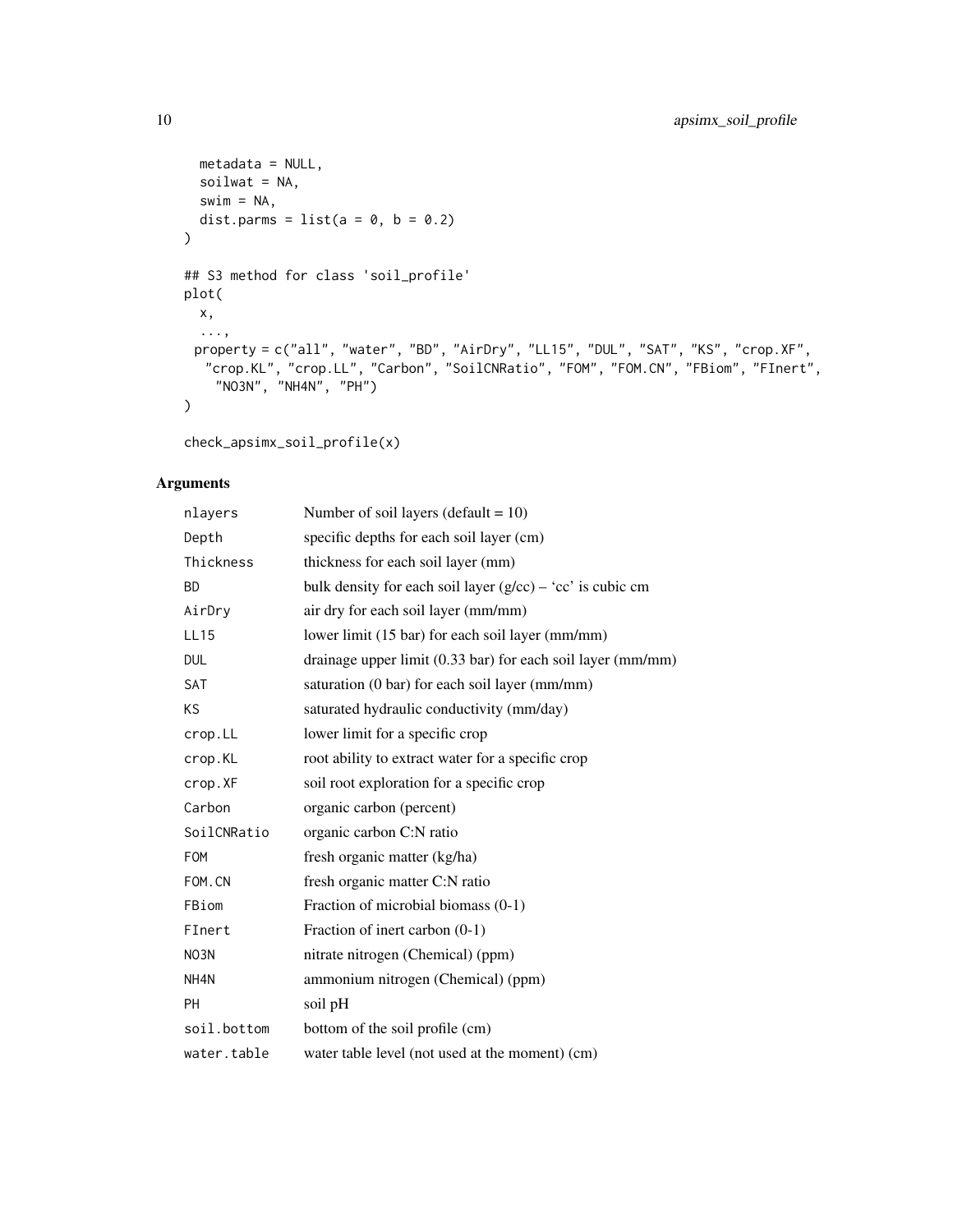<span id="page-10-0"></span>

| soil.type    | might use it in the future for auto filling missing information                                                                                                                                                                                                      |
|--------------|----------------------------------------------------------------------------------------------------------------------------------------------------------------------------------------------------------------------------------------------------------------------|
| crops        | name of crops being grown                                                                                                                                                                                                                                            |
| metadata     | list with soil metadata. For possible parameters and values see an example of<br>inspect_apsimx with soil.child = "Metadata".                                                                                                                                        |
| soilwat      | optional 'list' of class 'soilwat parms'                                                                                                                                                                                                                             |
| swim         | optional 'list' of class 'swim_parms'                                                                                                                                                                                                                                |
| dist.parms   | parameter values for creating a profile. If $a == 0$ and $b == 0$ then<br>a constant value of 1 is used. If $a == 0$ and $b != 0$ , then an exponential decay is<br>used.<br>If a $!= 0$ and b $!= 0$ then the equation is $a * soil.layer * exp(-b * soil.layer)$ . |
| $\mathsf{x}$ | object of class 'soil_profile' or the 'soil' component within an object of class<br>'soil_profile'.                                                                                                                                                                  |
| $\cdots$     | additional plotting arguments (none use at the moment).                                                                                                                                                                                                              |
| property     | "all" for plotting all soil properties, "water" for just SAT, DUL and LL15                                                                                                                                                                                           |

### Details

Soil Profiles

Real soils might have discontinuities, but for APSIM it might be beneficial to be able to create a soil profile with an arbitrary number of layers and have flexibility in the distribution of soil physical and chemical properties. Steps:

1. [apsimx\\_soil\\_profile](#page-8-1) is a function which can create a soil matrix with many layers

2. It allows for creating a smooth distribution for Physical (or Water), Chemical, InitialWater, Analysis, InitialN, Organic or SoilOrganicMatter

3. The distribution can be specified with the 'a' and 'c' parameter of an exponential decay function, using a list. E.g. DUL = list( $0.35$ ,  $0, -0.1$ ). This means that the top value for DUL will be 0.35 and it will decay with a rate of -0.1.

4. If an increase and then a decay is needed the Ricker function can be used. See 'SSricker' in the 'nlraa' package.

#### Value

a soil profile with class 'soil\_profile' with elements 'soil' and 'crops' (for now)

### Examples

```
## Not run:
sp <- apsimx_soil_profile()
require(ggplot2)
plot(sp)
## End(Not run)
```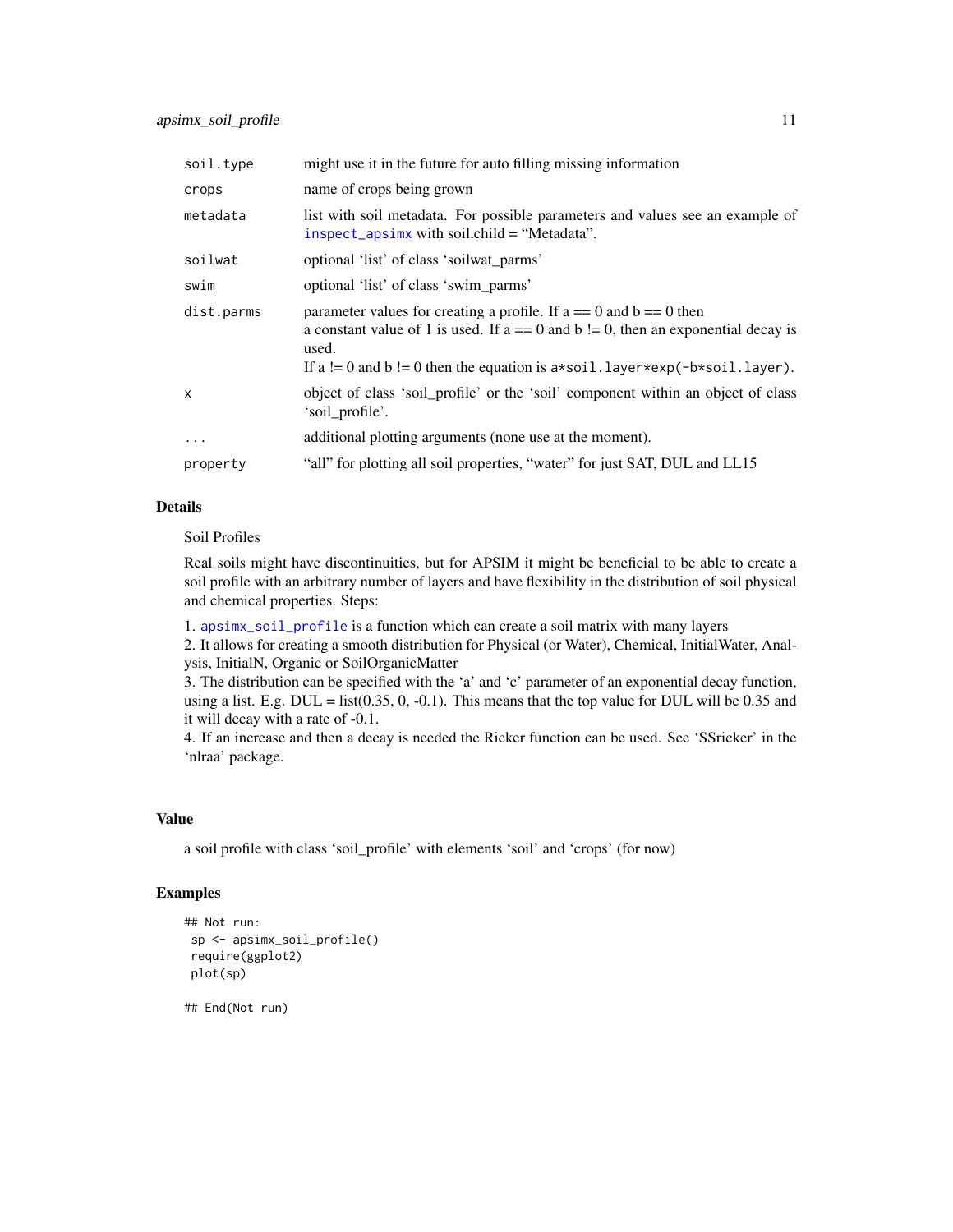<span id="page-11-0"></span>

simple function to run some of the built-in APSIM examples

### Usage

```
apsim_example(example = "Millet", silent = FALSE, tmp.dir = NULL)
```
### Arguments

| example | run an example from built-in APSIM. Options are all of the ones included with<br>the APSIM distribution, except 'Graph'. |
|---------|--------------------------------------------------------------------------------------------------------------------------|
| silent  | whether to print standard output from the APSIM execution                                                                |
| tmp.dir | temporary directory where to write files                                                                                 |

#### Details

This function creates a temporary copy of the example file distributed with APSIM to avoid writing a .out file to the directory where the 'Examples' are located. It is not a good practice and there is no guarantee that the user has read/write permissions in that directory.

#### Note

This function creates a new column 'Date' which is in the R 'Date' format which is convenient for graphics.

#### Examples

```
## Not run:
## Only run these if you have APSIM 'Classic' installed (Windows only)
millet <- apsim_example("Millet")
potato <- apsim_example("Potato")
sugar <- apsim_example("Sugar")
## The 'Date' column is created by this function, based on apsim output.
require(ggplot2)
ggplot(data = millet, aes(x = Date, y = millet_biomass)) +geom_line()
## End(Not run)
```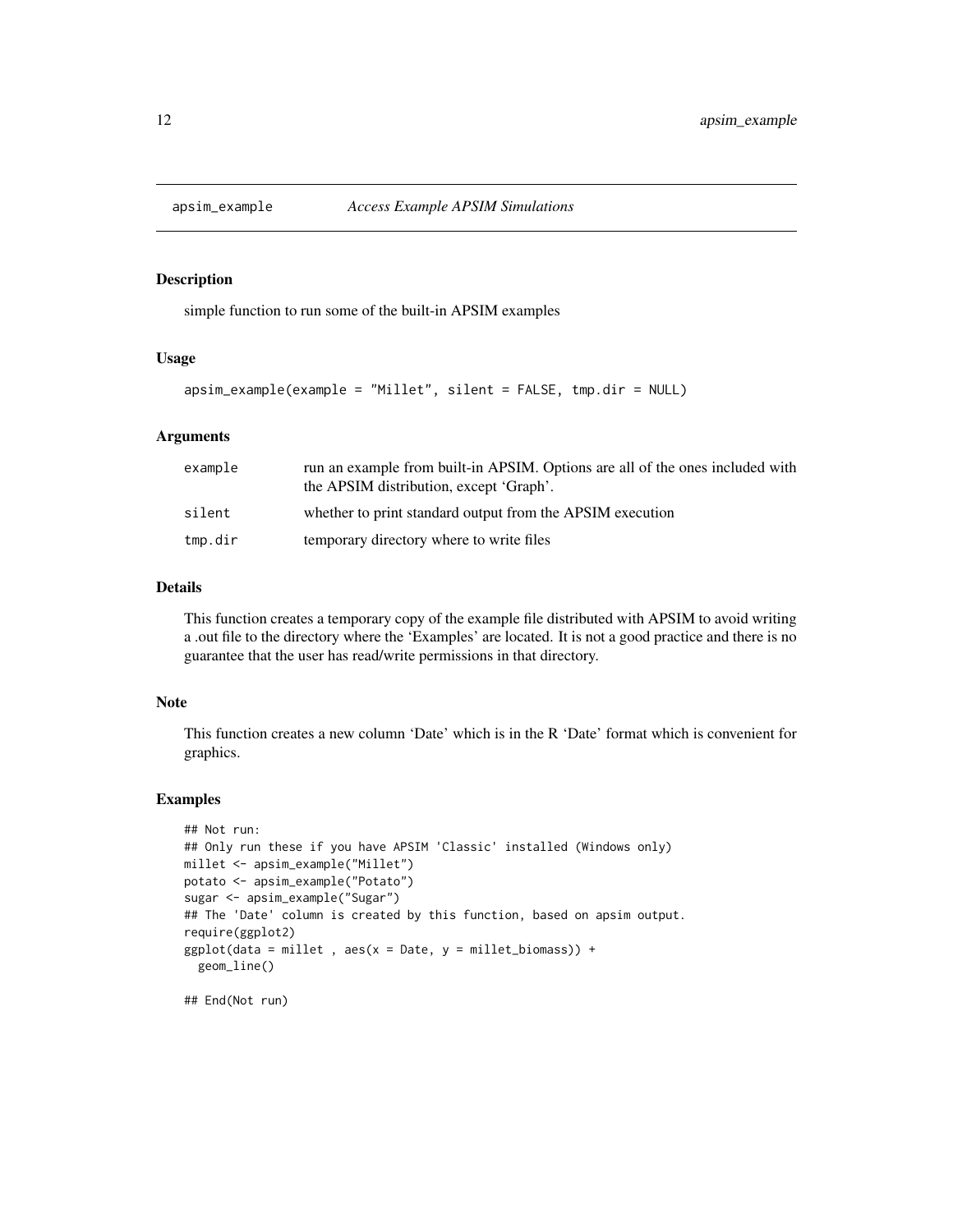<span id="page-12-0"></span>

Set the path to the APSIM executable, examples and warning suppression.

### Usage

```
apsim_options(exe.path = NA, examples.path = NA, warn.versions = TRUE)
```
### Arguments

| exe.path | path to apsim executable                                                    |
|----------|-----------------------------------------------------------------------------|
|          | examples.path path to apsimexamples                                         |
|          | warn. versions logical. warning if multiple versions of APSIM are detected. |

### Details

Set apsim options

### Note

It is possible that APSIM 7.x 'Classic' is installed in some alternative location other than the defaults ones. Guessing this can be difficult and then the auto\_detect functions might fail. Also, if multiple versions of APSIM are installed apsim will choose the newest one but it will issue a warning. Suppress the warning by setting warn.versions = FLASE.

### Examples

```
## Not run:
names(apsim.options)
apsim_options(exe.path = "some-new-path-to-executable")
apsim.options$exe.path
```
## End(Not run)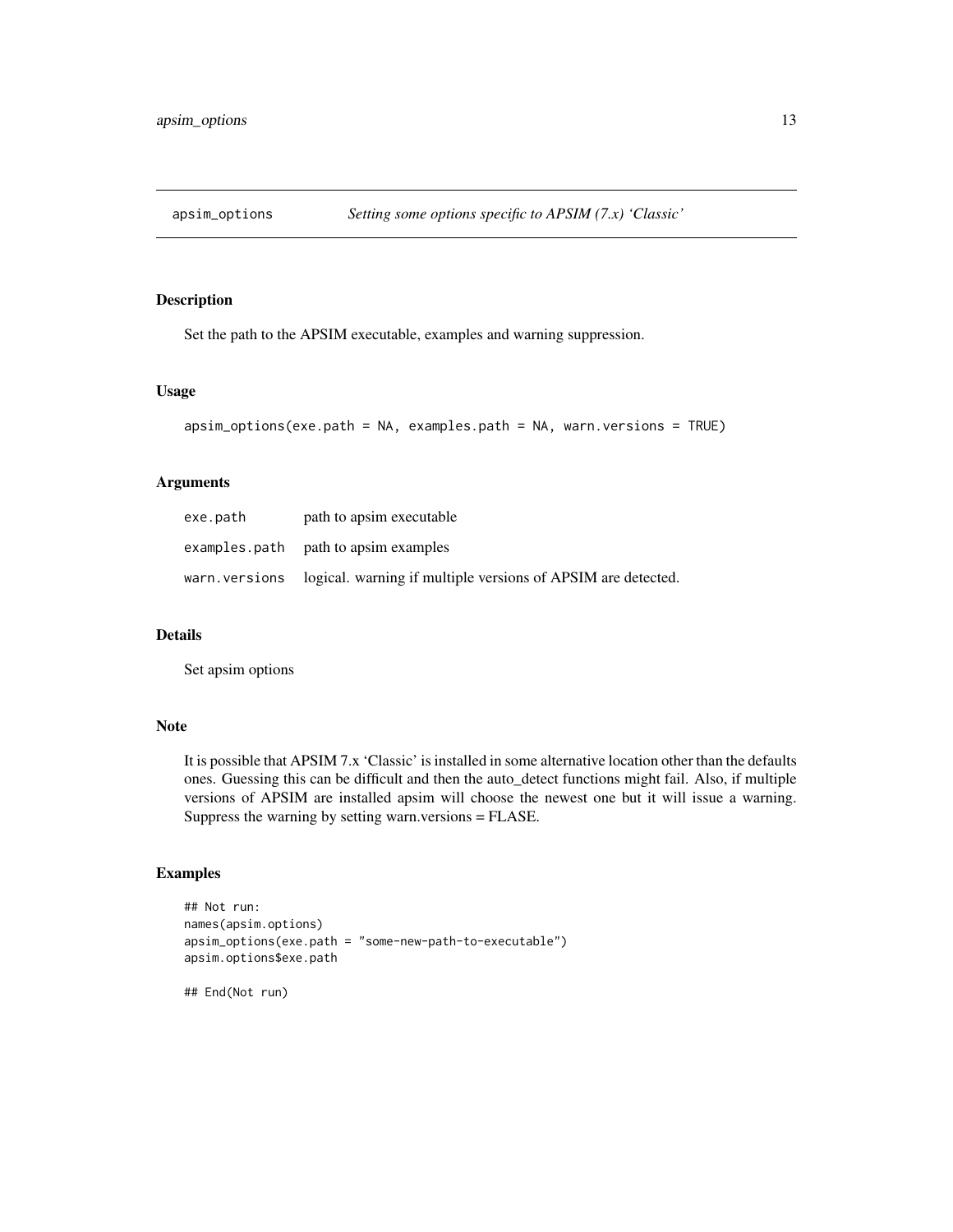<span id="page-13-0"></span>

Display available APSIM 'Classic' and APSIM-X versions

### Usage

```
apsim_version(which = c("all", "inuse"), verbose = TRUE)
```
### Arguments

| which   | either 'all' or 'inuse'                             |
|---------|-----------------------------------------------------|
| verbose | whether to print the information to standard output |

### Value

a data frame (all) or a vector (inuse) with APSIM-X and/or APSIM versions

#### Examples

```
## Not run:
## Check which apsim version are avialable
ava <- apsim_version(verbose = TRUE)
```

```
## End(Not run)
```
auto\_detect\_apsimx\_examples

*Auto detect where apsimx examples are located*

### Description

simple function to detect where APSIM-X examples are located

### Usage

```
auto_detect_apsimx_examples()
```
#### Details

Auto detect where apsimx examples are located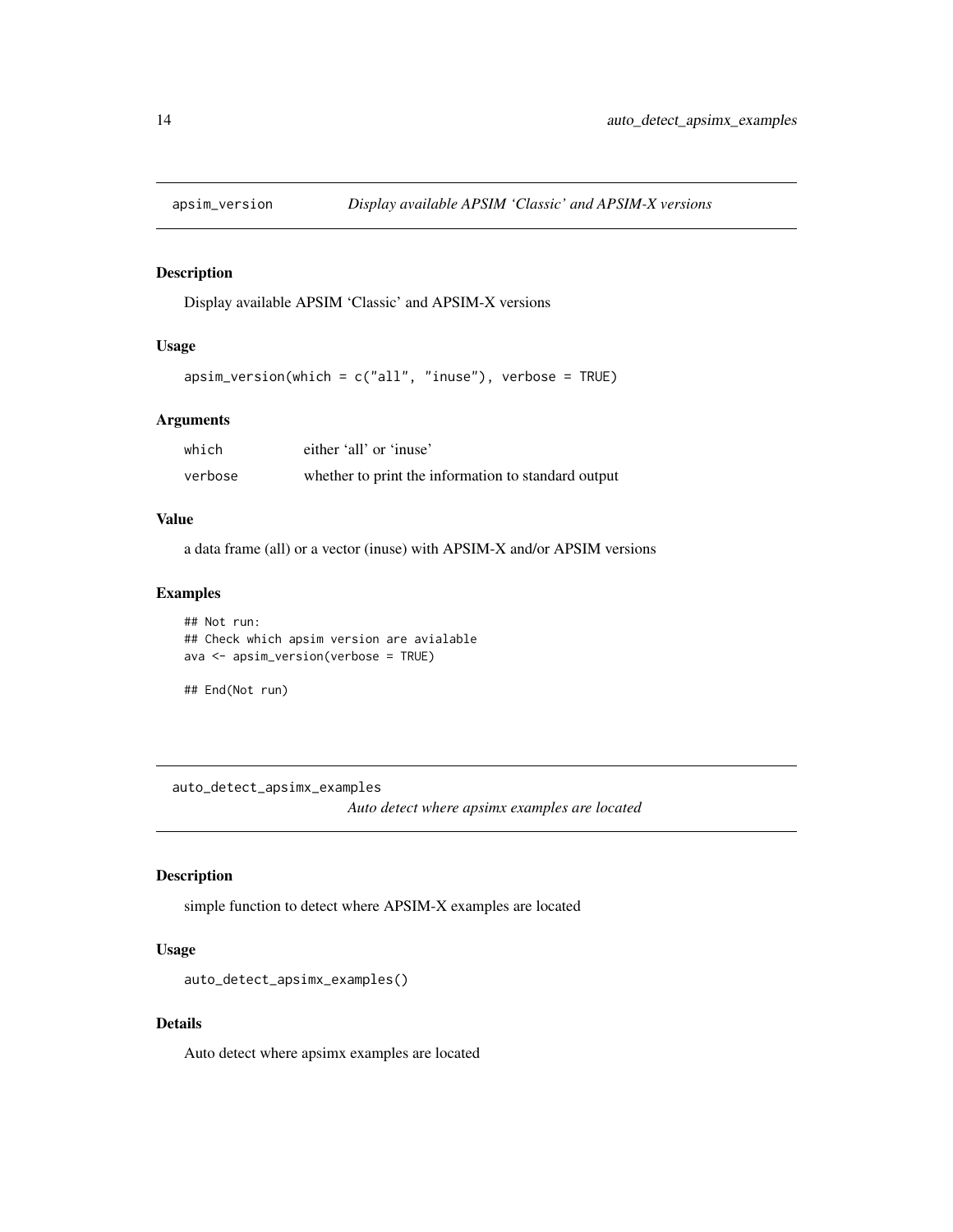### <span id="page-14-0"></span>Value

will create a directory pointing to APSIM-X distributed examples

### Examples

```
## Not run:
ex.dir <- auto_detect_apsimx_examples()
```
## End(Not run)

auto\_detect\_apsim\_examples *Auto detect where apsim examples are located*

### Description

simple function to detect where APSIM 'Classic' examples are located

#### Usage

```
auto_detect_apsim_examples()
```
### Details

Auto detect where APSIM (7.x) 'Classic' examples are located

### Value

will create a directory pointing to APSIM 'Classic' distributed examples

### Examples

```
## Not run:
ex.dir <- auto_detect_apsim_examples()
## End(Not run)
```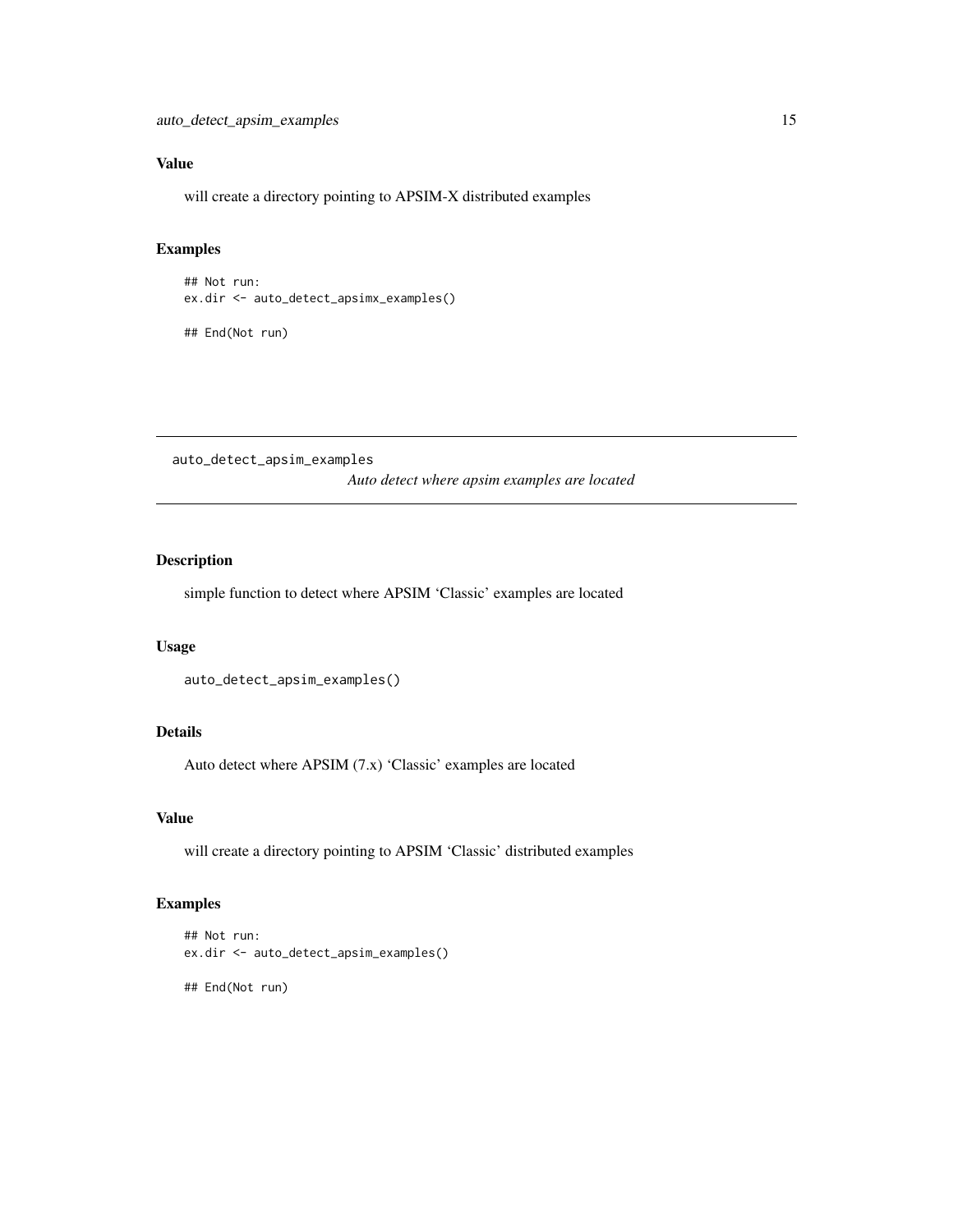<span id="page-15-0"></span>

Takes in an object of class 'met' and checks for missing/valid/reasonable values

#### Usage

```
check_apsim_met(met)
```
### Arguments

met object of class 'met'

#### Details

It will only check for missing values and reasonable (within range) values for: 'year': range (1500 to 3000); 'day': range (1 to 366); 'maxt': range  $(-60 \text{ to } 60)$  – units  $(C)$ ; 'mint': range  $(-60 \text{ to } 40)$  – units  $(C)$ ; 'radn': range (0 to 40) – units (MJ/m2/day); 'rain': range (0 to 100) – units (mm/day)

#### Value

does not return anything unless possible errors are found

compare\_apsim\_met *Compare two or more metfiles*

### Description

Helper function which allows for a simple comparison among help files plotting function for compare\_apsim\_met, it requires ggplot2

### Usage

```
compare_apsim_met(
  ...,
 met.var = c("all", "radn", "maxt", "mint", "rain", "rh", "wind_speed", "vp"),
 labels
)
```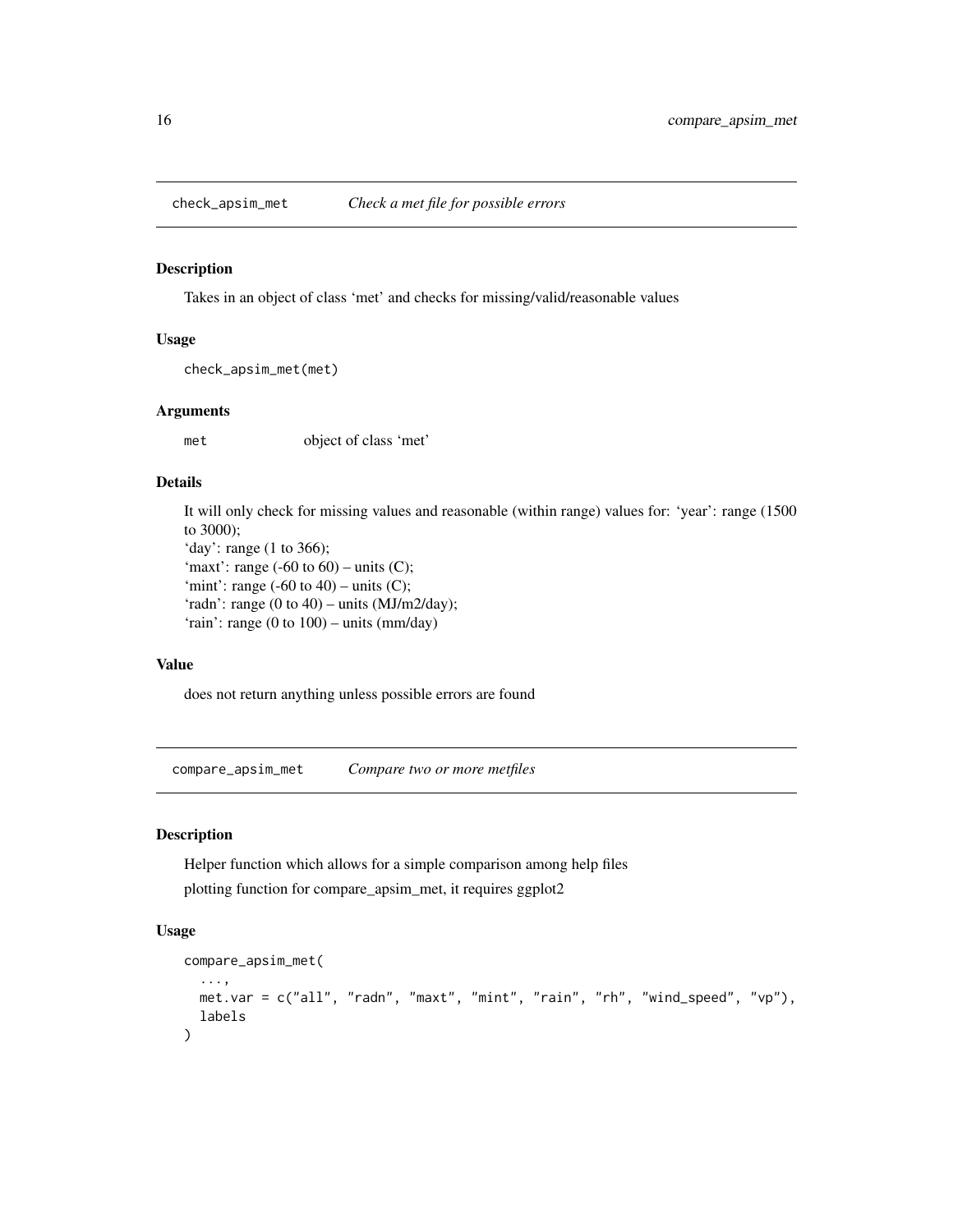```
## S3 method for class 'met_mrg'
plot(
 x,
  ...,
 plot.type = c("vs", "diff", "ts", "density"),
 pairs = c(1, 2),cummulative = FALSE,
 met.var = c("radn", "maxt", "mint", "rain"),
  id
)
```
### Arguments

| .           | additional arguments, can be passed to certain ggplot2 functions        |
|-------------|-------------------------------------------------------------------------|
| met.var     | meteorological variable to plot                                         |
| labels      | labels for plotting and identification of 'met' objects.                |
| x           | object of class 'met mrg'                                               |
| plot.type   | either 'vs', 'diff', 'ts' - for time series or 'density'                |
| pairs       | pair of objects to compare, defaults to 1 and 2 but others are possible |
| cummulative | whether to plot cummulative values (default FALSE)                      |
| id          | identification ??                                                       |

### Details

Compare two or more metfiles

### Value

object of class 'cmet', which can be used for further plotting

### Note

I have only tested this for 2 or 3 objects. The code is set up to be able to compare more, but I'm not sure that would be all that useful.

### Examples

```
## Not run:
require(nasapower)
## Specify the location
lonlat <-c(-93, 42)## dates
dts <- c("2017-01-01","2017-12-31")
## Get pwr
pwr <- get_power_apsim_met(lonlat = lonlat, dates = dts)
## Get data from IEM
iem <- get_iem_apsim_met(lonlat = lonlat, dates = dts)
## Compare them
```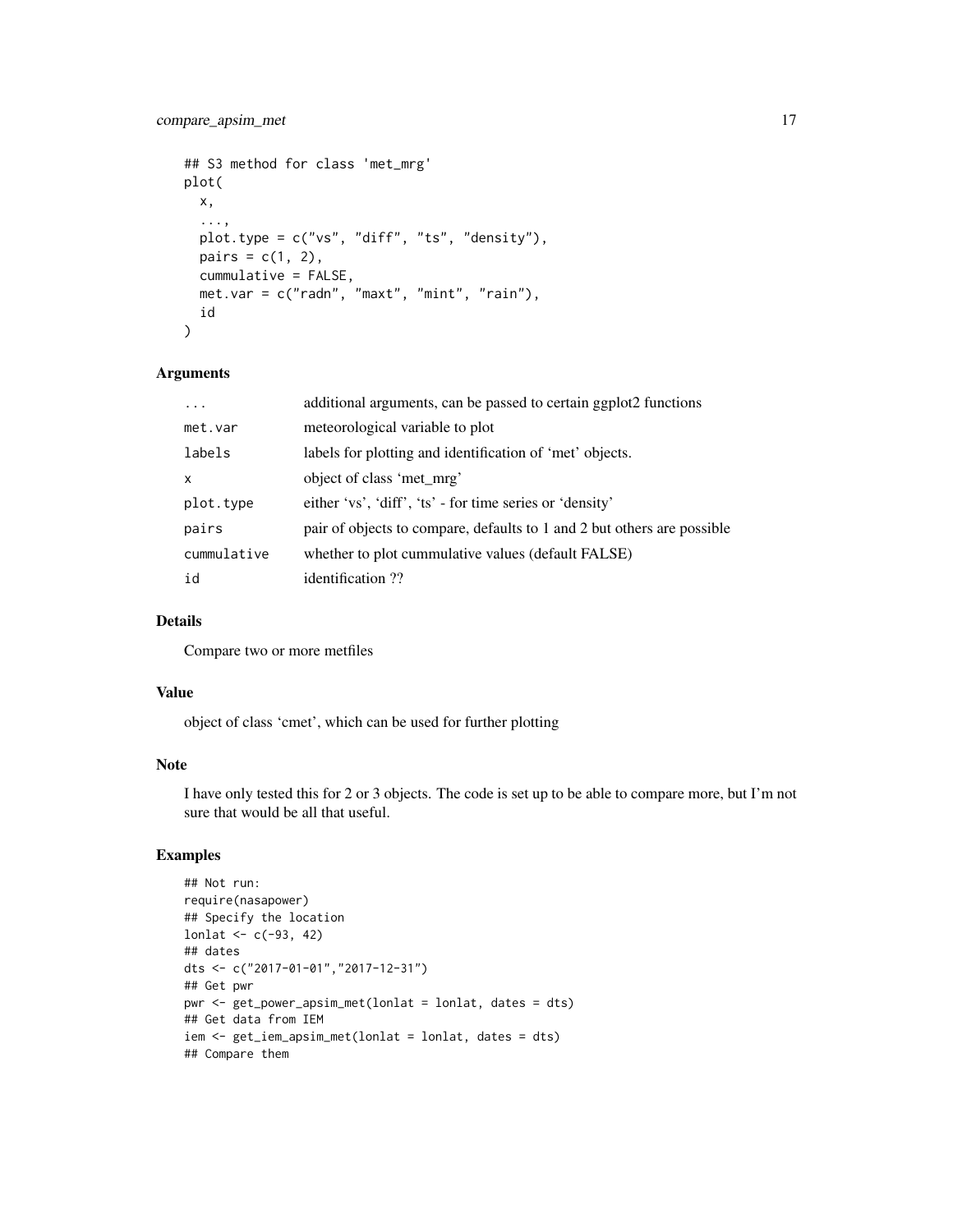```
cmet <- compare_apsim_met(pwr[,1:6], iem, labels = c("pwr","iem"))
## Visualize radiation
plot(cmet, met.var = "radn")
plot(cmet, plot.type = "diff")
plot(cmet, plot.type = "ts")
## Visualize maxt
plot(cmet, met.var = "maxt")
plot(cmet, met.var = "maxt", plot.type = "diff")
plot(cmet, met.var = "maxt", plot.type = "ts")
## Cummulative rain
plot(cmet, met.var = "rain", plot.type = "ts", cummulative = TRUE)
## End(Not run)
```
edit\_apsim *Edit an APSIM (Classic) Simulation*

#### Description

This function allows editing of an APSIM (Classic) simulation file.

#### Usage

```
edit_apsim(
 file,
 src.dim = "."wrt.dir = NULL,
 node = c("Clock", "Weather", "Soil", "SurfaceOrganicMatter", "MicroClimate", "Crop",
    "Manager", "Other"),
  soil.child = c("Metadata", "Water", "OrganicMatter", "Chemical", "Analysis",
    "InitialWater", "Sample", "SWIM"),
 manager.child = NULL,
 parm = NULL,
 value = NULL,
  overwrite = FALSE,
 edit.tag = "-edited",
 parm.path = NULL,
 root,
  verbose = TRUE,
  check.length = TRUE
)
```
#### Arguments

| file    | file ending in apsim to be edited                                                              |
|---------|------------------------------------------------------------------------------------------------|
| src.dir | directory containing the apsim file to be edited; defaults to the current working<br>directory |

<span id="page-17-0"></span>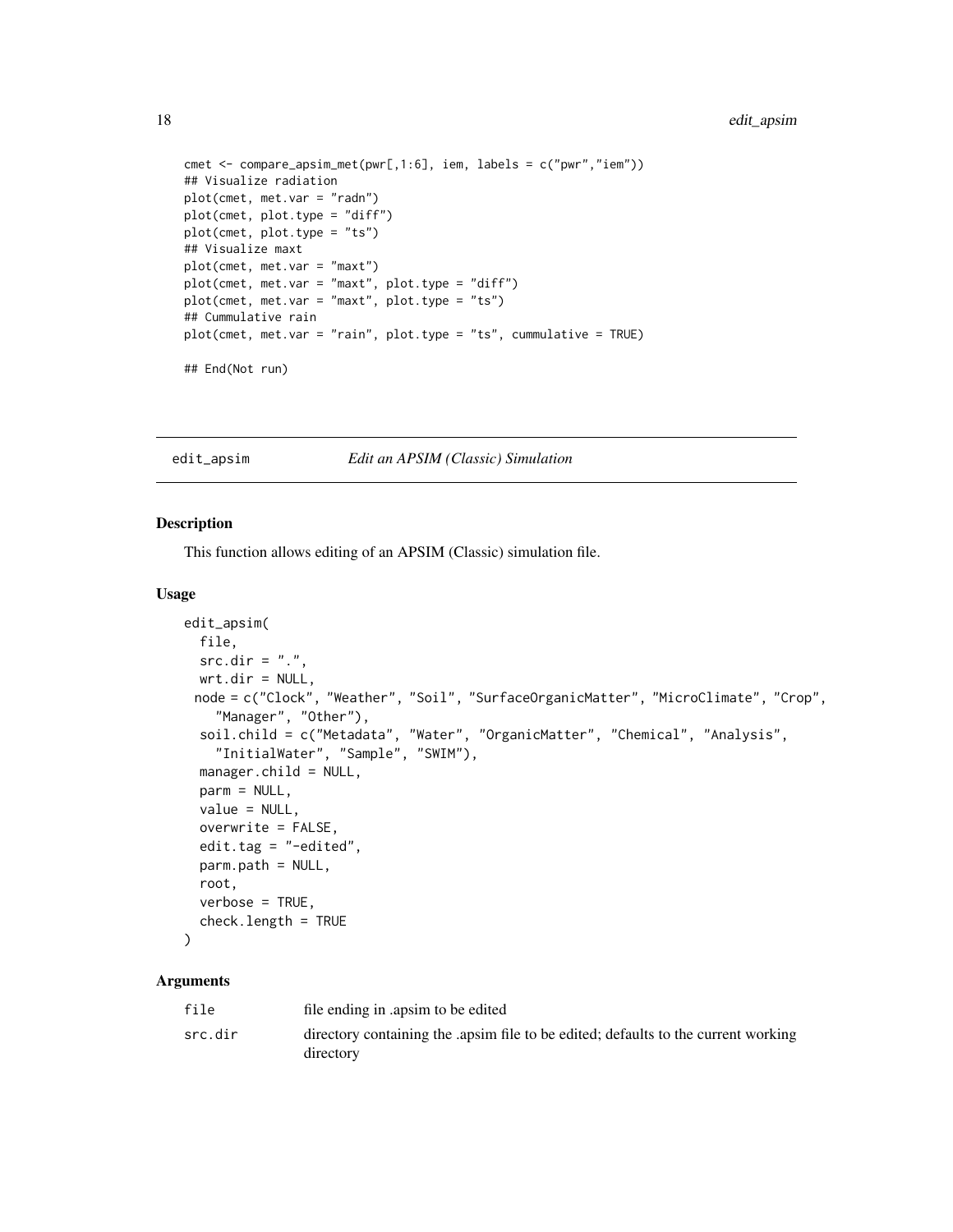#### edit\_apsim and 19

| wrt.dir       | should be used if the destination directory is different from the src.dir                                  |
|---------------|------------------------------------------------------------------------------------------------------------|
| node          | either 'Clock', 'Weather', 'Soil', 'SurfaceOrganicMatter', 'MicroClimate', 'Crop',<br>'Manager' or 'Other' |
| soil.child    | specific soil component to be edited                                                                       |
| manager.child | specific manager component to be edited (not implemented yet)                                              |
| parm          | parameter to be edited                                                                                     |
| value         | new values for the parameter to be edited                                                                  |
| overwrite     | logical; if TRUE the old file is overwritten, a new file is written otherwise                              |
| edit.tag      | if the file is edited a different tag from the default '-edited' can be used.                              |
| parm.path     | path to the attribute to edit when node is 'Other'                                                         |
| root          | supply the node postion in the case of multiple simulations such as factorials.                            |
| verbose       | whether to print information about successful edit                                                         |
| check.length  | check whether vectors are of the correct length                                                            |

#### Details

The variables specified by parm within the .apsim file specified by file in the source directory src.dir are edited. The old values are replaced with value, which is a list that has the same number of elements as the length of the vector parm. The current .apsim file will be overwritten if overwrite is set to TRUE; otherwise the file 'file' *-edited.apsim* will be created. If (verbose = TRUE) then the name of the written file is returned. The function is similar to the edit\_apsim functin in the 'apsimr' package, but with the difference that only some variables (parameters) can be modified.

The function inspect\_apsim is for a quick look from within R. The APSIM GUI provides a more complete examination of the .apsim file

#### Value

(when verbose=TRUE) complete file path to edited .apsimx file is returned as a character string. As a side effect this function creates a new (XML) .apsimx file.

### Note

The components that can be edited are restricted becuase this is better in preventing errors of editing unintended parts of the file. The disadvantage is that there is less flexibility compared to the similar function in the 'apsimr' package.

#### Examples

## This example will read one of the examples distributed with APSIM ## but write to a temporary directory

```
tmp.dir <- tempdir()
```
extd.dir <- system.file("extdata", package = "apsimx")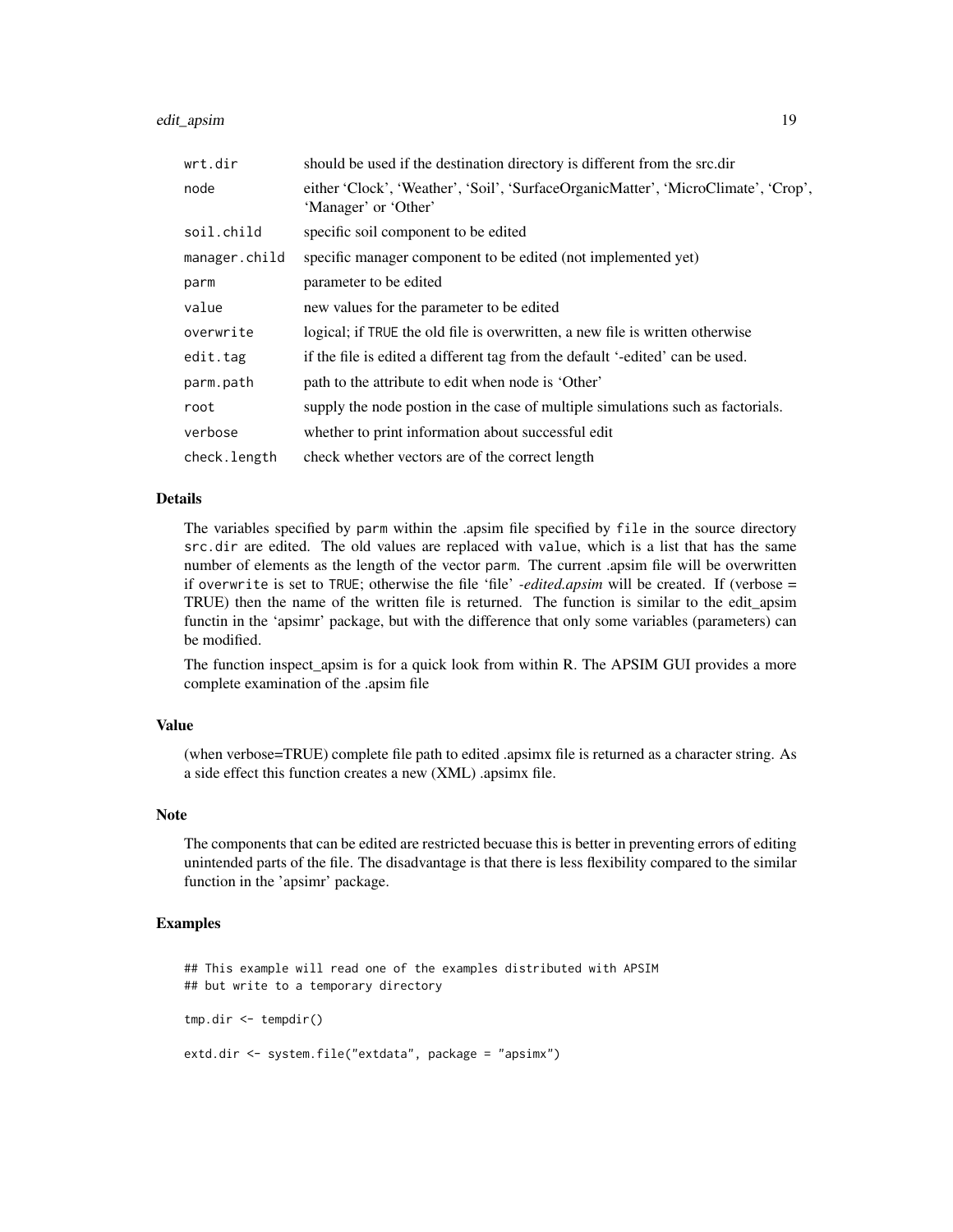```
edit_apsim("Millet", src.dir = extd.dir, wrt.dir = tmp.dir,
          node = "Clock",
          parm = "start_date", value = "01/02/1940")
```
#### edit\_apsimx *Edit an APSIM-X (JSON) Simulation*

### Description

This function allows editing of an APSIM-X (JSON) simulation file.

### Usage

```
edit_apsimx(
  file,
  src-dir = "."wrt.dir = NULL,node = c("Clock", "Weather", "Soil", "SurfaceOrganicMatter", "MicroClimate", "Crop",
    "Manager", "Other"),
 soil.child = c("Metadata", "Water", "Organic", "Physical", "Analysis", "Chemical",
    "InitialWater", "Sample"),
 manager.child = NULL,
 parm = NULL,
 value = NULL,
 overwrite = FALSE,
 edit.tag = "-edited",
 parm.path = NULL,
 root,
  verbose = TRUE
\mathcal{L}
```
#### Arguments

| file          | file ending in .apsimx to be edited (JSON)                                                                 |
|---------------|------------------------------------------------------------------------------------------------------------|
| src.dir       | directory containing the apsimx file to be edited; defaults to the current working<br>directory            |
| wrt.dir       | should be used if the destination directory is different from the src.dir                                  |
| node          | either 'Clock', 'Weather', 'Soil', 'SurfaceOrganicMatter', 'MicroClimate', 'Crop',<br>'Manager' or 'Other' |
| soil.child    | specific soil component to be edited                                                                       |
| manager.child | specific manager component to be edited                                                                    |
| parm          | parameter to be edited                                                                                     |
| value         | new values for the parameter to be edited                                                                  |

<span id="page-19-0"></span>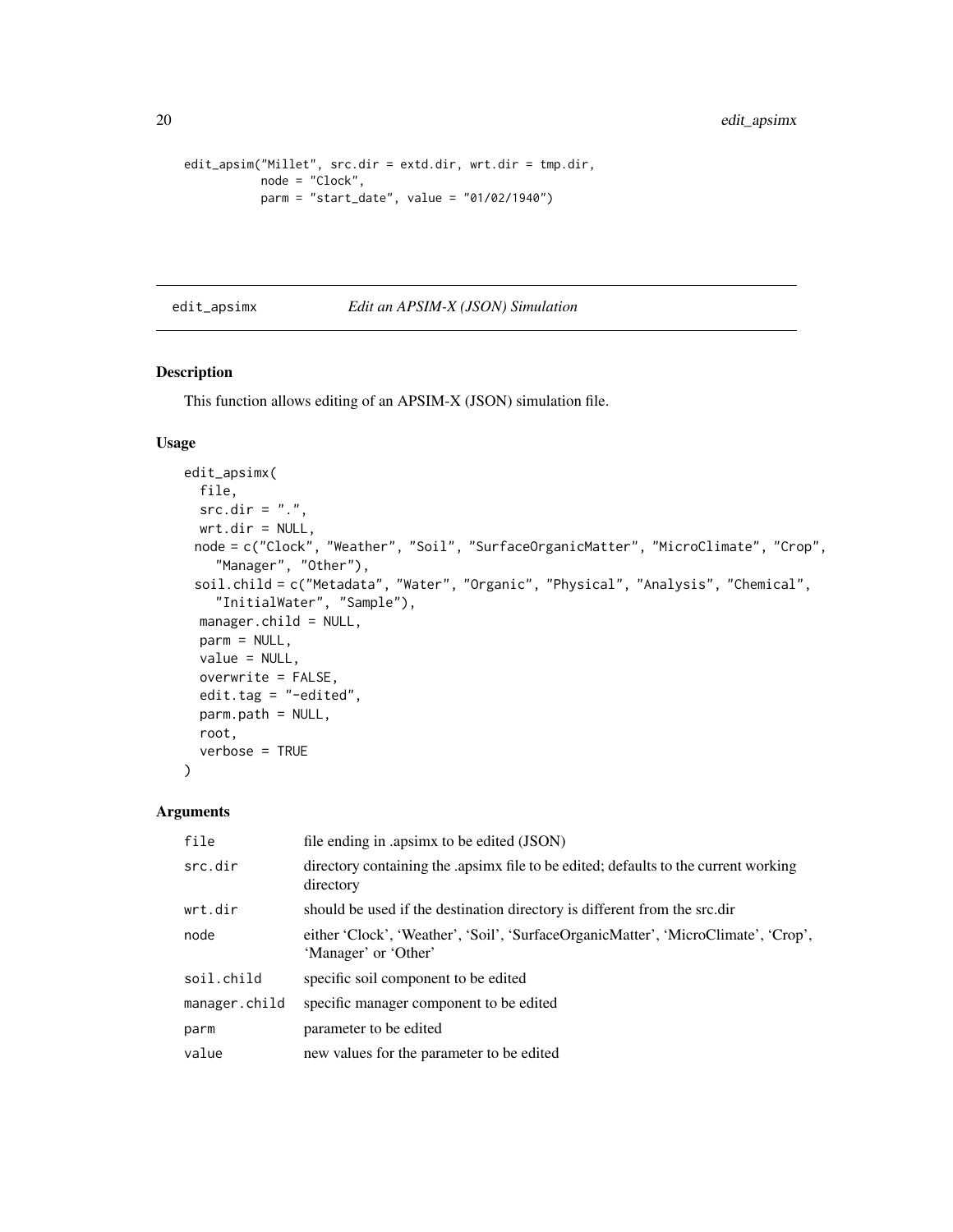| overwrite | logical; if TRUE the old file is overwritten, a new file is written otherwise   |
|-----------|---------------------------------------------------------------------------------|
| edit.tag  | if the file is edited a different tag from the default '-edited' can be used.   |
| parm.path | path to the attribute to edit when node is 'Other'                              |
| root      | supply the node postion in the case of multiple simulations such as factorials. |
| verbose   | whether to print information about successful edit                              |

### Details

The variables specified by parm within the .apsimx file specified by file in the source directory src.dir are edited. The old values are replaced with value, which is a list that has the same number of elements as the length of the vector parm. The current .apsimx file will be overwritten if overwrite is set to TRUE; otherwise the file 'file' *-edited.apsimx* will be created. If (verbose = TRUE) then the name of the written file is returned. The function is similar to the edit\_apsim functin in the 'apsimr' package, but with the difference that only some variables (parameters) can be modified.

The function inspect\_apsimx is for a quick look from within R. The APSIM GUI provides a more complete examination of the .apsimx file

### Value

(when verbose=TRUE) complete file path to edited .apsimx file is returned as a character string. As a side effect this function creates a new (JSON) .apsimx file.

### Note

The components that can be edited are restricted becuase this is better in preventing errors of editing unintended parts of the file. The disadvantage is that there is less flexibility compared to the similar function in the 'apsimr' package.

### Examples

```
## Not run:
## This example will read one of the examples distributed with APSIM-X
## but write to a temporary directory
tmp.dir <- tempdir()
## Edit Bulk density
ex.dir <- auto_detect_apsimx_examples()
bds <- c(1.02, 1.03, 1.09, 1.16, 1.18, 1.19, 1.20)
edit_apsimx("Barley.apsimx", src.dir = ex.dir,
            wrt.dir = tmp.dir,
            node = "Soil",
            soil.child = "Water",
            \text{parm} = \text{"BD", value = bds},verbose = FALSE)
## Inspect file
inspect_apsimx("Barley-edited.apsimx", src.dir = tmp.dir,
                node = "Soil", soil.child = "Water")
## To delete the file...
```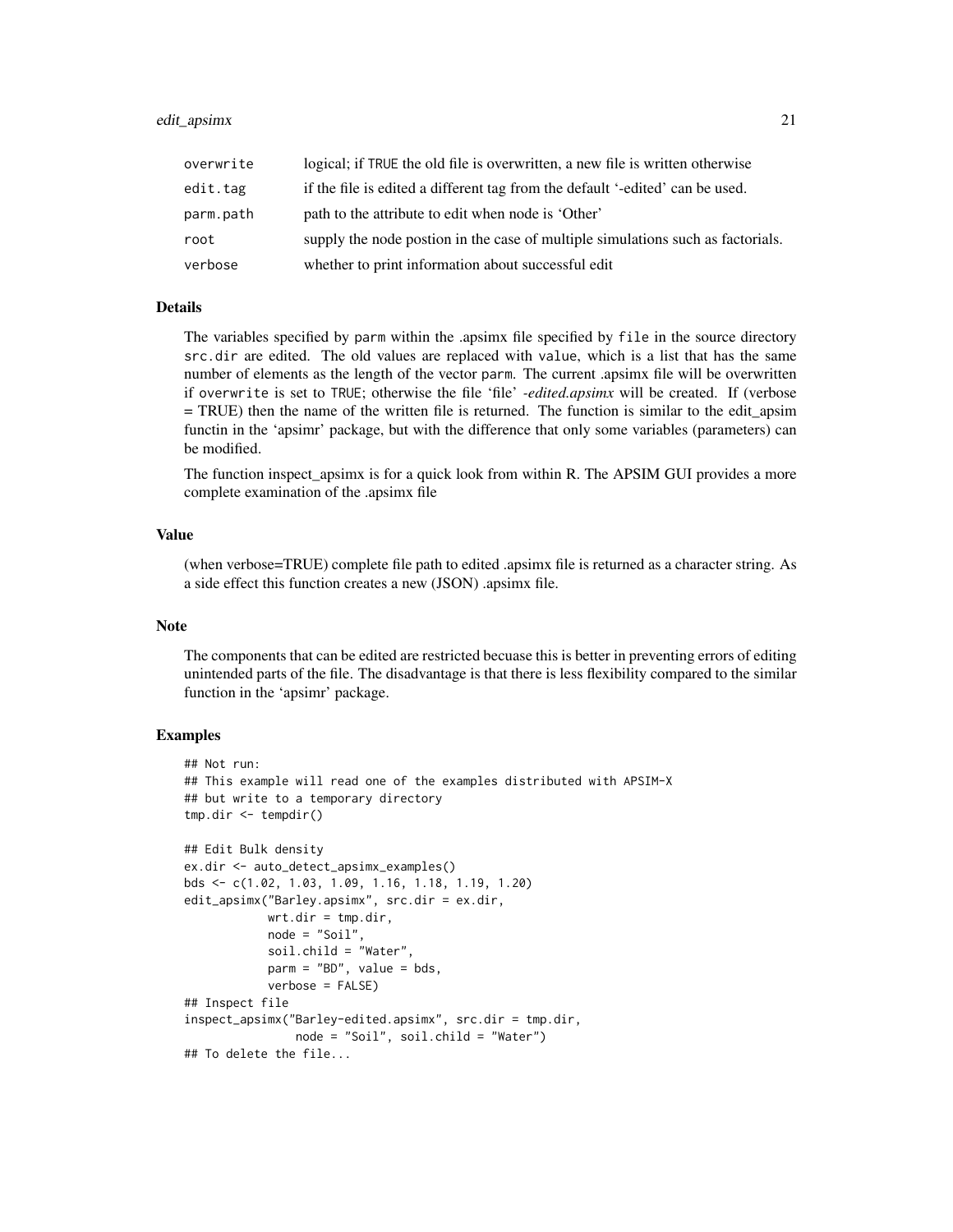```
file.remove(paste0(tmp.dir, "/Barley-edited.apsimx"))
## Edit the fertilizer amount in 'Maize.apsimx'
edit_apsimx("Maize.apsimx", src.dir = ex.dir,
             wrt.dir = tmp.dir, node = "Manager",
             manager.child = "SowingFertiliser",
             parm = "Amount", value = 200, verbose = TRUE)
## Make sure it worked
inspect_apsimx("Maize-edited.apsimx", src.dir = tmp.dir, node = "Manager")
## Remove the file
file.remove(paste0(tmp.dir, "/Maize-edited.apsimx"))
## End(Not run)
```
edit\_apsimx\_batch *Edit an APSIM-X (JSON) Simulation in Batch mode*

### Description

This function allows editing of an APSIM-X (JSON) simulation file in batch mode.

#### Usage

```
edit_apsimx_batch(
  file,
  src.dim = "."wrt.dir = NULL,
 parms = NULL,
 silent = FALSE,
  verbose = TRUE
)
```
#### Arguments

| file    | file ending in .apsimx to be edited (JSON)                                                     |
|---------|------------------------------------------------------------------------------------------------|
| src.dir | directory containing the apsimarile to be edited; defaults to the current working<br>directory |
| wrt.dir | should be used if the destination directory is different from the src.dir                      |
| parms   | parameter to be edited in the for of 'key = value'                                             |
| silent  | controls the output of running APSIM at the command line                                       |
| verbose | whether to print information about successful edit                                             |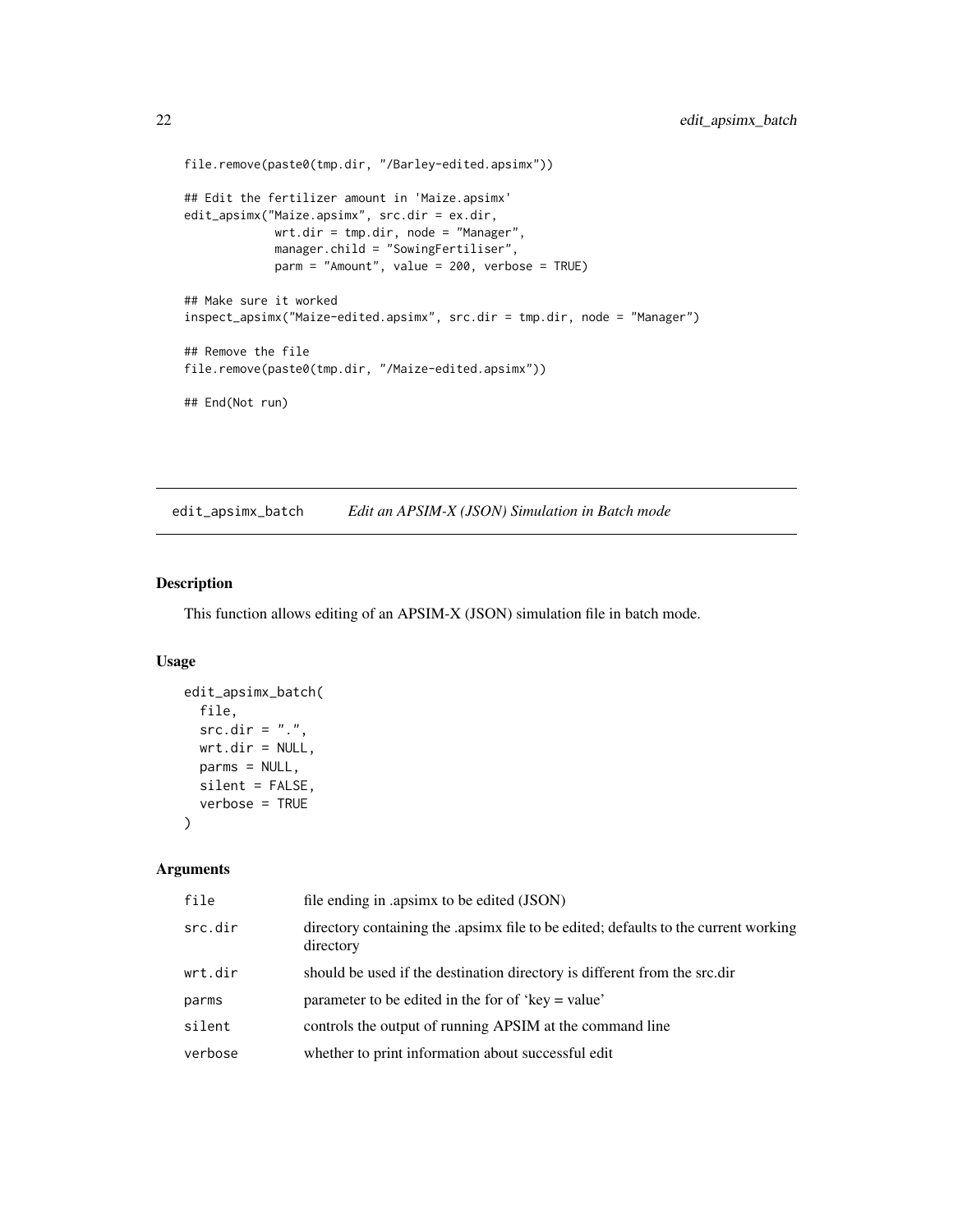### Details

from hol430

This allows the user to specify an .apsimx file and a config file when running Models.exe. The .apsimx file will not be run but instead, the changes listed in the config file will be applied to the .apsimx file, which will then be written to disk under the same filename.

The config file should contain lines of the form 'path = value'

e.g.

[Clock].StartDate = 2019-1-20 .Simulations.Sim1.Name = SimulationVariant35 .Simulations.Sim2.Enabled = false .Simulations.Sim1.Paddock.Soil.Thickness[1] = 50 Notes:

Command line arguments should look like: Models.exe file.apsimx /Edit /path/to/config/file.conf

Relative paths will be resolved to the first match. ie [Clock].StartDate will match the first clock found in the file.

Dates can be specified as yyyy-mm-dd or mm/dd/yyyy.

Strings should not be quoted

Array indices will be interpted as 1-indexed (mad face). So the first element in the array should have index 1 in the config file.

The file will be upgraded to the latest file version as part of this process.

#### Value

(when verbose=TRUE) complete file path to edited .apsimx file is returned as a character string. As a side effect this function creates a new (JSON) .apsimx file.

#### Examples

```
## Not run:
## This example will read one of the examples distributed with APSIM-X
## but write to a temporary directory
tmp.dir <- tempdir()
## Edit InitialResidueMass
extd.dir <- system.file("extdata", package = "apsimx")
parms <- list(`.Simulations.Simulation.Field.SurfaceOrganicMatter.InitialResidueMass` = 600)
edit_apsimx_batch("Wheat.apsimx", src.dir = extd.dir, wrt.dir = tmp.dir, parms = parms)
```
## End(Not run)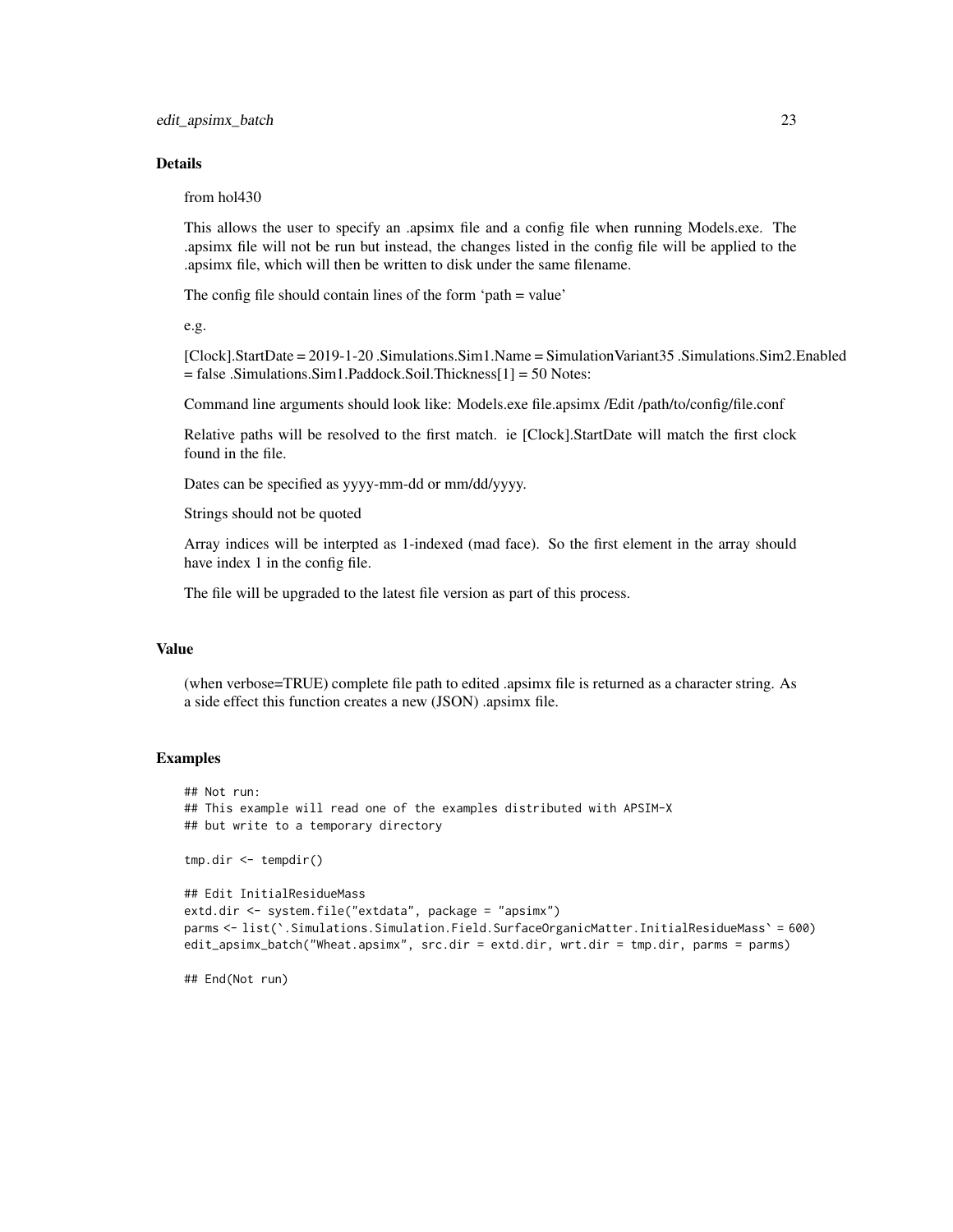<span id="page-23-1"></span><span id="page-23-0"></span>edit\_apsimx\_replacement

*Edit a replacement component in an .apsimx (JSON) file*

### Description

edit the replacement componenet of an JSON apsimx file. It does not replace the GUI, but it can save time by quickly editing parameters and values.

#### Usage

```
edit_apsimx_replacement(
  file = ",
 src.dim = "".".wrt.dir = ".",
  node = NULL,
  node.child = NULL,
  node.subchild = NULL,
  node.subsubchild = NULL,
  node.sub3child = NULL,
  node.string = NULL,
  root = list("Models.Core.Replacements", NA),
  parm = NULL,
  value = NULL,
  overwrite = FALSE,
 edit.tag = "-edited",
  verbose = TRUE
)
```
### Arguments

| file             | file ending in .apsimx to edit (JSON)                                              |  |
|------------------|------------------------------------------------------------------------------------|--|
| src.dir          | directory containing the apsimating the; defaults to the current working directory |  |
| wrt.dir          | should be used if the destination directory is different from the src.dir          |  |
| node             | specific node to edit                                                              |  |
| node.child       | specific node child component to edit.                                             |  |
| node.subchild    | specific node sub-child to edit.                                                   |  |
| node.subsubchild |                                                                                    |  |
|                  | specific node sub-subchild to edit.                                                |  |
| node.sub3child   | specific node sub-sub-subchild to be inspected.                                    |  |
| node.string      | passing of a string instead of the node hierarchy.                                 |  |
| root             | 'root' node to explore (default = "Models.Core.Replacements")                      |  |
| parm             | specific parameter to edit                                                         |  |
| value            | new values for the parameter                                                       |  |
|                  |                                                                                    |  |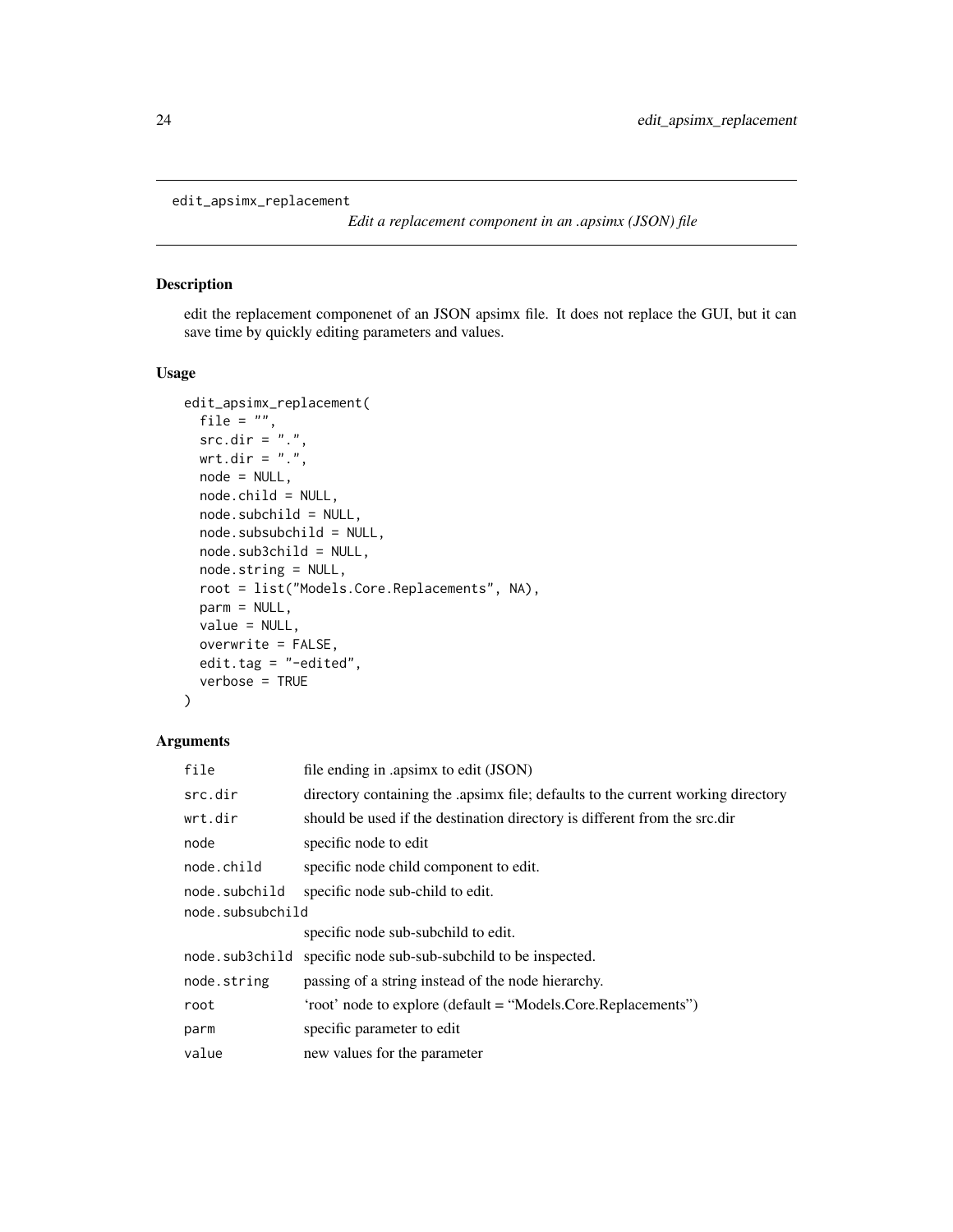<span id="page-24-0"></span>

| overwrite | logical; if TRUE the old file is overwritten, a new file is written otherwise |
|-----------|-------------------------------------------------------------------------------|
| edit.tag  | if the file is edited a different tag from the default '-edited' can be used. |
| verbose   | whether to print information about successful edit                            |

### Details

This is simply a script that prints the relevant parameters which are likely to need editing. It does not print all information from an .apsimx file.

### Value

(when verbose=TRUE) complete file path to edited .apsimx file is returned as a character string. As a side effect this function creates a new (JSON) .apsimx file.

#### Note

The components that can be edited are restricted becuase this is better in preventing errors of editing unintended parts of the file.

### Examples

```
extd.dir <- system.file("extdata", package = "apsimx")
## Writing to a temp directory, but change as needed
tmp.dir <- tempdir()
edit_apsimx_replacement("MaizeSoybean.apsimx",
                        src-dir = extd.dir, wrt.dir = tmp.dir,node = "Maize", node.child = "Phenology",
                        node.subchild = "ThermalTime", parm = c("X","Y"),
                        value = c(1, 2, 3, 4, 5)
```
edit\_apsimx\_replace\_soil\_profile *Edit APSIM-X file with a replaced soil profile*

### Description

Edits an APSIM-X simulation by replacing the soil profile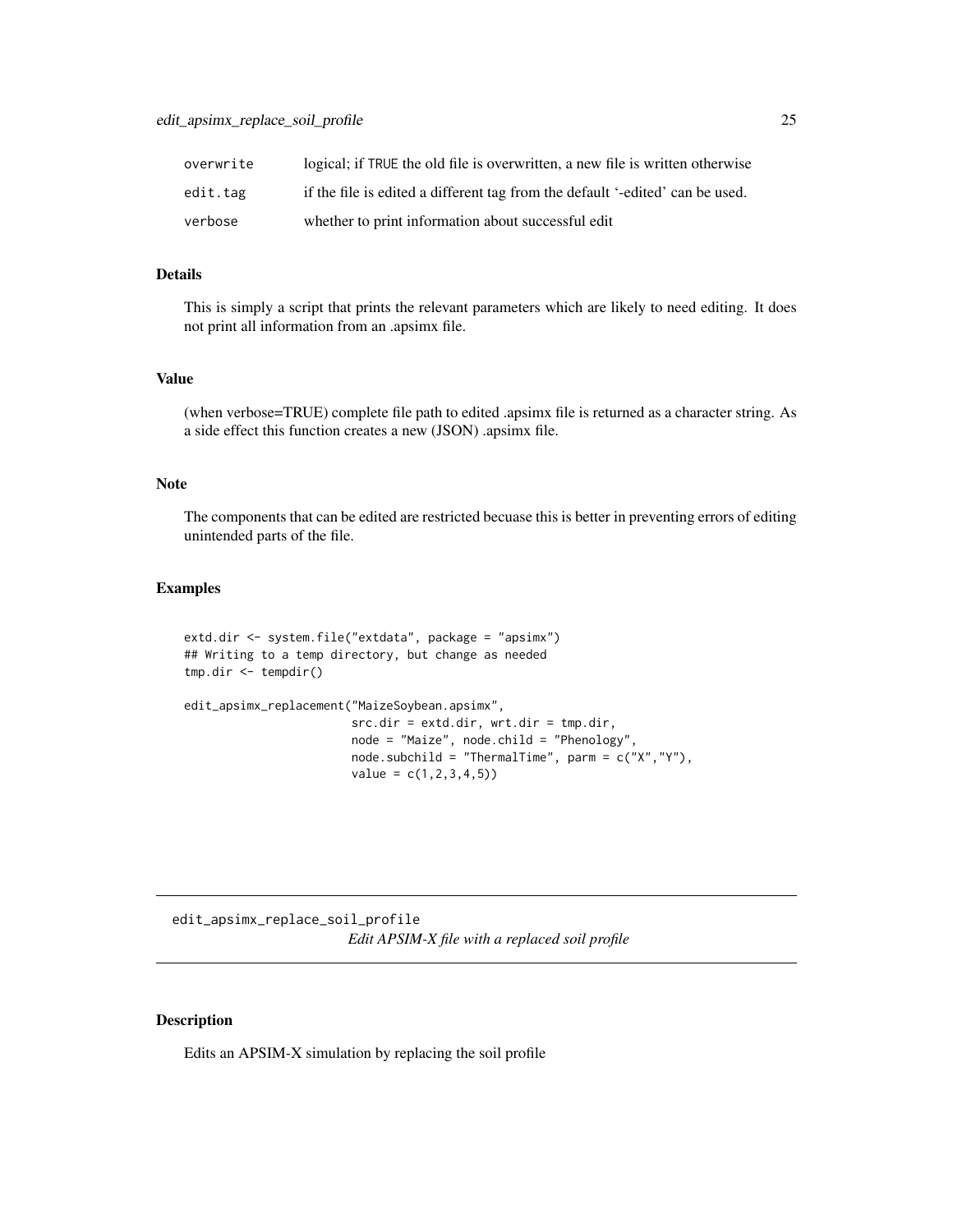#### Usage

```
edit_apsimx_replace_soil_profile(
 file = ",
  src.dim = "."wrt.dir = NULL,soil.profile = NULL,
 edit.tag = "-edited",
 overwrite = FALSE,
 verbose = TRUE
)
```
#### Arguments

| file         | name of the .apsimx file to be edited              |
|--------------|----------------------------------------------------|
| src.dir      | source directory                                   |
| wrt.dir      | writing directory                                  |
| soil.profile | a soil profile object with class 'soil_profile'    |
| edit.tag     | default edit tag '-edited'                         |
| overwrite    | default FALSE                                      |
| verbose      | default TRUE and it will print messages to console |

### Details

This function is designed to batch replace the whole soil in an APSIM simulation file.

### Value

writes a file to disk with the supplied soil profile

### Note

There is no such thing as a default soil, carefully build the profile for each simulation.

### Examples

```
sp <- apsimx_soil_profile()
extd.dir <- system.file("extdata", package = "apsimx")
## I write to a temp directory but replace as needed
tmp.dir <- tempdir()
edit_apsimx_replace_soil_profile("Maize.apsimx", soil.profile = sp,
                                 src.dir = extd.dir, wrt.dir = tmp.dir)
inspect_apsimx("Maize-edited.apsimx", src.dir = tmp.dir,
                node = "Soil")
```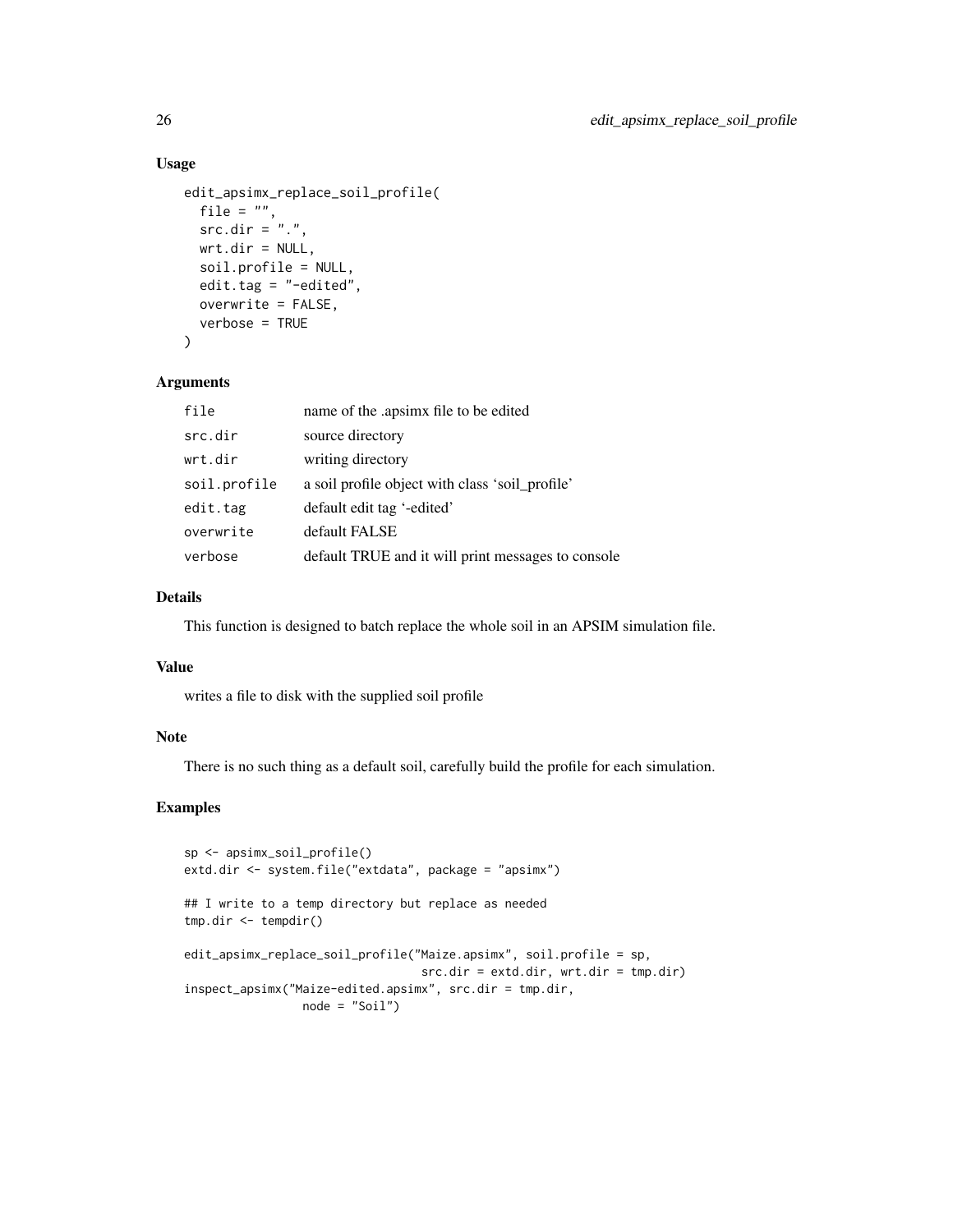<span id="page-26-0"></span>edit\_apsim\_replace\_soil\_profile *Edit APSIM 'Classic' file with a replaced soil profile*

### Description

Edits an APSIM Classic simulation by replacing the soil profile

### Usage

```
edit_apsim_replace_soil_profile(
 file = ",
 src.dim = "."wrt.dir = NULL,soil.profile = NULL,
  swim = NULL,soilwat = NULL,
  edit.tag = "-edited",
 overwrite = FALSE,
  verbose = TRUE
\mathcal{E}
```
### Arguments

| file         | name of the .apsim file to be edited                        |
|--------------|-------------------------------------------------------------|
| src.dir      | source directory                                            |
| wrt.dir      | writing directory                                           |
| soil.profile | a soil profile object with class 'soil_profile'             |
| swim         | list with SWIM specific parameters                          |
| soilwat      | list with SoilWat specific parameters                       |
| edit.tag     | default edit tag '-edited'                                  |
| overwrite    | default FALSE                                               |
| verbose      | default TRUE. Will print messages indicating what was done. |

### Details

This function is designed to batch replace the whole soil in an APSIM simulation.

#### Value

writes a file to disk with the supplied soil profile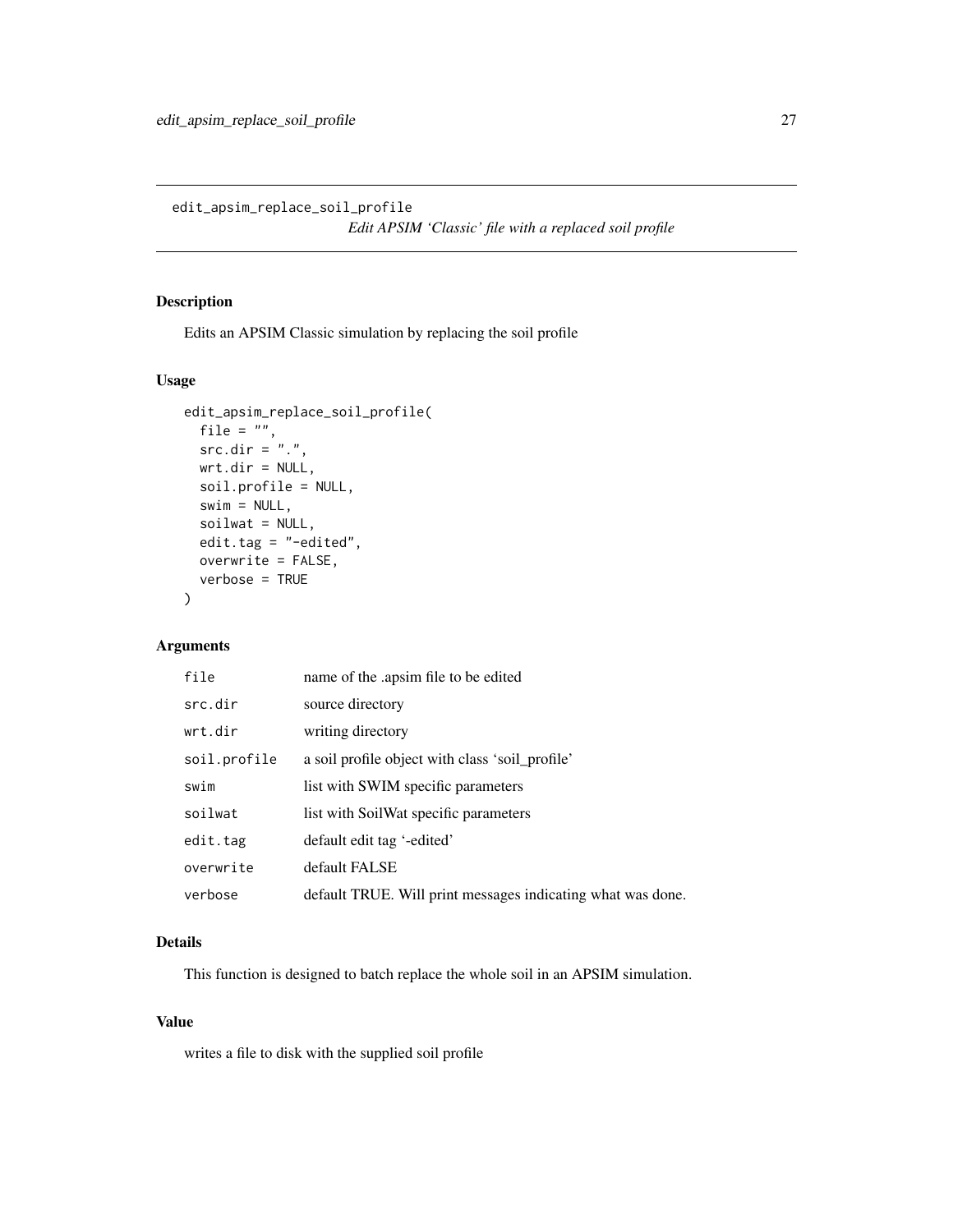<span id="page-27-0"></span>Note

There is no such thing as a default soil, carefully build the profile for each simulation. This function replaces values and it can grow an XML node, but it cannot edit a property which is not present in the original file.

#### Examples

```
sp <- apsimx_soil_profile(nlayers = 20,
                          crops = c("Barley", "Chickpea", "Lucerne",
                          "Maize", "Perennial Grass", "Sorghum",
                          "Wheat", "Millet"))
extd.dir <- system.file("extdata", package = "apsimx")
## Writing to a temp directory
tmp.dir <- tempdir()
edit_apsim_replace_soil_profile("Millet.apsim", soil.profile = sp,
                                edit.tag = "-newsoil",
                                src.dir = extd.dir,
                                wrt.dir = tmp.dir)inspect_apsim("Millet-newsoil.apsim", src.dir = tmp.dir,
              node = "Soil", soil.child = "Water")
```

|  | edit_apsim_xml |  | Edit an APSIM (Classic) Simulation auxiliary xml file |  |  |
|--|----------------|--|-------------------------------------------------------|--|--|
|--|----------------|--|-------------------------------------------------------|--|--|

### Description

This function allows editing of an APSIM (Classic) simulation xml file.

### Usage

```
edit_apsim_xml(
  file,
  src-dir = "."wrt.dir = NULL,
  parm.path = NULL,
  value = NULL,
  overwrite = FALSE,
  edit.tag = "-edited",
  verbose = TRUE
)
```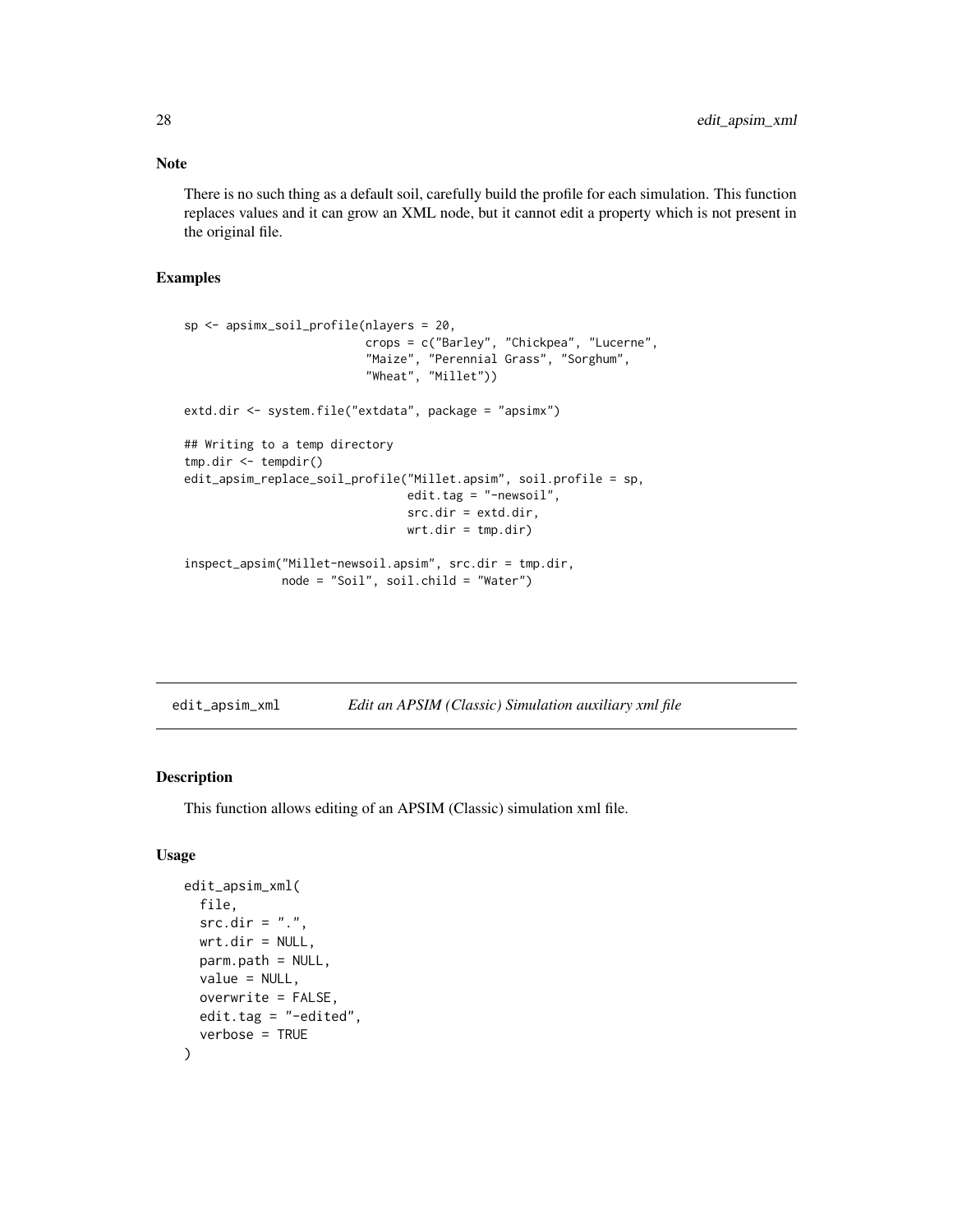### edit\_apsim\_xml 29

#### Arguments

| file      | file ending in .xml to be edited                                                              |
|-----------|-----------------------------------------------------------------------------------------------|
| src.dir   | directory containing the .xml file to be edited; defaults to the current working<br>directory |
| wrt.dir   | should be used if the destination directory is different from the src.dir                     |
| parm.path | parameter path to be edited (see example)                                                     |
| value     | new values for the parameter to be edited                                                     |
| overwrite | logical; if TRUE the old file is overwritten, a new file is written otherwise                 |
| edit.tag  | if the file is edited a different tag from the default '-edited' can be used.                 |
| verbose   | whether to print information about successful edit                                            |

#### Details

The variables specified by parm within the .apsim file specified by file in the source directory src.dir are edited. The old values are replaced with value, which is a list that has the same number of elements as the length of the vector parm. The current .xml file will be overwritten if overwrite is set to TRUE; otherwise the file 'file' *-edited.xml* will be created. If (verbose = TRUE) then the name of the written file is returned. The function is similar to the edit\_sim\_file functin in the 'apsimr' package, but with the difference that here the xml2 package is used instead.

#### Value

(when verbose=TRUE) complete file path to edited .xml file is returned as a character string. As a side effect this function creates a new XML file.

#### Note

This function cannot check whether replacement is of the correct length. Also, there is an inspect equivalent. It is more flexible than 'edit\_apsim' and (perhaps) similar to 'apsimr::edit\_sim\_file'.

#### Examples

## This example changes the RUE values

extd.dir <- system.file("extdata", package = "apsimx")

```
values \leq paste(rep(1.7, 12), collapse = "")
```

```
## Writing to a temp directory, but replace as needed
tmp.dir <- tempdir()
```

```
edit_apsim_xml("Maize75.xml",
              src.dir = extd.dir,
              wrt.dir = tmp.dir,parm.path = ".//Model/rue",
              value = values)
```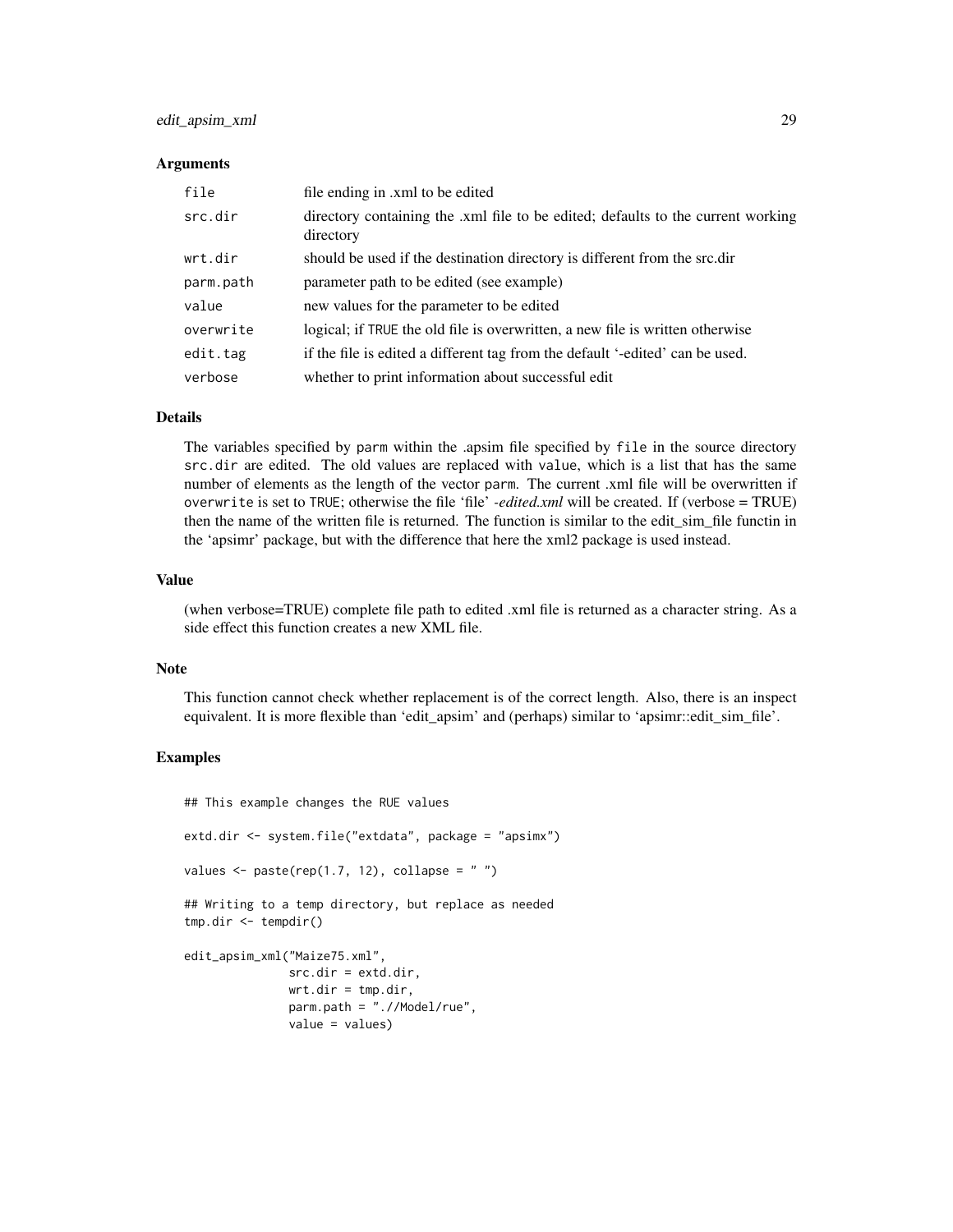<span id="page-29-0"></span>extract\_values\_apsimx *Extract values from a parameter path*

### Description

Extract initial values from a parameter path

#### Usage

extract\_values\_apsimx(file, src.dir, parm.path)

### Arguments

| file      | file name to be run (the extension apsimx is optional)                             |
|-----------|------------------------------------------------------------------------------------|
| src.dir   | directory containing the apsimx file to be run (defaults to the current directory) |
| parm.path | parameter path either use inspect_apsimx or see example below                      |

#### Examples

```
## Find examples
ex.dir <- auto_detect_apsimx_examples()
## Extract parameter path
pp <- inspect_apsimx("Barley.apsimx", src.dir = ex.dir,
                    node = "Manager", parm = list("Fert", 1))
ppa <- paste0(pp, ".Amount")
## Extract value
extract_values_apsimx("Barley.apsimx", src.dir = ex.dir, parm.path = ppa)
```
get\_daymet\_apsim\_met *Get DAYMET data for an APSIM met file*

#### Description

Uses [get\\_daymet](#page-0-0) from the [FedData](https://CRAN.R-project.org/package=FedData) package to download data to create an APSIM met file.

#### Usage

```
get_daymet_apsim_met(
  lonlat,
 years,
 wrt.dir = ".",
  filename = NULL,
  width.height = c(0.001, 0.001),
  template,
```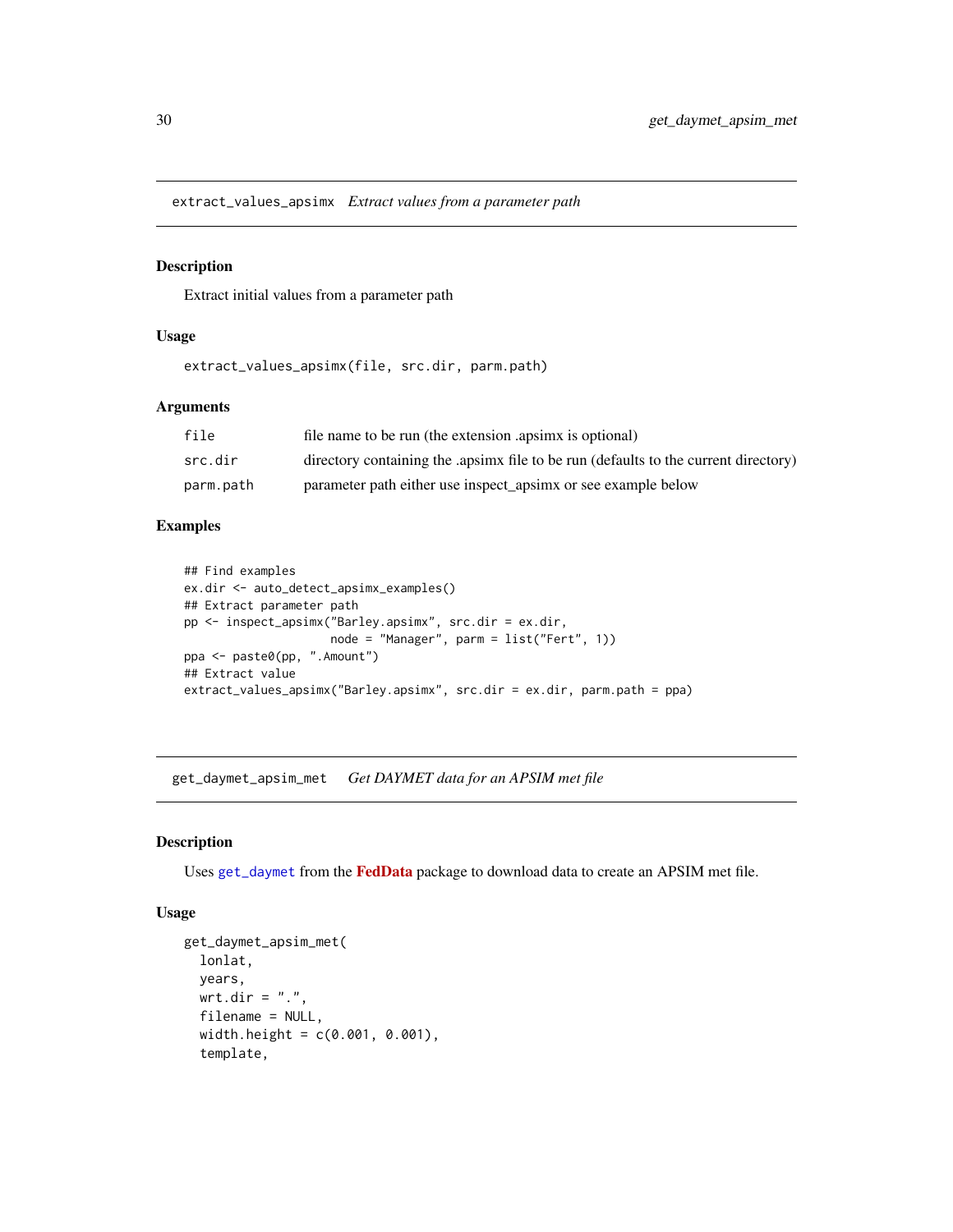```
label = NULL,elements = NULL,
 raw.dir = "./RAW/DAYMET",
 extraction.dir = paste0("./EXTRACTIONS/", label, "/DAYMET"),
  force.redo = FALSE,
 cleanup = FALSE
)
```
#### Arguments

| lonlat         | Longitude and latitude vector                                                                                                                                                                                                         |
|----------------|---------------------------------------------------------------------------------------------------------------------------------------------------------------------------------------------------------------------------------------|
| years          | a numeric vector of years to extract                                                                                                                                                                                                  |
| wrt.dir        | write directory                                                                                                                                                                                                                       |
| filename       | file name for writing out to disk                                                                                                                                                                                                     |
| width.height   | width and height of the cropped area (default $0.001, 0.001$ )                                                                                                                                                                        |
| template       | A Raster or Spatial object to serve as a template for cropping (see get_daymet).                                                                                                                                                      |
| label          | a character string naming the area (see get_daymet)                                                                                                                                                                                   |
| elements       | see get_daymet                                                                                                                                                                                                                        |
| raw.dir        | see get_daymet                                                                                                                                                                                                                        |
| extraction.dir | see get_daymet                                                                                                                                                                                                                        |
| force.redo     | see get_daymet                                                                                                                                                                                                                        |
| cleanup        | whether to delete download directories (default is FALSE). If the intention is for<br>cleanup to delete all the files, 'raw.dir' and 'extraction.dir' should be supplied,<br>supplying a sinlge name, such as 'RAW' and 'EXTRACTION'. |

### Details

This function requires the [FedData](https://CRAN.R-project.org/package=FedData) pacakge.

If the filename is not provided it will not write the file to disk, but it will return an object of class 'met'. This is useful in case manipulation is required before writing to disk. The variable 'srad' as downloaded from daymet is average solar radiation, so it is converted to total. Daily total radiation (MJ/m2/day) can be calculated as follows: ((srad  $(W/m2)$  \* dayl  $(s/day)$ ) / 1,000,000) Vapor Pressure Deficit (vp) should be in hecto Pascals

### Source

The data is retrieved using the [FedData](https://CRAN.R-project.org/package=FedData) package. For the original source see: https://daymet.ornl.gov/

#### Examples

```
## Not run:
require(FedData)
## I write to a temp directory but replace as needed
tmp.dir <- tempdir()
dmet12 <- get\_daymet\_apsim\_met(lonlat = c(-93, 42),raw.dir = paste0(tmp.dir,"/RAW/DAYMET"),
```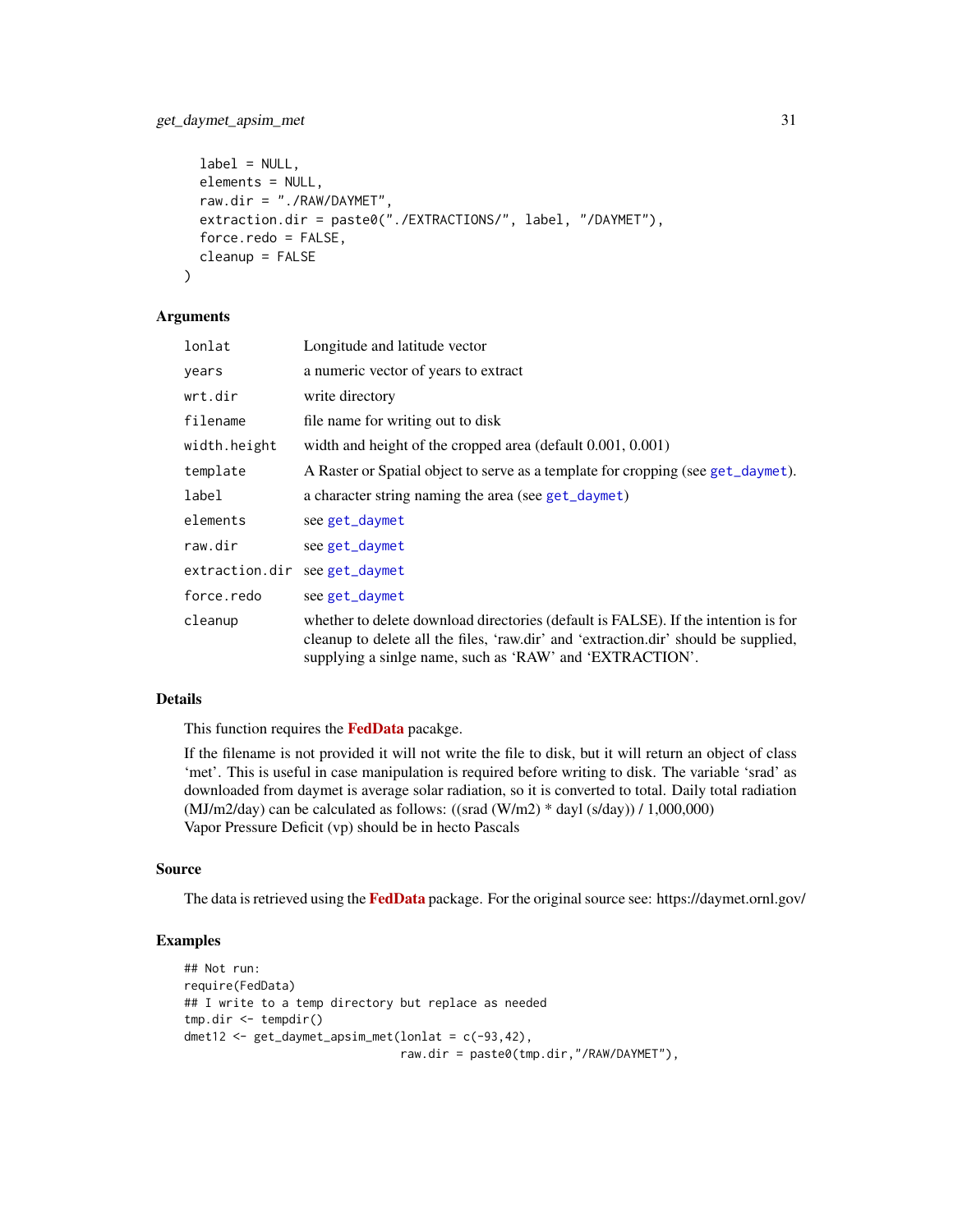```
extraction.dir = paste0(tmp.dir,"/EXTRACTIONS/CIA/DAYMET"),
                               years = 2012, label = "CIA")summary(dmet12)
## Check for reasonable ranges
check_apsim_met(dmet12)
```
## End(Not run)

get\_gsod\_apsim\_met *Get GSOD data for an APSIM met file*

#### Description

Uses [get\\_GSOD](#page-0-0) from the [GSODR](https://CRAN.R-project.org/package=GSODR) package to download data to create an APSIM met file.

#### Usage

```
get_gsod_apsim_met(
 lonlat,
 dates,
 wrt.dir = "."filename = NULL,
 distance = 100,
 fillin.radn = FALSE
\lambda
```
### Arguments

| lonlat      | Longitude and latitude vector                                                    |
|-------------|----------------------------------------------------------------------------------|
| dates       | date ranges                                                                      |
| wrt.dir     | write directory                                                                  |
| filename    | file name for writing out to disk                                                |
| distance    | distance in kilometers for the nearest station                                   |
| fillin.radn | whether to fill in radiation data using the nasapower pacakge. Default is FALSE. |

### Details

This function requires the **[GSODR](https://CRAN.R-project.org/package=GSODR)** package.

If the filename is not provided it will not write the file to disk, but it will return an object of class 'met'. This is useful in case manipulation is required before writing to disk.

#### Note

This source of data does not provide solar radiation. If 'fillin.radn' is TRUE it fill in radiation data using the nasapower package.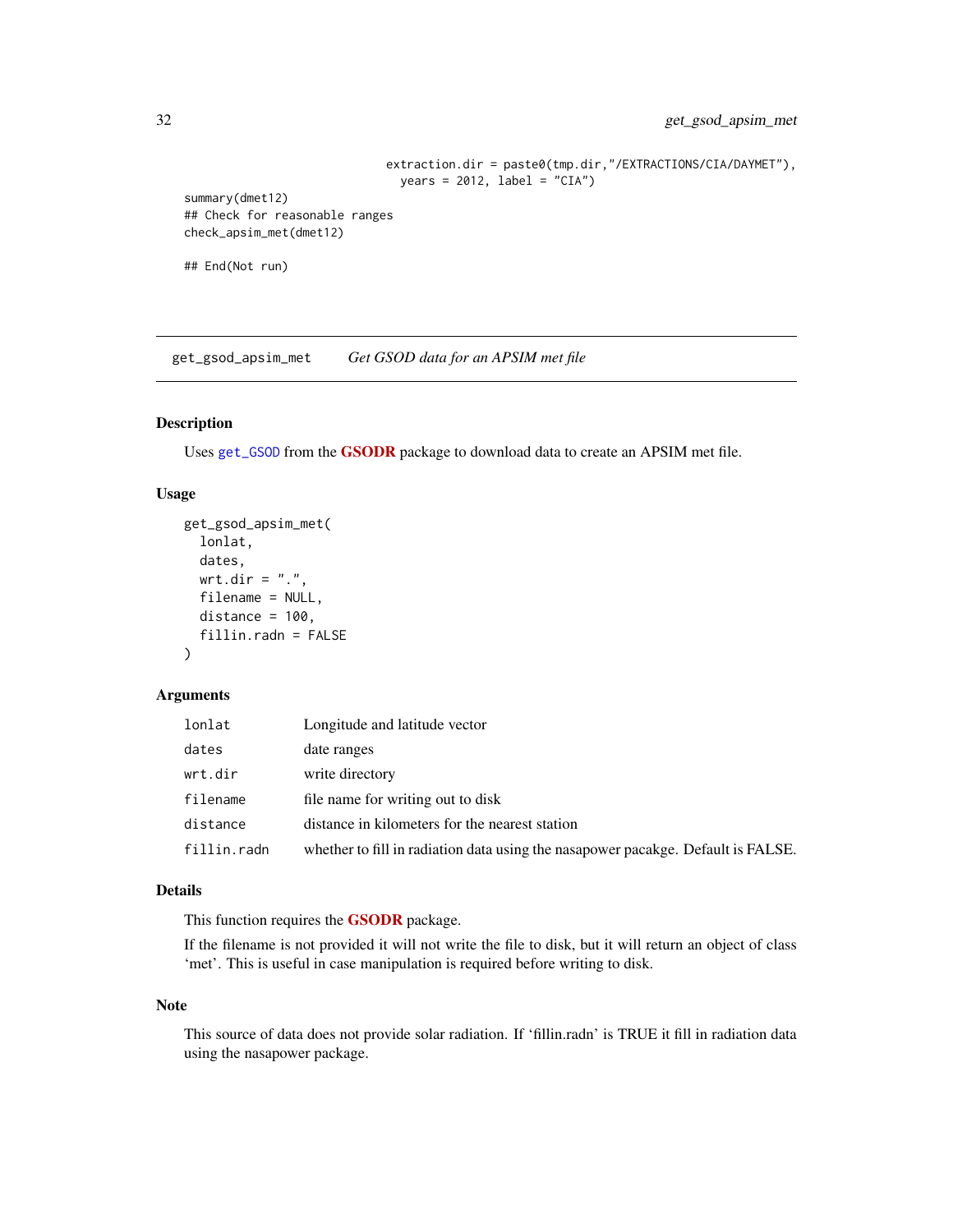### <span id="page-32-0"></span>get\_iemre\_apsim\_met 33

#### Examples

```
## Not run:
require(GSODR)
## This will not write a file to disk
gsd <- get_gsod_apsim_met(lonlat = c(-93,42), dates = c("2012-01-01","2012-12-31"))
summary(gsd)
## Check for reasonable ranges
## Radiation is not included by default
check_apsim_met(gsd)
## End(Not run)
```
get\_iemre\_apsim\_met *Get weather data from Iowa Environmental Mesonet Reanalysis*

#### Description

Retrieves weather data from Iowa Environmental Mesonet Reanalysis into an APSIM met file

#### Usage

```
get_iemre_apsim_met(lonlat, dates, wrt.dir = ".", filename = NULL)
```
#### Arguments

| lonlat   | Longitude and latitude vector     |
|----------|-----------------------------------|
| dates    | date ranges                       |
| wrt.dir  | write directory                   |
| filename | file name for writing out to disk |

#### Details

The original data can be obtained from: https://mesonet.agron.iastate.edu/iemre/

If the filename is not provided it will not write the file to disk, but it will return an object of class 'met'. This is useful in case manipulation is required before writing to disk.

### Examples

```
## Not run:
## This will not write a file to disk
iemre <- get_iemre_apsim_met(lonlat = c(-93,42), dates = c("2012-01-01","2012-12-31"))
## Note that solar radiation is not available
summary(iemre)
## End(Not run)
```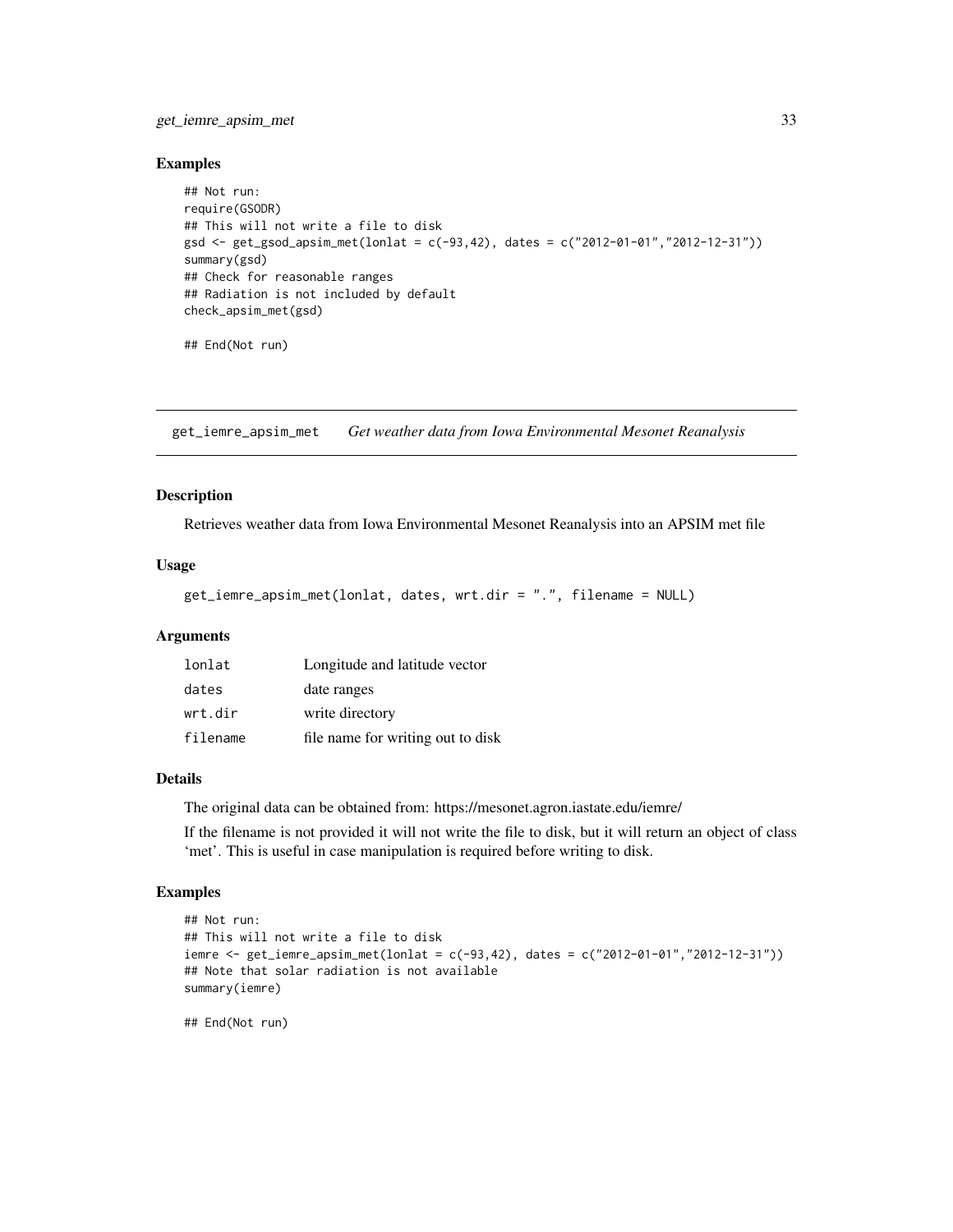<span id="page-33-0"></span>

Retrieves weather data from Iowa Environmental Mesonet (AgWeather) into an APSIM met file

#### Usage

```
get_iem_apsim_met(lonlat, dates, wrt.dir = ".", state, station, filename)
```
#### Arguments

| lonlat   | Longitude and latitude vector (optional)   |
|----------|--------------------------------------------|
| dates    | date ranges                                |
| wrt.dir  | write directory                            |
| state    | state which you choose climate data from   |
| station  | station which you choose cliamte data from |
| filename | file name for writing out to disk          |

### Details

The original data can be obtained from: https://mesonet.agron.iastate.edu/request/coop/fe.phtml

If the filename is not provided it will not write the file to disk, but it will return an object of class 'met'. This is useful in case manipulation is required before writing to disk. For this function either provide the longitude and latitude or the state and station, but not both. In fact, 'state' and 'station' will be ignored if 'lonlat' is supplied.

#### Examples

```
## Not run:
## This will not write a file to disk
iem.met <- get_iem_apsim_met(state = "IA",
                             station = "IA5198",
                             dates = c("2012-01-01","2012-12-31"))
summary(iem.met)
## Alternatively, coordinates can be used
## This should be equivalent to the previous request
iem.met2 <- get_iem_apsim_met(lonlat = c(-93,42),
                              dates = c("2012-01-01","2012-12-31"))
summary(iem.met2)
## End(Not run)
```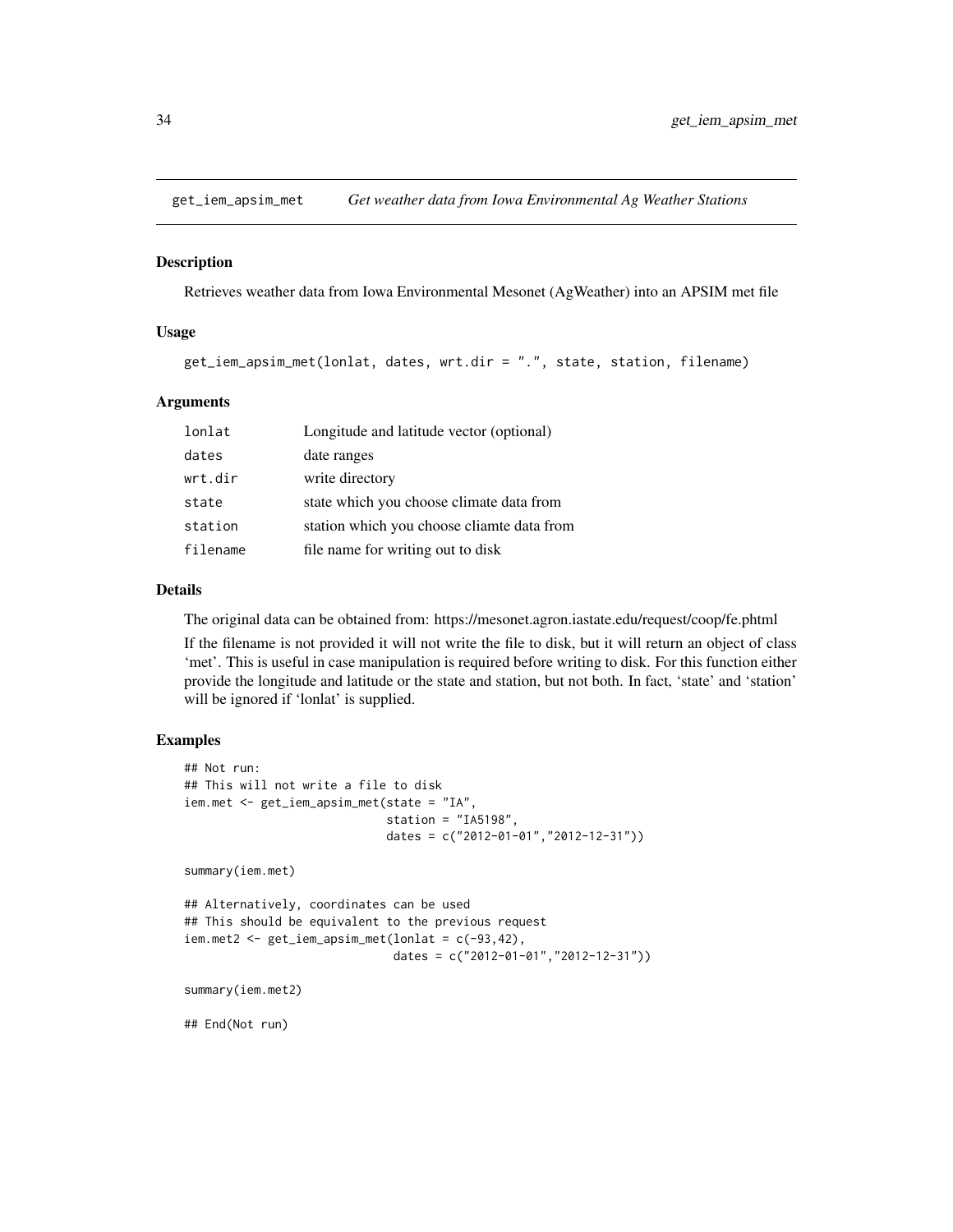<span id="page-34-0"></span>get\_power\_apsim\_met *Get NASA-POWER data for an APSIM met file*

### Description

Uses [get\\_power](#page-0-0) from the **[nasapower](https://CRAN.R-project.org/package=nasapower)** package to download data to create an APSIM met file.

#### Usage

```
get_power_apsim_met(lonlat, dates, wrt.dir = ".", filename = NULL)
```
#### Arguments

| lonlat   | Longitude and latitude vector     |
|----------|-----------------------------------|
| dates    | date ranges                       |
| wrt.dir  | write directory                   |
| filename | file name for writing out to disk |

#### Details

This function requires the **[nasapower](https://CRAN.R-project.org/package=nasapower)** package.

If the filename is not provided it will not write the file to disk, but it will return an object of class 'met'. This is useful in case manipulation is required before writing to disk.

### Examples

```
## Not run:
require(nasapower)
## This will not write a file to disk
pwr <- get_power_apsim_met(lonlat = c(-93,42), dates = c("2012-01-01","2012-12-31"))
## Note that missing data is coded as -99
summary(pwr)
## Check for reasonable ranges
check_apsim_met(pwr)
## replace -99 with NA
pwr$radn <- ifelse(pwr$radn == -99, NA, pwr$radn)
## Impute using linear interpolation
pwr.imptd <- impute_apsim_met(pwr, verbose = TRUE)
summary(pwr.imptd)
```
## End(Not run)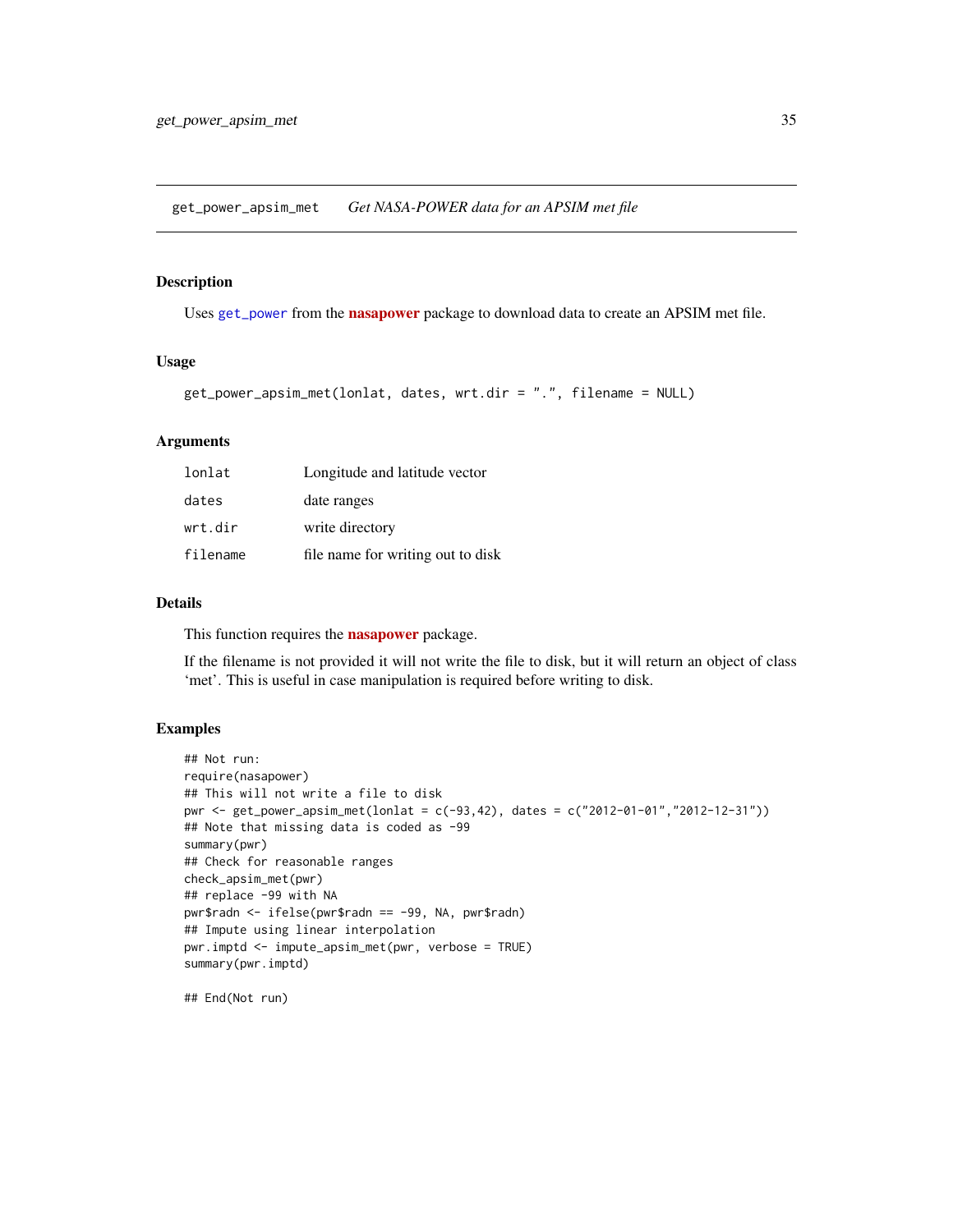<span id="page-35-0"></span>

Takes in an object of class 'met' and imputes values

### Usage

```
impute_apsim_met(met, method = c("approx", "splines", "mean"), verbose = FALSE)
```
### Arguments

| met     | object of class 'met'                                           |
|---------|-----------------------------------------------------------------|
| method  | method for imputation, approx, splines or mean                  |
| verbose | whether to print missing data to the console, default $=$ FALSE |

#### Value

an object of class 'met' with attributes

<span id="page-35-1"></span>inspect\_apsim *Inspect an .apsim (XML) file*

### Description

inspect an XML apsim file. It does not replace the GUI, but it can save time by quickly checking parameters and values.

#### Usage

```
inspect_apsim(
 file = ",
 src.dim = "."node = c("Clock", "Weather", "Soil", "SurfaceOrganicMatter", "Crop", "Manager",
   "Other"),
 soil.child = c("Metadata", "Water", "OrganicMatter", "Nitrogen", "Analysis",
    "InitialWater", "Sample", "SWIM"),
 parm = NULL,
 digits = 3,
 print.path = FALSE,
  root
)
```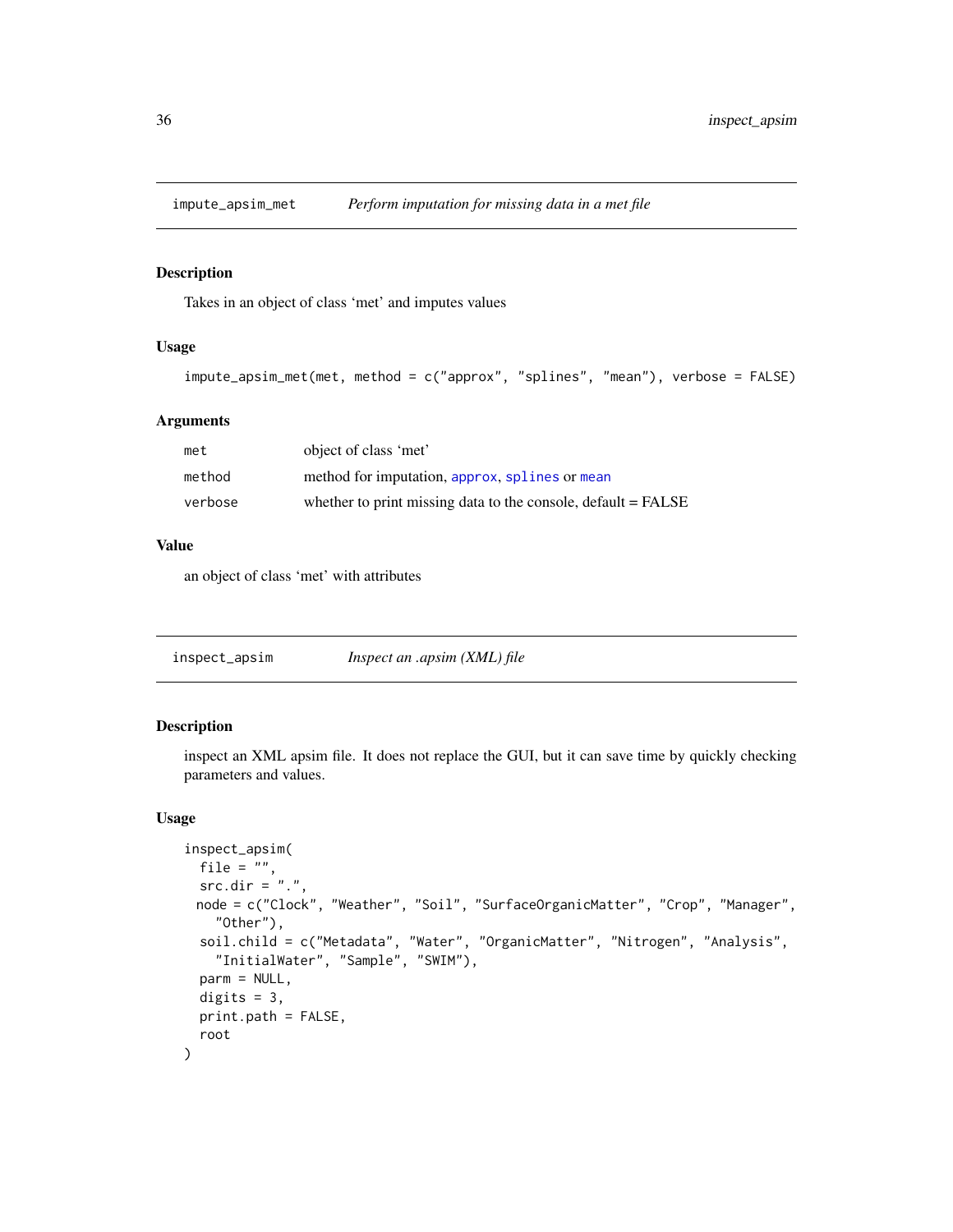### inspect\_apsim 37

#### Arguments

| file       | file ending in .apsim (Classic) to be inspected (XML)                                                                                                               |
|------------|---------------------------------------------------------------------------------------------------------------------------------------------------------------------|
| src.dir    | directory containing the apsimulate to be inspected; defaults to the current work-<br>ing directory                                                                 |
| node       | either 'Weather', 'Soil', 'SurfaceOrganicMatter', 'MicroClimate', 'Crop', 'Man-<br>ager' or 'Other'                                                                 |
| soil.child | specific soil component to be inspected                                                                                                                             |
| parm       | parameter to inspect when $node = 'Crop'$ , 'Manager' or 'Other'                                                                                                    |
| digits     | number of decimals to print (default 3)                                                                                                                             |
| print.path | whether to print the parameter path (default = FALSE)                                                                                                               |
| root       | root node label. In simulation structures such as factorials there will be multiple<br>possible nodes. This can be specified by supplying an appropriate character. |

#### Details

This is simply a script that prints the relevant parameters which are likely to need editing. It does not print all information from an .apsim file. For 'Crop', 'Manager' and 'Other', 'parm' should be indicated with a first element to look for and a second with the relative position in case there are multiple results.

### Value

table with inspected parameters and values

#### Note

When multiple folders are present as it is the case when there are factorials. Inspect will find the instance in the first folder unless 'root' is supplied. By providing the name of the folder to root (or a regular expression), the appropriate node can be selected. In this case the printed path will be absolute instead of relative.

#### Examples

```
extd.dir <- system.file("extdata", package = "apsimx")
## Testing using 'Millet'
inspect_apsim("Millet.apsim", src.dir = extd.dir, node = "Clock")
inspect_apsim("Millet.apsim", src.dir = extd.dir, node = "Weather")
inspect_apsim("Millet.apsim", src.dir = extd.dir, node = "Soil", soil.child = "Metadata")
inspect_apsim("Millet.apsim", src.dir = extd.dir, node = "Soil", soil.child = "Water")
inspect_apsim("Millet.apsim", src.dir = extd.dir, node = "Soil", soil.child = "OrganicMatter")
inspect_apsim("Millet.apsim", src.dir = extd.dir, node = "Soil", soil.child = "Analysis")
inspect_apsim("Millet.apsim", src.dir = extd.dir, node = "Soil", soil.child = "InitialWater")
inspect_apsim("Millet.apsim", src.dir = extd.dir, node = "Soil", soil.child = "Sample")
inspect_apsim("Millet.apsim", src.dir = extd.dir, node = "SurfaceOrganicMatter")
inspect_apsim("Millet.apsim", src.dir = extd.dir, node = "Crop", parm = list("sow",NA))
inspect_apsim("Millet.apsim", src.dir = extd.dir, node = "Crop", parm = list("sow",7))
```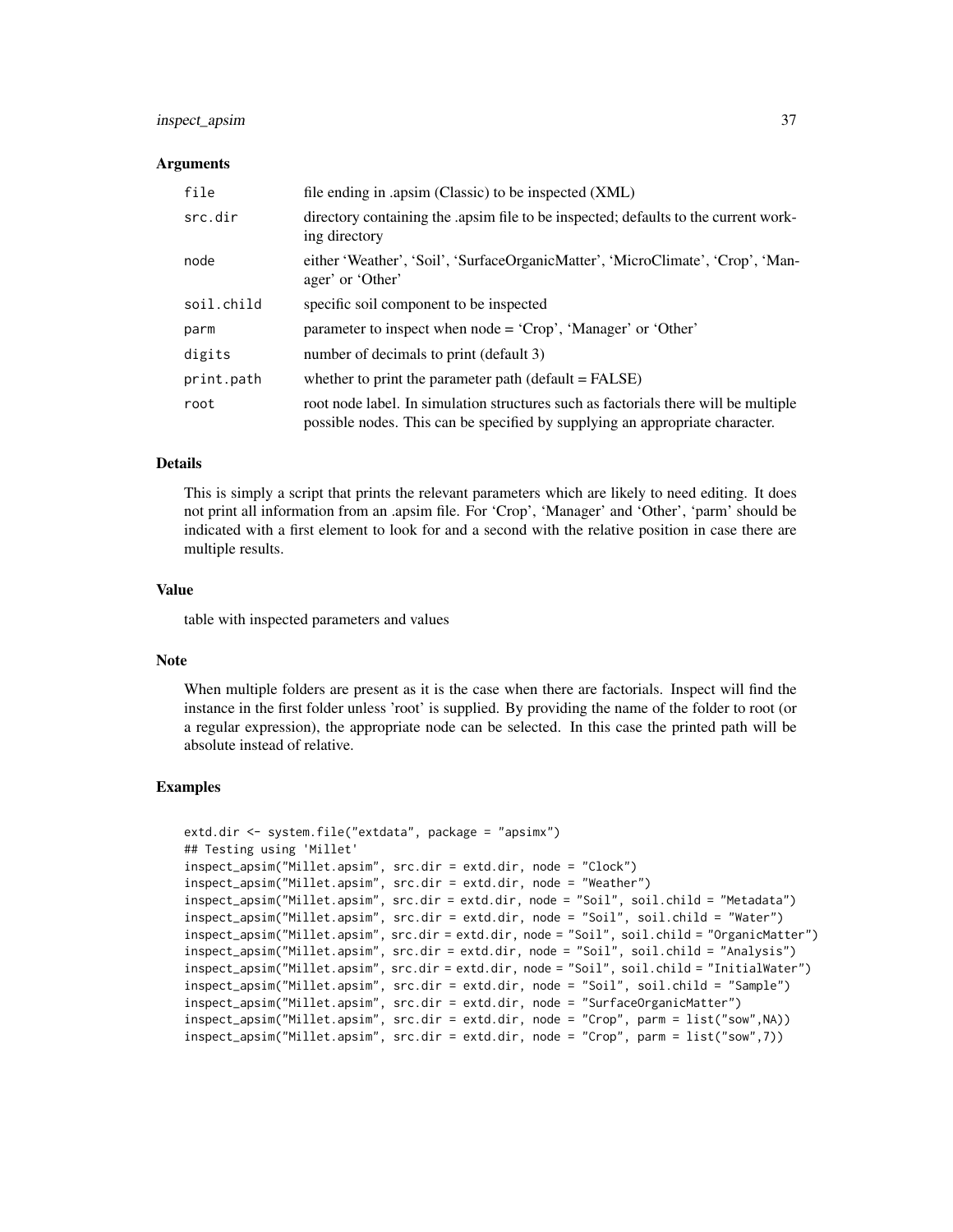```
## Testing with maize-soybean-rotation.apsim
inspect_apsim("maize-soybean-rotation.apsim", src.dir = extd.dir, node = "Clock")
inspect_apsim("maize-soybean-rotation.apsim", src.dir = extd.dir, node = "Weather")
inspect_apsim("maize-soybean-rotation.apsim", src.dir = extd.dir, node = "Soil",
              soil.child = "Metadata")
inspect_apsim("maize-soybean-rotation.apsim", src.dir = extd.dir, node = "Soil",
               soil.child = "OrganicMatter")
inspect_apsim("maize-soybean-rotation.apsim", src.dir = extd.dir, node = "Soil",
               soil.child = "Analysis")
inspect_apsim("maize-soybean-rotation.apsim", src.dir = extd.dir, node = "Soil",
               soil.child = "InitialWater")
inspect_apsim("maize-soybean-rotation.apsim", src.dir = extd.dir, node = "Soil",
               soil.child = "Sample")
inspect_apsim("maize-soybean-rotation.apsim", src.dir = extd.dir,
               node = "SurfaceOrganicMatter")
inspect_apsim("maize-soybean-rotation.apsim", src.dir = extd.dir, node = "Crop")
## This has many options and a complex structure
## It is possible to select unique managements, but not non-unique ones
## The first element in parm can be a regular expression
inspect_apsim("maize-soybean-rotation.apsim", src.dir = extd.dir,
              node = "Manager", parm = list("rotat",NA))
inspect_apsim("maize-soybean-rotation.apsim", src.dir = extd.dir,
               node = "Manager",
               parm = list("sow on a fixed date - maize",NA))
## Select an individual row by position
inspect_apsim("maize-soybean-rotation.apsim", src.dir = extd.dir,
              node = "Manager",
              parm = list("sow on a fixed date - maize",7))
## Illustrating the 'print.path' feature.
inspect_apsim("Millet.apsim", src.dir = extd.dir,
              node = "Soil", soil.child = "Water",
               parm = "DUL", print.path = TRUE)
## But the path can also be returned as a string
## Which is useful for later editing
pp <- inspect_apsim("Millet.apsim", src.dir = extd.dir,
               node = "Soil", soil.child = "Water",
              parm = "DUL", print.path = TRUE)
## Inspecting a factorial
## (or simply a simulation with multiple folders)
## No cover
inspect_apsim("maize-factorial.apsim", src.dir = extd.dir,
               root = "IA-CC_Canisteo_No-Cover")
## Cover
inspect_apsim("maize-factorial.apsim", src.dir = extd.dir,
              root = "IA-CC_Canisteo_Cover")
```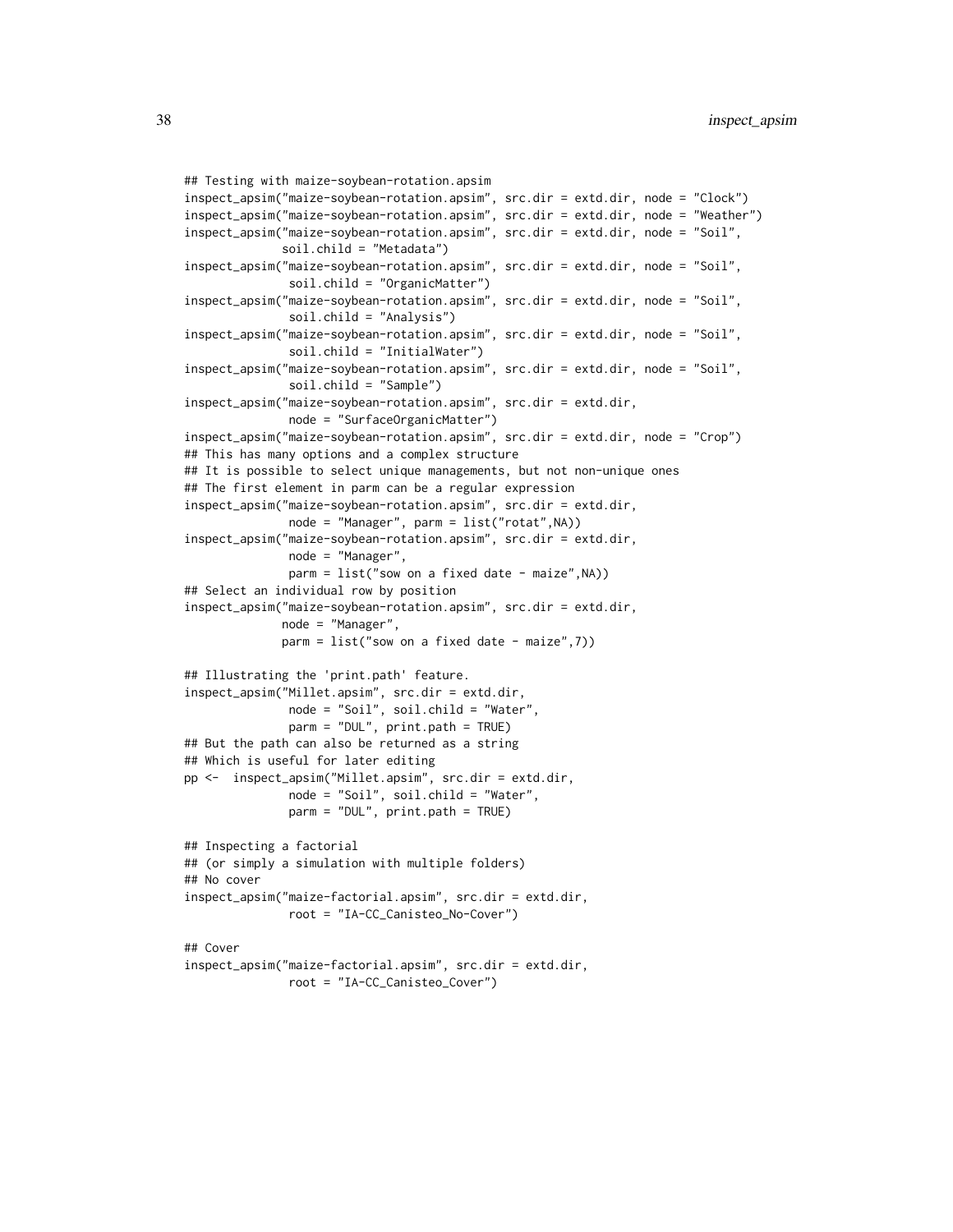<span id="page-38-1"></span><span id="page-38-0"></span>inspect a JSON apsimx file. It does not replace the GUI, but it can save time by quickly checking parameters and values.

### Usage

```
inspect_apsimx(
 file = ",
 src.dim = "."node = c("Clock", "Weather", "Soil", "SurfaceOrganicMatter", "MicroClimate", "Crop",
    "Manager", "Other"),
  soil.child = c("Metadata", "Water", "InitialWater", "Chemical", "Physical",
  "Analysis", "SoilWater", "InitialN", "CERESSoilTemperature", "Sample", "Nutrient",
   "Organic"),
 parm = NULL,
 digits = 3,
 print.path = FALSE,
 root
)
```
### Arguments

| file       | file ending in .apsimx to be inspected (JSON)                                                                                                                                  |
|------------|--------------------------------------------------------------------------------------------------------------------------------------------------------------------------------|
| src.dir    | directory containing the apsimx file to be inspected; defaults to the current<br>working directory                                                                             |
| node       | specific node to be inspected either 'Clock', 'Weather', 'Soil', 'SurfaceOrgan-<br>icMatter', 'MicroClimate', 'Crop', 'Manager' or 'Other'                                     |
| soil.child | specific soil component to be inspected. The options vary depending on what is<br>available (see details)                                                                      |
| parm       | parameter to refine the inspection of the 'manager' list('parm', 'position'), use<br>'NA' for all the positions. 'parm' can be a regular expression for partial match-<br>ing. |
| digits     | number of decimals to print (default 3). Not used now because everything is a<br>character.                                                                                    |
| print.path | whether to print the path to the specific parameter. Useful to give the later edit-<br>ing. (Also returned as 'invisible')                                                     |
| root       | root node label. In simulation structures such as factorials there will be multiple<br>possible nodes. This can be specified by supplying an appropriate character.            |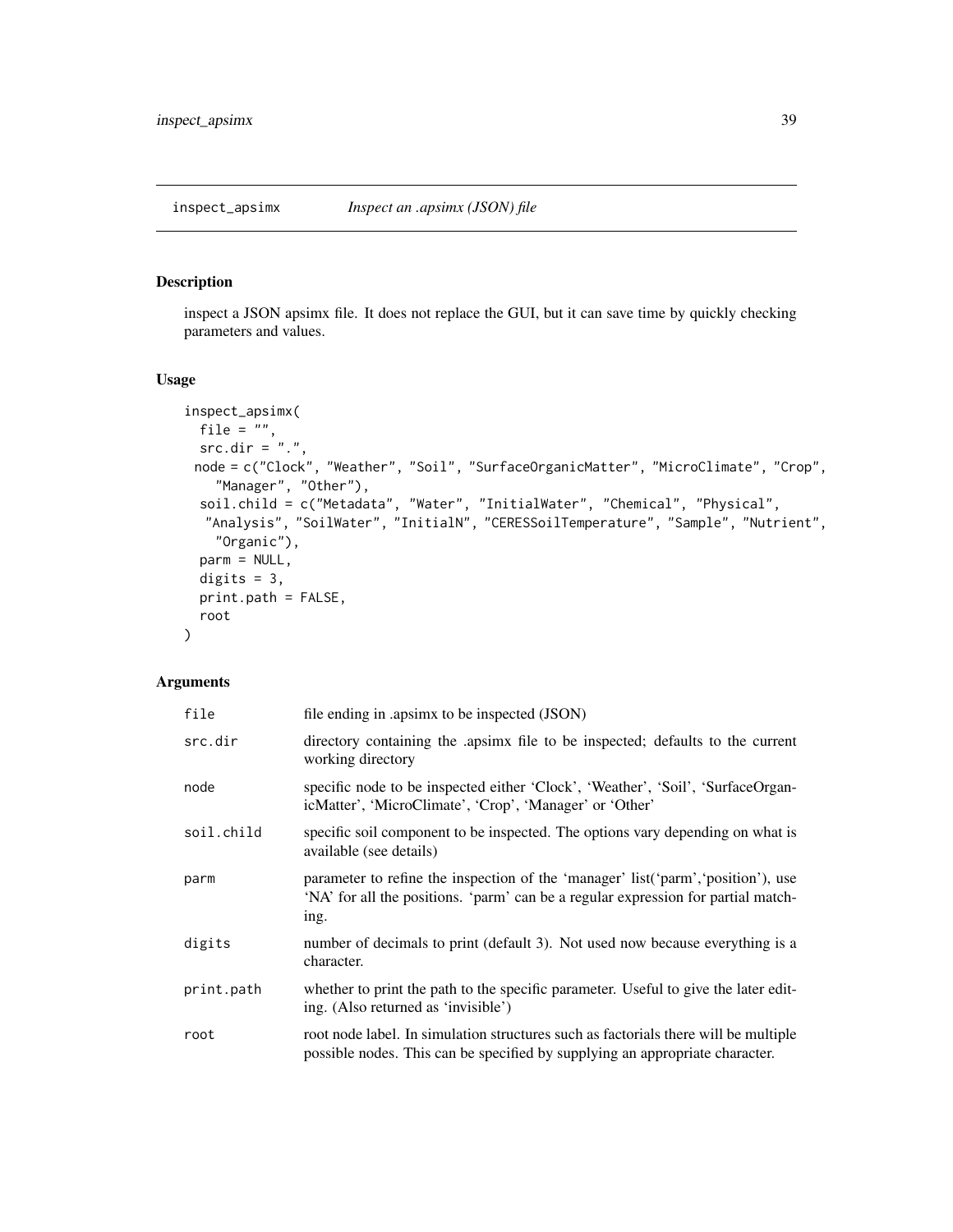#### <span id="page-39-0"></span>Details

This is simply a script that prints the relevant parameters which are likely to need editing. It does not print all information from an .apsimx file. To investigate the available 'soil.childs' specify 'Soil' for 'node' and do not specify the 'soil.child'.

#### Value

prints a table with inspected parameters and values (and 'parm path' when 'print.path' = TRUE).

#### Examples

```
## Not run:
ex.dir <- auto_detect_apsimx_examples()
inspect_apsimx("Barley", src.dir = ex.dir, node = "Clock")
inspect_apsimx("Barley", src.dir = ex.dir, node = "Weather")
inspect_apsimx("Barley", src.dir = ex.dir, node = "Soil", soil.child = "Metadata")
inspect_apsimx("Barley", src.dir = ex.dir, node = "Soil", soil.child = "Water")
inspect_apsimx("Barley", src.dir = ex.dir, node = "Soil", soil.child = "SoilWater")
inspect_apsimx("Barley", src.dir = ex.dir, node = "Soil", soil.child = "Organic")
inspect_apsimx("Barley", src.dir = ex.dir, node = "Soil", soil.child = "Chemical")
inspect_apsimx("Barley", src.dir = ex.dir, node = "Soil", soil.child = "InitialWater")
inspect_apsimx("Barley", src.dir = ex.dir, node = "Soil", soil.child = "InitialN")
inspect_apsimx("Barley", src.dir = ex.dir, node = "SurfaceOrganicMatter")
inspect_apsimx("Barley", src.dir = ex.dir, node = "MicroClimate")
inspect_apsimx("Barley", src.dir = ex.dir, node = "Crop")
inspect_apsimx("Barley", src.dir = ex.dir, node = "Manager")
## Manager folder present
extd.dir <- system.file("extdata", package = "apsimx")
inspect_apsimx("maize-manager-folder.apsimx", node = "Other", src.dir = extd.dir,
              parm = list("Manager", "Fertiliser", "Amount"))
```
## End(Not run)

inspect\_apsimx\_replacement

*Inspect a replacement component in an .apsimx (JSON) file*

#### Description

inspect the replacement componenet of an JSON apsimx file. It does not replace the GUI, but it can save time by quickly checking parameters and values.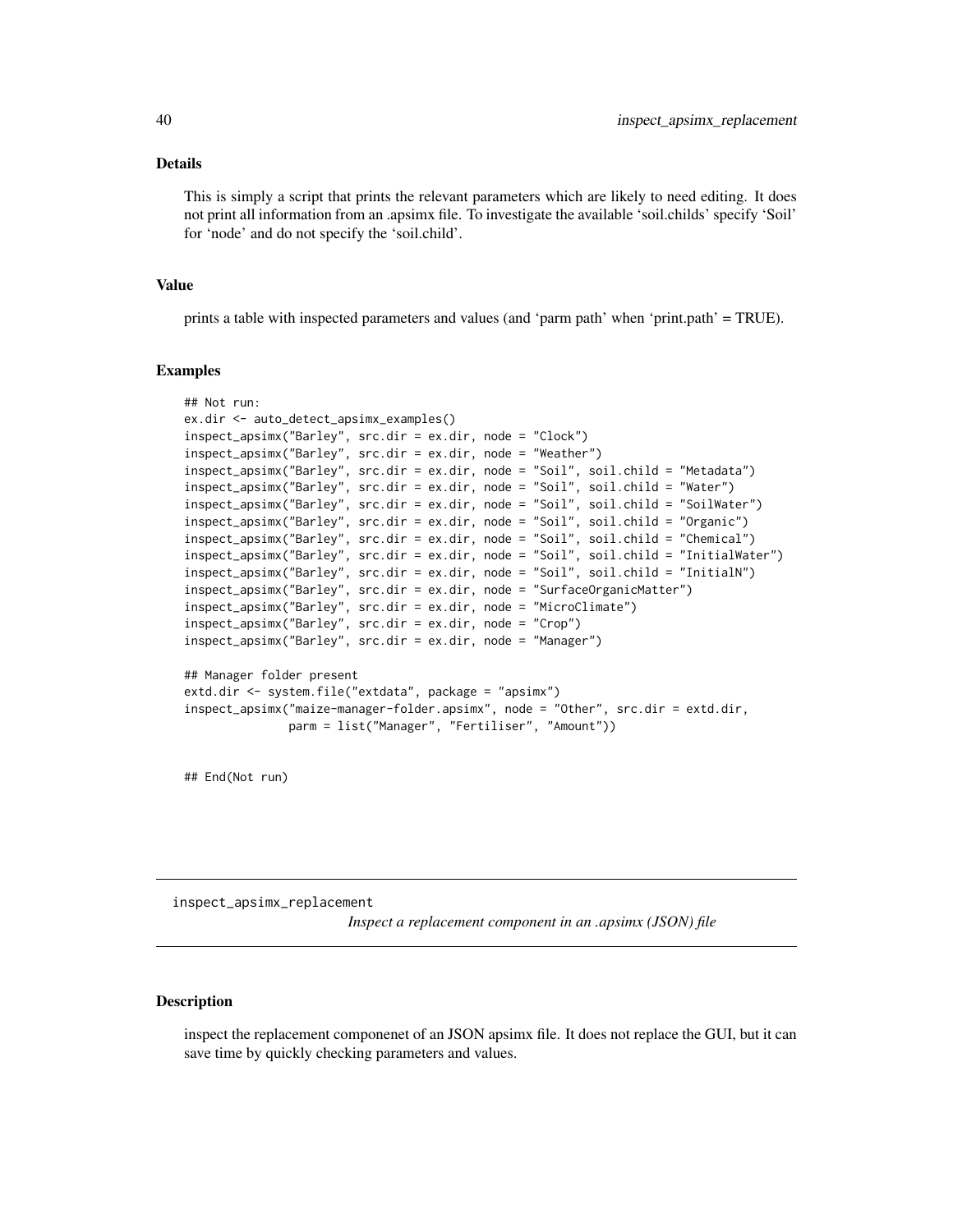### Usage

```
inspect_apsimx_replacement(
  file = ",
  src.dim = "."node = NULL,
 node.child = NULL,
 node.subchild = NULL,
 node.subsubchild = NULL,
 node.sub3child = NULL,
 node.string = NULL,
 root = list("Models.Core.Replacements", NA),
 parm = NULL,
 display.available = FALSE,
 digits = 3,
 print.path = FALSE,
 verbose = TRUE
)
```
### Arguments

| file                              | file ending in .apsimx to be inspected (JSON)                                                                                                                             |  |
|-----------------------------------|---------------------------------------------------------------------------------------------------------------------------------------------------------------------------|--|
| src.dir                           | directory containing the apsimx file to be inspected; defaults to the current<br>working directory                                                                        |  |
| node                              | specific node to be inspected                                                                                                                                             |  |
| node.child                        | specific node child component to be inspected.                                                                                                                            |  |
| node.subchild<br>node.subsubchild | specific node sub-child to be inspected.                                                                                                                                  |  |
|                                   | specific node sub-subchild to be inspected.                                                                                                                               |  |
|                                   | node.sub3child specific node sub-sub-subchild to be inspected.                                                                                                            |  |
| node.string                       | passing of a string instead of the node hierarchy. Do not use this and also the<br>other node arguments. This argument will overwrite the other node specifica-<br>tions. |  |
| root                              | 'root' for the inspection of a replacement file (it gives flexibility to inspect other<br>types of files).                                                                |  |
| parm                              | specific parameter to display                                                                                                                                             |  |
| display.available                 |                                                                                                                                                                           |  |
|                                   | logical. Whether to display available components to be inspected (default $=$<br>FALSE)                                                                                   |  |
| digits                            | number of decimals to print (default 3)                                                                                                                                   |  |
| print.path                        | print the path to the inspected parameter (default FALSE)                                                                                                                 |  |
| verbose                           | whether to print additional information, default: TRUE                                                                                                                    |  |
|                                   |                                                                                                                                                                           |  |

### Details

This is simply a script that prints the relevant parameters which are likely to need editing. It does not print all information from an .apsimx file.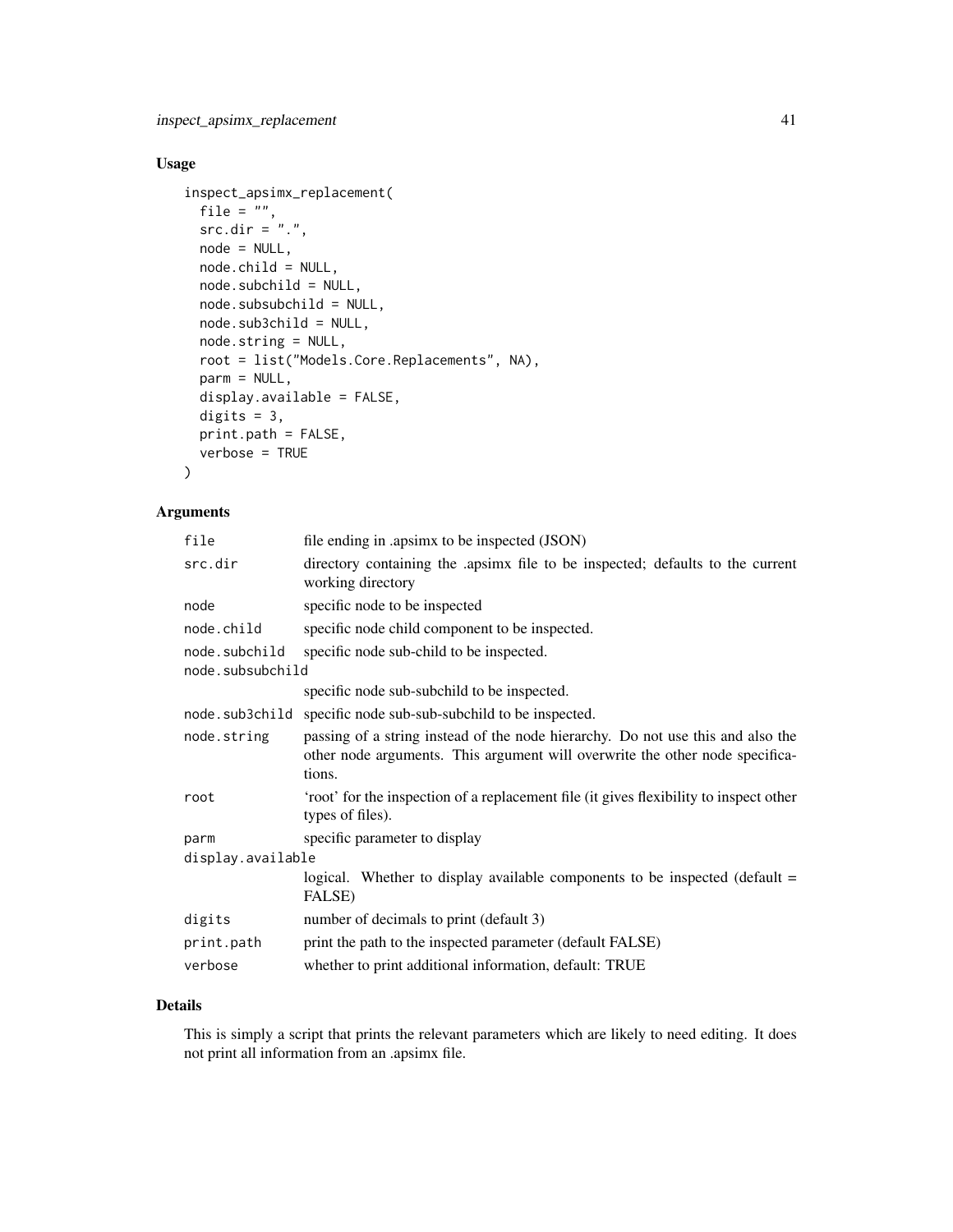### Value

table with inspected parameters and values

#### Note

I need to make some changes in order to be able to handle multiple parameters. At this point, it might work but it will generate warnings.

#### Examples

```
extd.dir <- system.file("extdata", package = "apsimx")
inspect_apsimx_replacement("MaizeSoybean.apsimx", src.dir = extd.dir,
                           node = "Maize", node.child = "Phenology",
                           node.subchild = "ThermalTime",
                           node.subsubchild = "BaseThermalTime",
                           node.sub3child = "Response")
## Not run:
## This function can also be used to inspect more complex APSIM-X files
## For example the 'Factorial' example
ex.dir <- auto_detect_apsimx_examples()
inspect_apsimx_replacement("Factorial", src.dir = ex.dir,
```

```
root = list("Experiment", 1), node = "Base", node.child = "Weather")
```
## End(Not run)

<span id="page-41-1"></span>inspect\_apsim\_xml *Inspect an APSIM Classic auxiliary (XML) file*

#### Description

inspect an auxilliary XML apsim file.

#### Usage

```
inspect_apsim_xml(
 file = ",
 src-dir = "."parm,
 verbose = TRUE,
 print.path = TRUE
)
```
<span id="page-41-0"></span>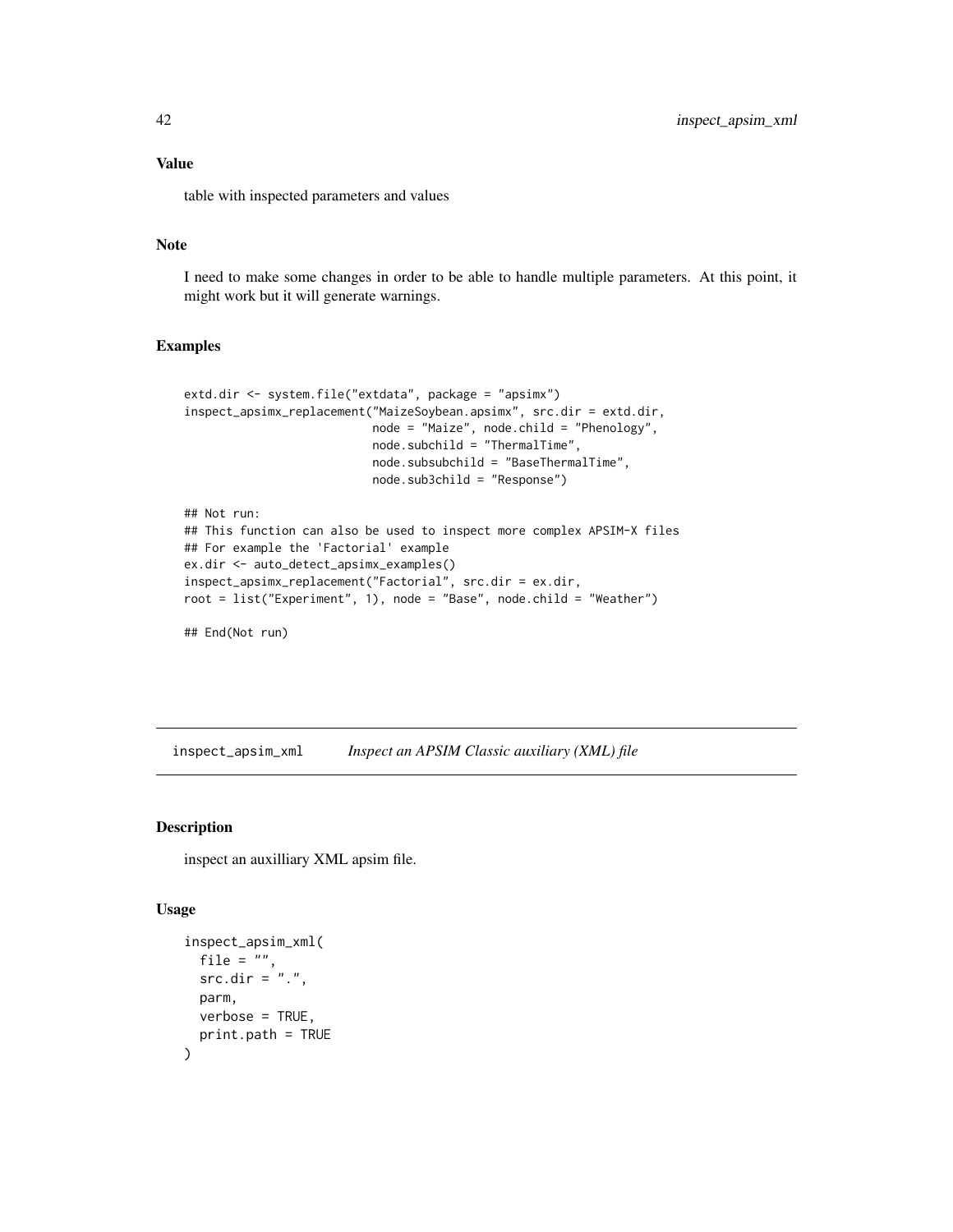### <span id="page-42-0"></span>mcmc.apsim.env 43

#### Arguments

| file       | file ending in .xml to be inspected.                                                             |
|------------|--------------------------------------------------------------------------------------------------|
| src.dir    | directory containing the .xml file to be inspected; defaults to the current working<br>directory |
| parm       | parameter to inspect.                                                                            |
| verbose    | Whether to print to standard output                                                              |
| print.path | Whether to print the parameter path                                                              |

#### Value

absolute parameter path

### Examples

```
extd.dir <- system.file("extdata", package = "apsimx")
inspect_apsim_xml("Maize75.xml", src.dir = extd.dir,
                  parm = "leaf_no_rate_change")
pp <- inspect_apsim_xml("Maize75.xml", src.dir = extd.dir,
                        parm = "leaf_no_rate_change",
                        verbose = FALSE,
                        print.path = FALSE)
```
mcmc.apsim.env *Environment to store data for apsim MCMC*

### Description

Environment which stores data for MCMC

#### Usage

mcmc.apsim.env

#### Format

An object of class environment of length 0.

### Details

Create an apsim environment for MCMC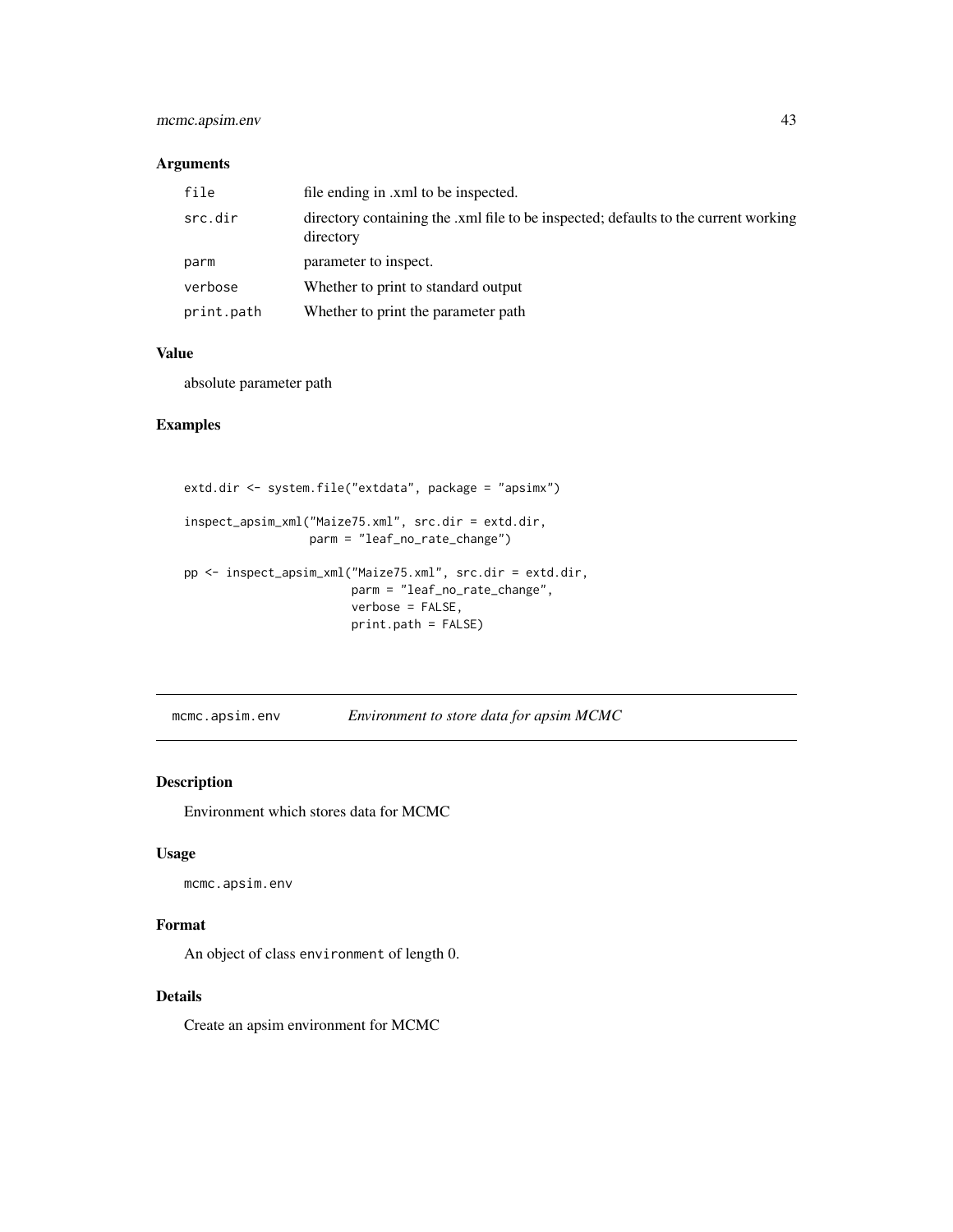<span id="page-43-0"></span>

Environment which stores data for MCMC

### Usage

mcmc.apsimx.env

### Format

An object of class environment of length 0.

#### Details

Create an apsimx environment for MCMC

obsWheat *Observed wheat phenology, LAI and biomass*

### Description

Artificial observed data for Wheat

#### Usage

obsWheat

### Format

A data frame with 10 rows and 4 variables:

Date -date- date starting Oct 1 2016 and ending June 6 2017 Wheat.Phenology.Stage -numeric- phenology stage of wheat Wheat.Leaf.LAI -numeric- Leaf Area Index Wheat.AboveGround.Wt -numeric- above ground biomass (g/m2)

#### Details

A dataset containing the Date, phenology stage, LAI and above ground biomass for Wheat

### Source

These are simulated data. For details see the APSIM documentation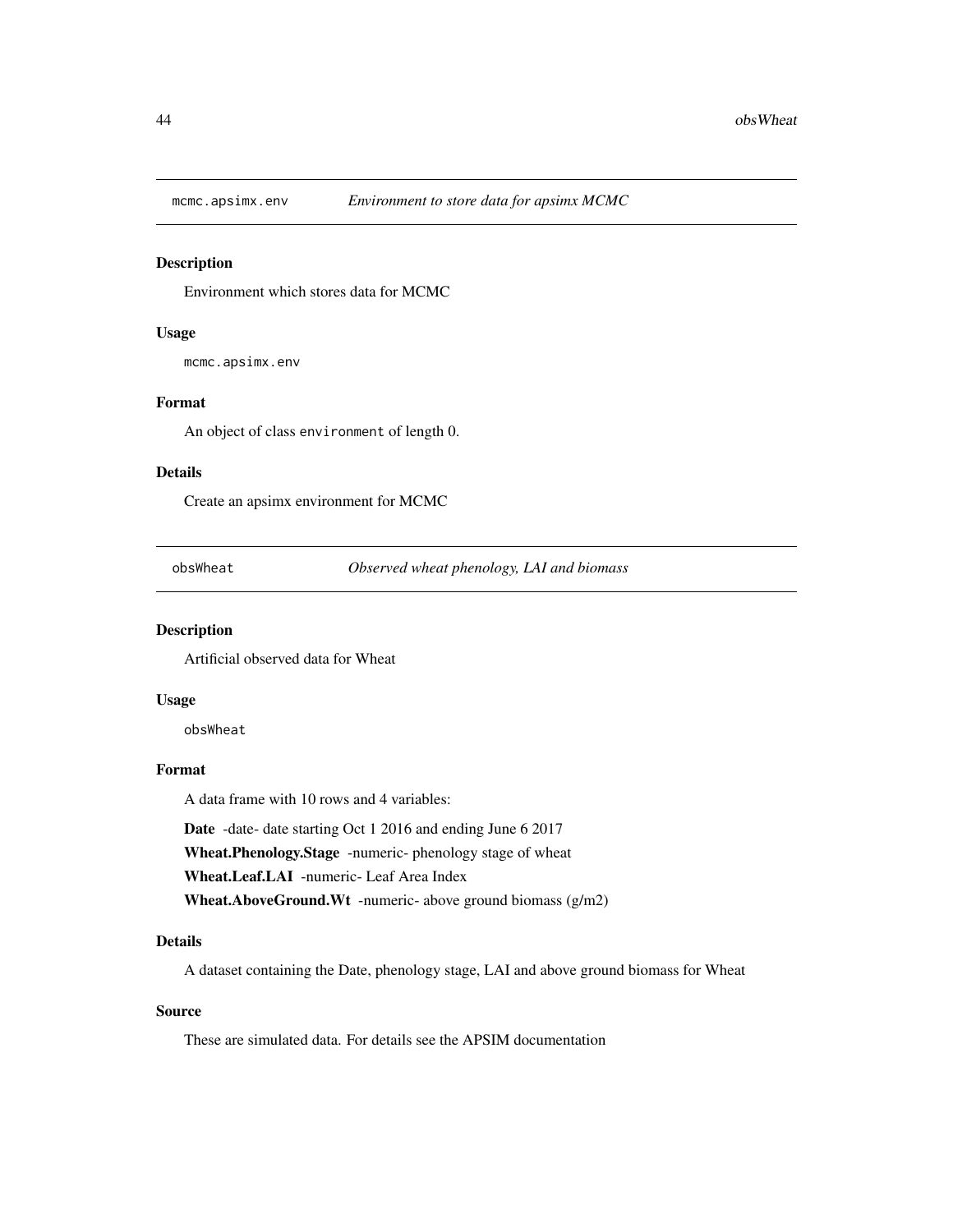<span id="page-44-0"></span>

It is a wrapper for running APSIM and optimizing parameters using [optim](#page-0-0)

Friendly printing of optim\_apsim

### Usage

```
optim_apsim(
 file,
 src.dim = "."crop.file,
 parm.paths,
 data,
 type = c("optim", "nloptr", "mcmc"),
 weights,
 index = "Date",
 parm.vector.index,
  ...
)
## S3 method for class 'optim_apsim'
```
print(x, ..., digits = 3, level =  $0.95$ )

### Arguments

| file       | file name to be run (the extension apsim is optional)                                                                                                          |
|------------|----------------------------------------------------------------------------------------------------------------------------------------------------------------|
| src.dir    | directory containing the apsim file to be run (defaults to the current directory)                                                                              |
| crop.file  | name of auxiliary xml file where parameters are stored. If this is missing, it is<br>assumed that the parameters to be edited are in the main simulation file. |
| parm.paths | absolute paths of the coefficients to be optimized. It is recommended that you<br>use inspect_apsim or inspect_apsim_xml for this.                             |
| data       | data frame with the observed data. By default is assumes there is a 'Date' col-<br>umn for the index.                                                          |
| type       | Type of optimization. For now, optim and, if available, nloptr or 'mcmc'<br>through runMCMC.                                                                   |
| weights    | Weighting method or values for computing the residual sum of squares (see<br>Note).                                                                            |
| index      | Index for filtering APSIM output. 'Date' is currently used. (I have not tested<br>how well it works using anything other than Date).                           |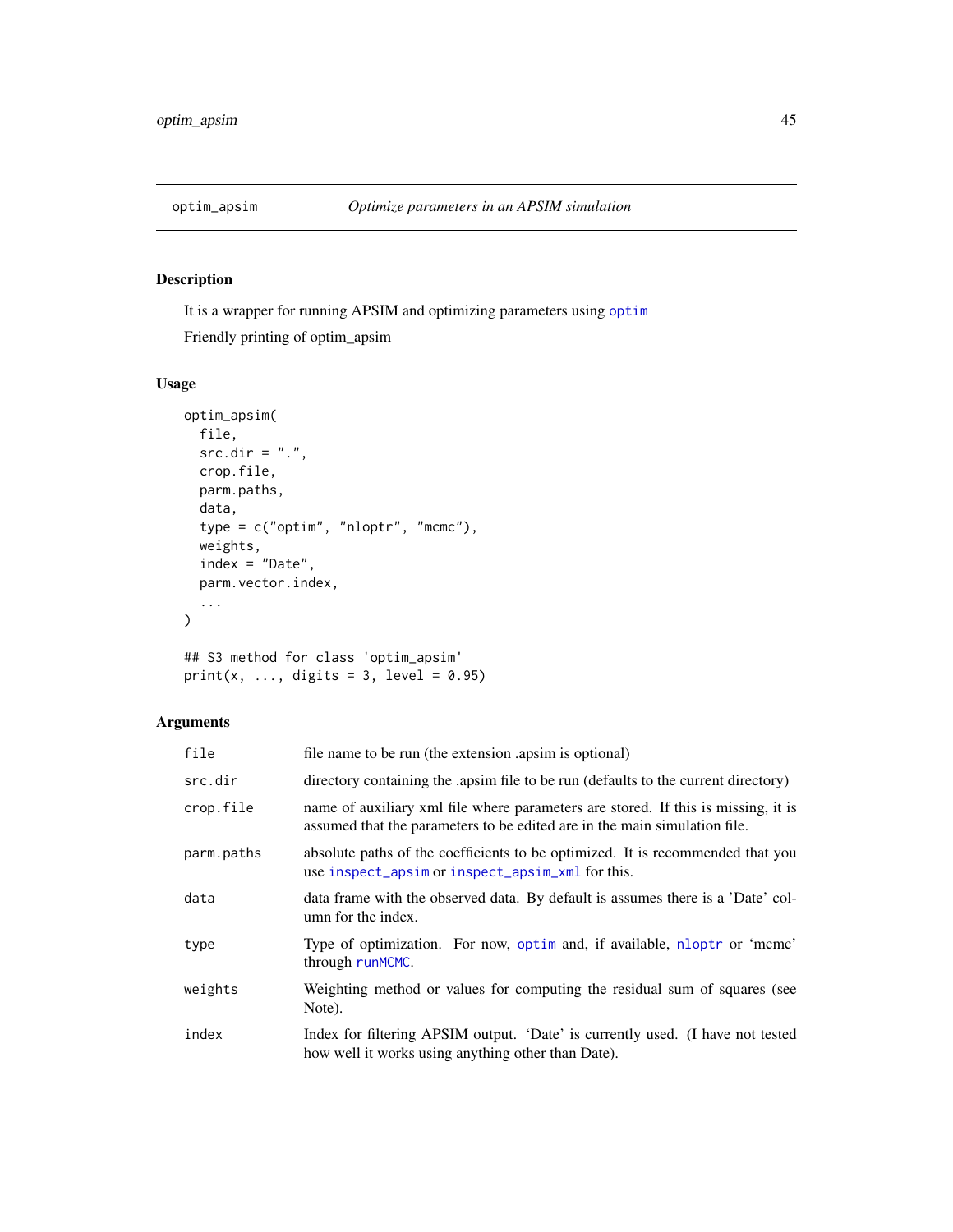#### <span id="page-45-0"></span>parm.vector.index

|           | Index to optimize a specific element of a parameter vector. At the moment                     |
|-----------|-----------------------------------------------------------------------------------------------|
|           | it is possible to only edit one element at a time. This is because there is a                 |
|           | conflict when generating multiple elements in the candidate vector for the same<br>parameter. |
| $\ddotsc$ | additional arguments (none used at the moment)                                                |
| X         | object of class 'optim apsim'                                                                 |
| digits    | number of digits to round up the output                                                       |
| level     | confidence level (default 0.95)                                                               |

#### Details

Simple optimization for APSIM Classic

\* This function assumes that you want to optimize parameters which are stored in an auxiliary XML file. These are typically crop or cultivar specific parameters. However, it is possible to optimize parameters present in the main simulation file.

\* Only one observation per day is allowed in the data.

\* Given how APSIM Classic works, this can only be run when the main simulation file is in the current directory and the crop file (or XML) should be in the same directory as the main simulation.

\* The initial values for the optimization should be the ones in the stored crop parameter file.

\* It is suggested that you keep a backup of the original file. This function will edit and overwrite the file during the optimization.

\* When you use the parm.vector.index you cannot edit two separate elements of a vector at the same time. This should be used to target a single element of a vector only.

#### Value

object of class 'optim\_apsim', but really just a list with results from optim and additional information.

#### Note

When computing the objective function (residual sum-of-squares) different variables are combined. It is common to weight them since they are in different units. If the argument weights is not supplied no weighting is applied. It can be 'mean', 'var' or a numeric vector of appropriate length.

optim\_apsimx *Optimize parameters in an APSIM Next Generation simulation*

### **Description**

It is a wrapper for running APSIM-X and optimizing parameters using [optim](#page-0-0)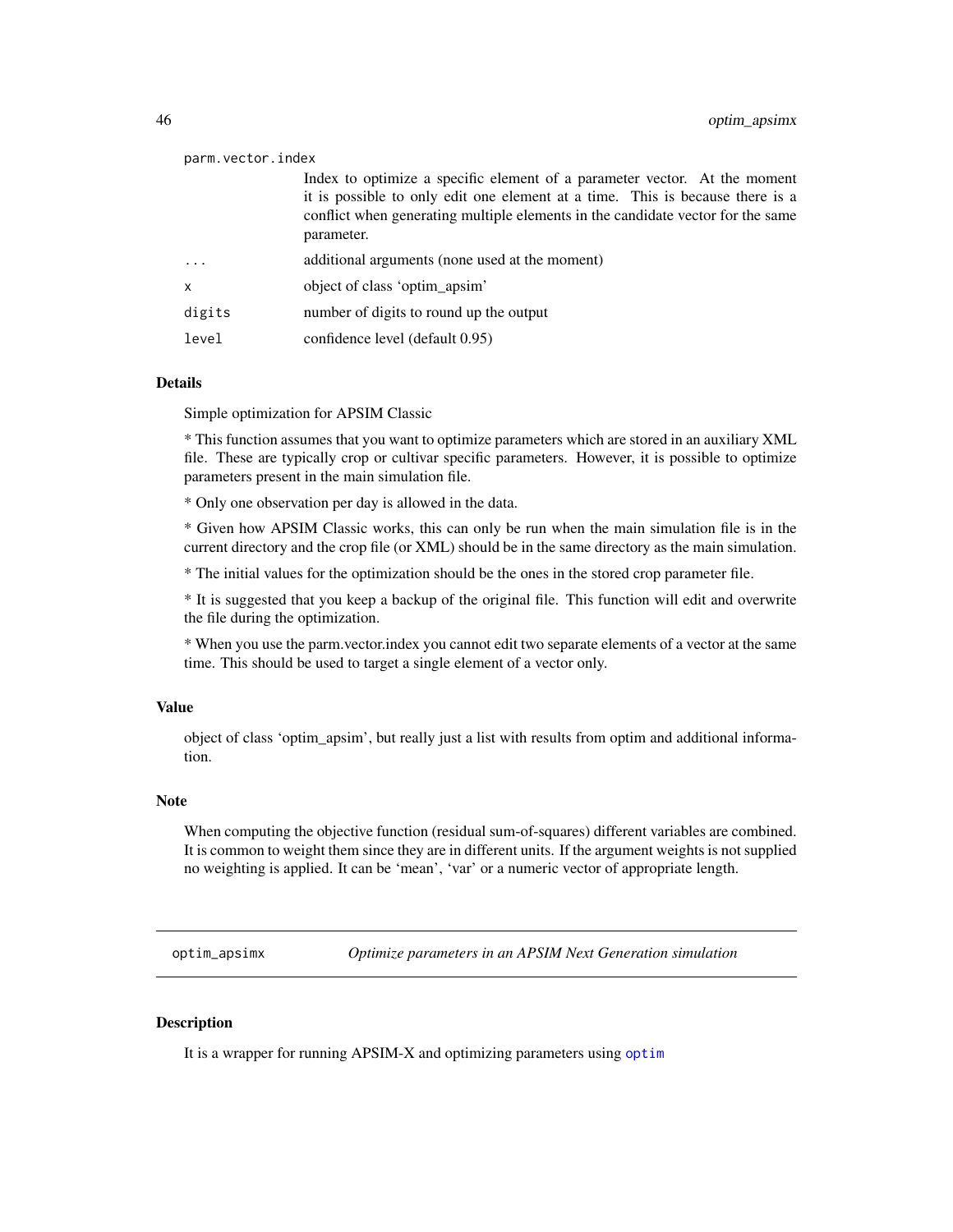### <span id="page-46-0"></span>optim\_apsimx 47

### Usage

```
optim_apsimx(
 file,
 src.dim = "."parm.paths,
 data,
  type = c("optim", "nloptr", "mcmc"),weights,
 index = "Date",
 parm.vector.index,
 replacement,
 root,
 initial.values,
  ...
)
```
### Arguments

| file              | file name to be run (the extension apsimx is optional)                                                                                                                                                                                                      |  |  |
|-------------------|-------------------------------------------------------------------------------------------------------------------------------------------------------------------------------------------------------------------------------------------------------------|--|--|
| src.dir           | directory containing the .apsimx file to be run (defaults to the current directory)                                                                                                                                                                         |  |  |
| parm.paths        | absolute paths of the coefficients to be optimized. It is recommended that you<br>use inspect_apsimx for this                                                                                                                                               |  |  |
| data              | data frame with the observed data. By default is assumes there is a 'Date' col-<br>umn for the index.                                                                                                                                                       |  |  |
| type              | Type of optimization. For now, optim and, if available, nloptr or 'mcmc'<br>through runMCMC.                                                                                                                                                                |  |  |
| weights           | Weighting method or values for computing the residual sum of squares.                                                                                                                                                                                       |  |  |
| index             | Index for filtering APSIM output                                                                                                                                                                                                                            |  |  |
| parm.vector.index |                                                                                                                                                                                                                                                             |  |  |
|                   | Index to optimize a specific element of a parameter vector. At the moment<br>it is possible to only edit one element at a time. This is because there is a<br>conflict when generating multiple elements in the candidate vector for the same<br>parameter. |  |  |
| replacement       | TRUE or FALSE for each parameter. Indicating whether it is part of the 're-<br>placement' component. Its length should be equal to the length or 'parm.paths'.                                                                                              |  |  |
| root              | root argument for edit_apsimx_replacement                                                                                                                                                                                                                   |  |  |
| initial.values    | (required) supply the initial values of the parameters. (Working on fixing this)                                                                                                                                                                            |  |  |
| $\cdots$          | additional arguments to be passed to the optimization algorithm. See optim                                                                                                                                                                                  |  |  |
|                   |                                                                                                                                                                                                                                                             |  |  |

### Details

Simple optimization for APSIM Next Generation

\* At the moment it is required to provide starting values for the parameters of interest.

\* It is suggested that you keep a backup of the original file. This function will edit and overwrite the file during the optimization.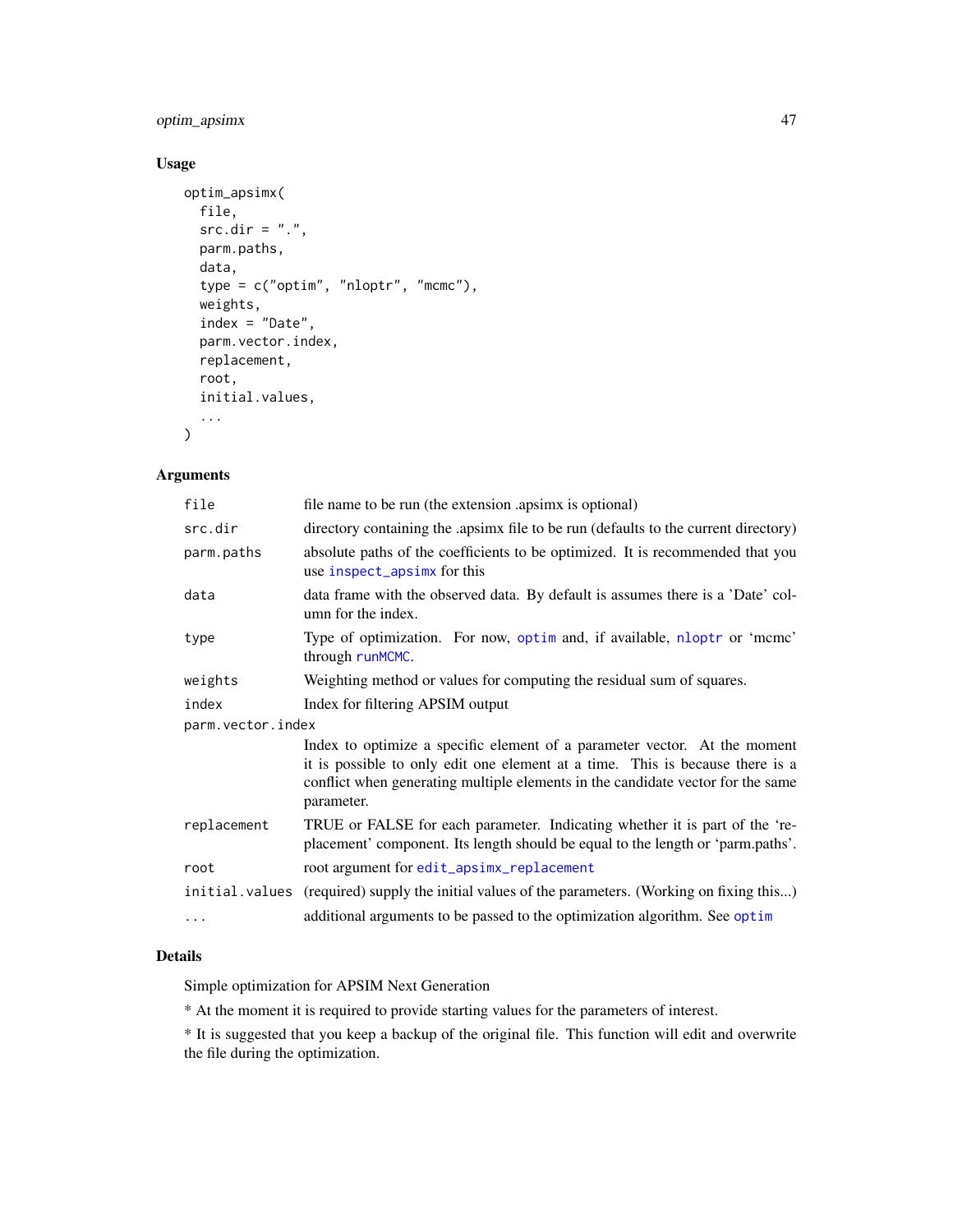\* When you use the parm.vector.index you cannot edit two separate elements of a vector at the same time. This should be used to target a single element of a vector only. (I can add this feature in the future if it is justified.)

### Value

vector of optimized coefficients

#### Note

When computing the objective function (residual sum-of-squares) different variables are combined. It is common to weight them since they are in different units. If the argument weights is not supplied no weighting is applied. It can be 'mean', 'variance' or a numeric vector of appropriate length.

print.met *Printer-friendly version of a metfile*

### Description

Print a met file in a friendly way

#### Usage

## S3 method for class 'met'  $print(x, \ldots)$ 

#### Arguments

| x | an R object of class 'met'    |
|---|-------------------------------|
| . | additional printing arguments |

<span id="page-47-1"></span>read\_apsim *Read APSIM generated .out files*

#### Description

read 'output' databases created by APSIM runs (.out and .sim). One file at a time.

### Usage

```
read_apsim(
 file = ",
 src-dir = "."value = c("report", "all"),
 date.format = "%d/%m/%Y"
)
```
<span id="page-47-0"></span>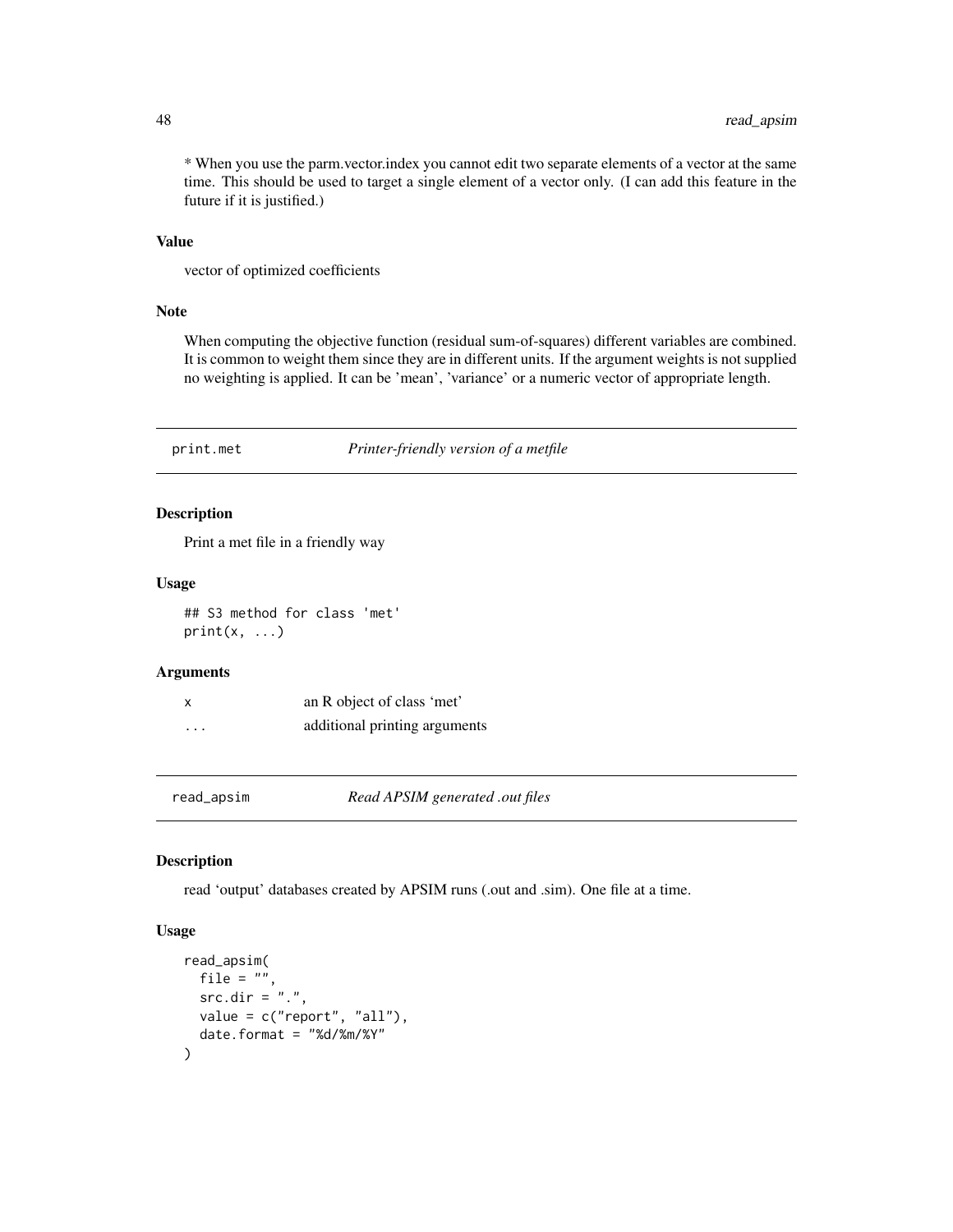### <span id="page-48-0"></span>read\_apsimx 49

#### Arguments

| file        | file name                                    |
|-------------|----------------------------------------------|
| src.dir     | source directory where file is located       |
| value       | either 'report' (data.frame) or 'all' (list) |
| date.format | format for adding 'Date' column              |

### Details

Read APSIM generated .out files

### Examples

```
## Not run:
extd.dir <- system.file("extdata", package = "apsimx")
maize.out <- read_apsim("Maize", src.dir = extd.dir, value = "report")
millet.out <- read_apsim("Millet", src.dir = extd.dir, value = "report")
```
## End(Not run)

<span id="page-48-1"></span>read\_apsimx *Read APSIM-X generated .db files*

### Description

read SQLite databases created by APSIM-X runs. One file at a time.

### Usage

```
read_apsimx(file = "", src.dir = ".", value = c("report", "all"))
```
### Arguments

| file    | file name                                    |
|---------|----------------------------------------------|
| src.dir | source directory where file is located       |
| value   | either 'report' (data.frame) or 'all' (list) |

### Details

Read APSIM-X generated .db files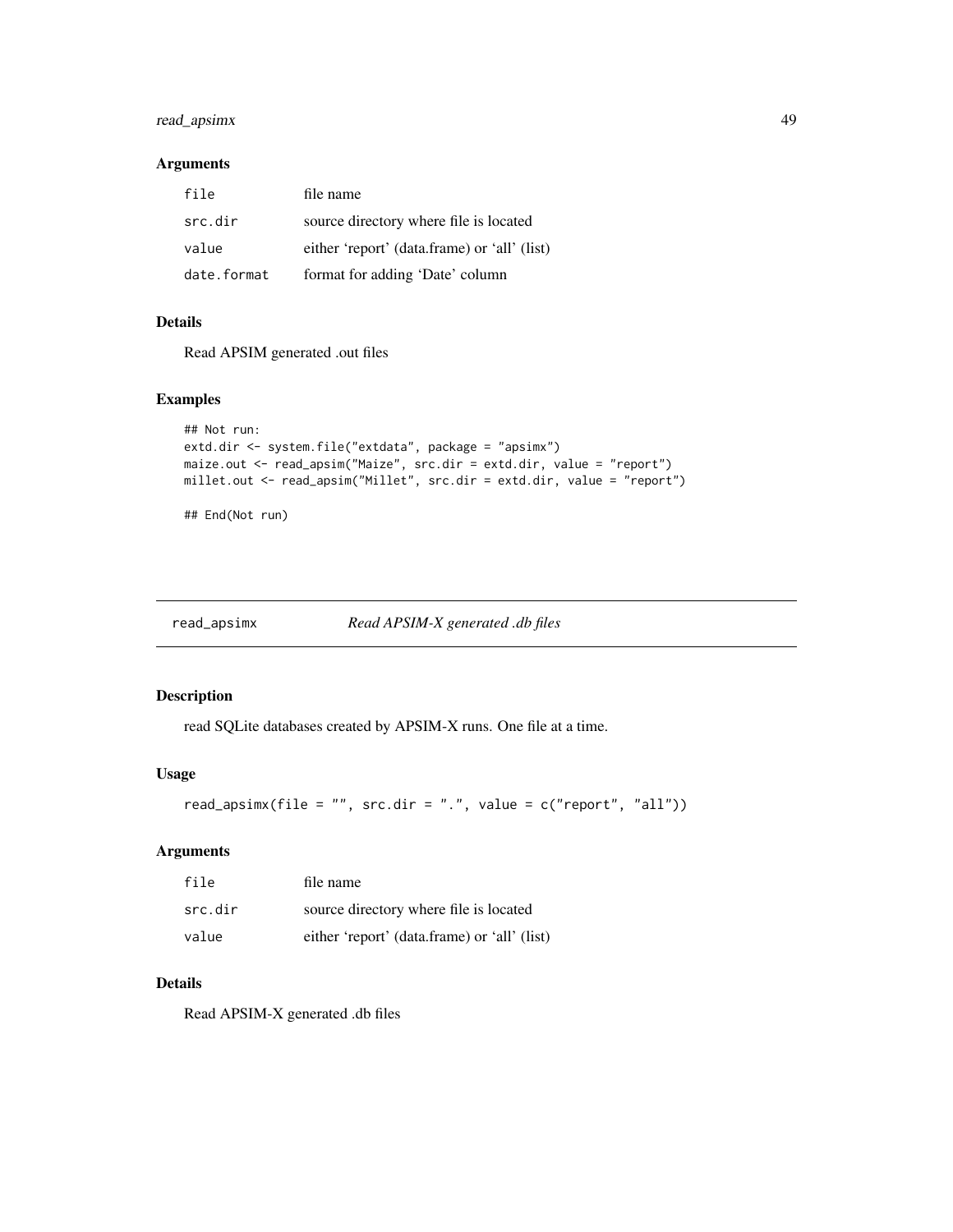<span id="page-49-0"></span>

Like [read\\_apsimx](#page-48-1), but it reads all .db files in a directory.

#### Usage

```
read_apsimx_all(src.dir = ".", value = c("report", "all"))
```
### Arguments

| src.dir | source directory where files are located                           |
|---------|--------------------------------------------------------------------|
| value   | either 'report' or 'all' (only 'report' implemented at the moment) |

### Details

Read all APSIM-X generated .db files in a directory

#### Note

Warning: very simple function at the moment, not optimized for memory or speed.

read\_apsim\_all *Read all APSIM generated .out files in a directory*

### Description

Like [read\\_apsim](#page-47-1), but it reads all .out files in a directory.

### Usage

```
read_apsim_all(
  filenames,
  src.dim = "."value = c("report", "all"),date.format = "%d/%m/%Y",
  simplify = TRUE
\mathcal{E}
```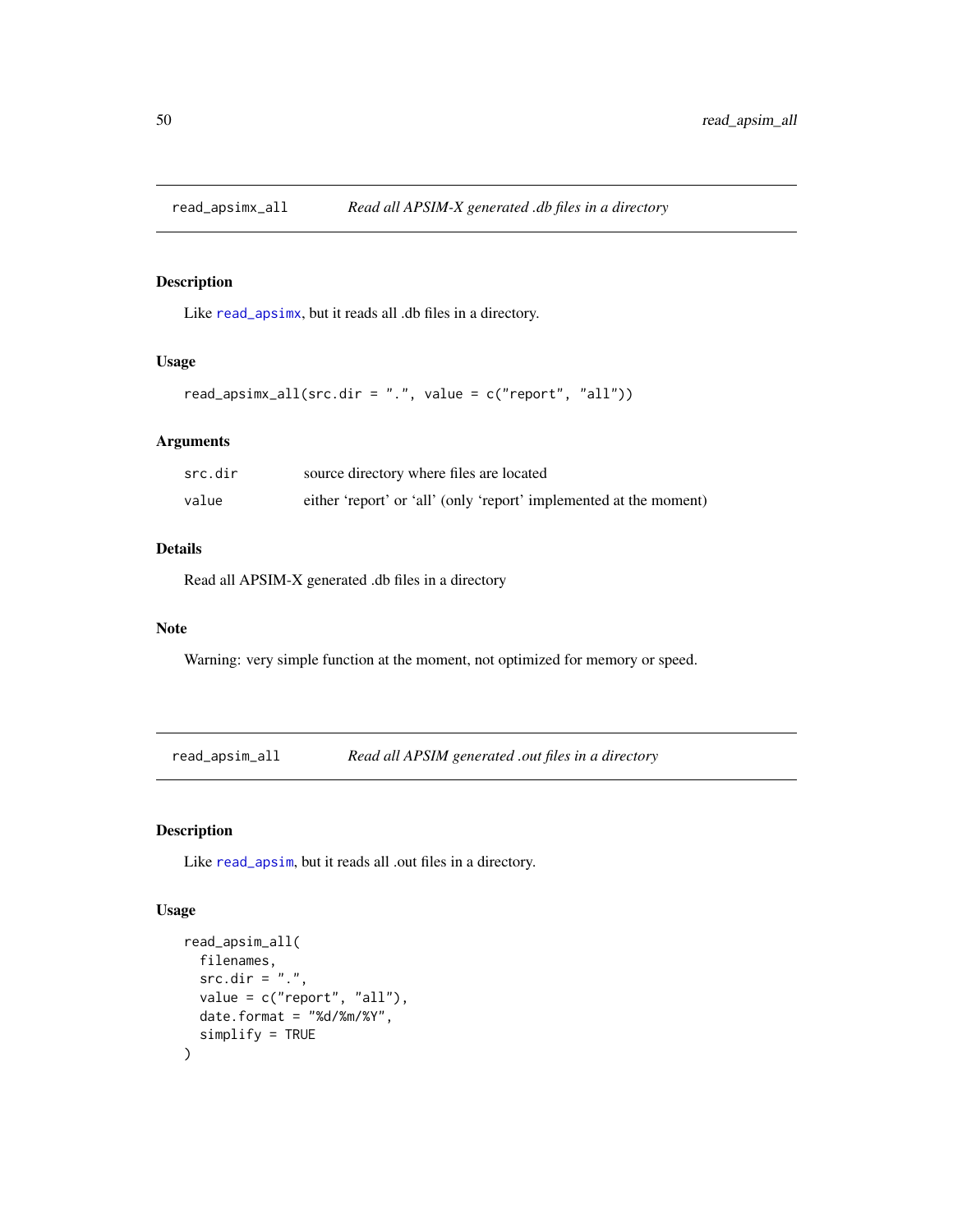### <span id="page-50-0"></span>read\_apsim\_met 51

### Arguments

| filenames   | names of files to be read                                          |
|-------------|--------------------------------------------------------------------|
| src.dir     | source directory where files are located                           |
| value       | either 'report' or 'all' (only 'report' implemented at the moment) |
| date.format | format for adding 'Date' column                                    |
| simplify    | whether to return a single data frame or a list.                   |

### Details

Read all APSIM generated .out files in a directory

### Note

Warning: very simple function at the moment, not optimized for memory or speed.

read\_apsim\_met *Read in an APSIM met file*

#### Description

Read into R a met file and return an object of class 'met'

### Usage

```
read_apsim_met(file, src.dir = ".", verbose = TRUE)
```
### Arguments

| file    | path to met file                              |
|---------|-----------------------------------------------|
| src.dir | optional source directory                     |
| verbose | whether to suppress all messages and warnings |

### Details

Read a met file into R

This function uses S3 classes and stores the additional information as attributes I use a more strict format than APSIM and reading and writing will not preserve all the details. For example, at this moment comments are lost through the process of read and write unless they are added back in manually. Also, empty lines are ignored so these will be lost as well in the read and write process.

### Value

an object of class 'met' with attributes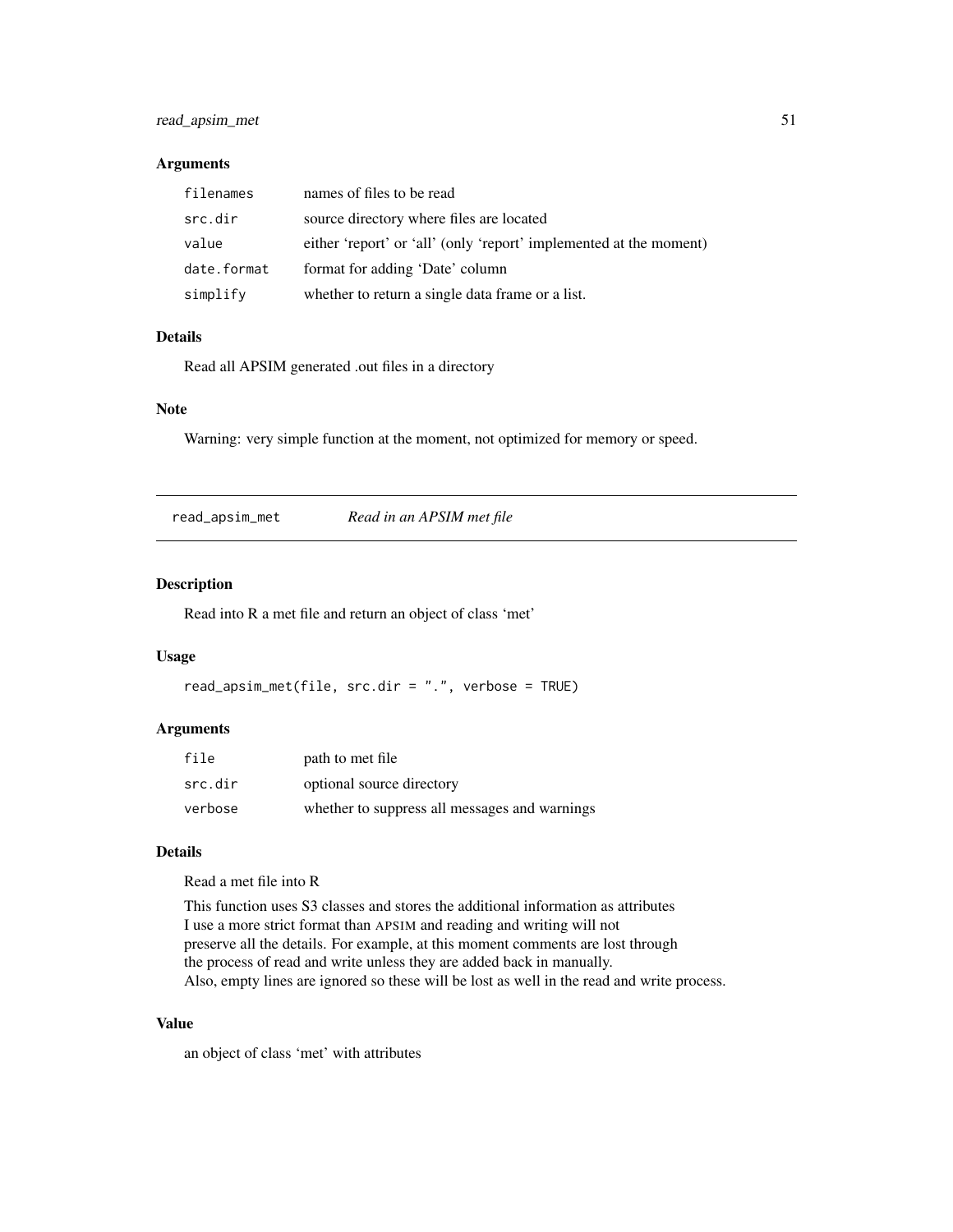### Examples

```
## Not run:
extd.dir <- system.file("extdata", package = "apsimx")
ames.met <- read_apsim_met("Ames.met", src.dir = extd.dir)
ames.met
```
## End(Not run)

soilwat\_parms *Helper function to supply SoilWat parameters*

### Description

Creates a list with specific components for the SoilWat model

#### Usage

```
soilwat_parms(
  SummerCona = NA,
  SummerU = NA,
 SummerDate = NA,
 WinterCona = NA,
 WinterU = NA,
 WinterDate = NA,
 DiffusConst = NA,
 DiffusSlope = NA,
 Salb = NA,
 CN2Bare = NA,
 CNRed = NA,
 CNCov = NA\mathcal{L}
```
#### Arguments

| SummerCona  | see APSIM documentation               |
|-------------|---------------------------------------|
| SummerU     | see APSIM documentation               |
| SummerDate  | see APSIM documentation               |
| WinterCona  | see APSIM documentation               |
| WinterU     | see APSIM documentation               |
| WinterDate  | see APSIM documentation               |
| DiffusConst | see APSIM documentation               |
| DiffusSlope | see APSIM documentation               |
| Salb        | soil albedo (see APSIM documentation) |
| CN2Bare     | see APSIM documentation               |
| CNRed       | see APSIM documentation               |
| CNCov       | see APSIM documentation               |

<span id="page-51-0"></span>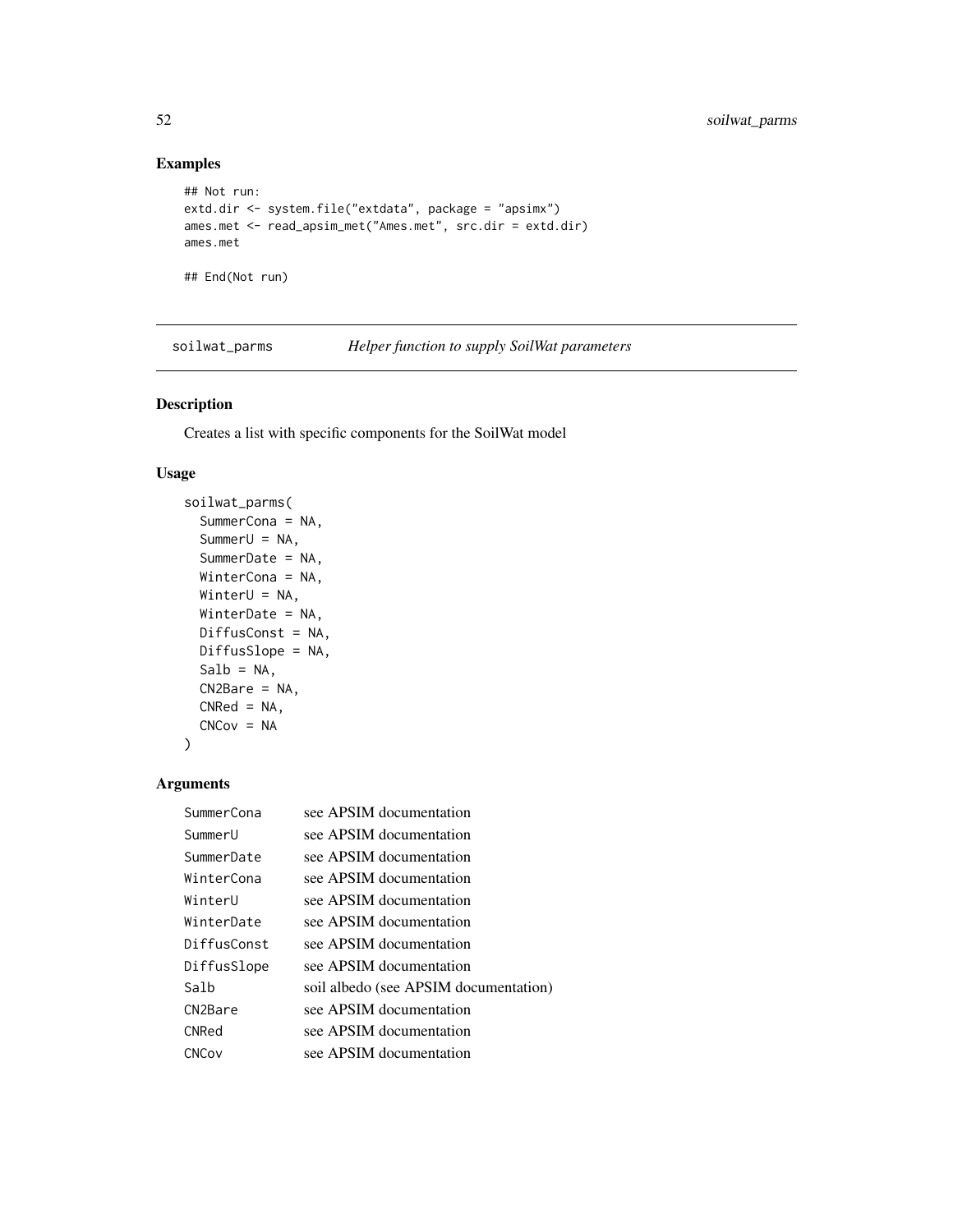#### <span id="page-52-0"></span>ssurgo2sp 53

### Details

current documentation for APSIM 7.10 [https://www.apsim.info/documentation/model-docum](https://www.apsim.info/documentation/model-documentation/soil-modules-documentation/soilwat/)entation/ [soil-modules-documentation/soilwat/](https://www.apsim.info/documentation/model-documentation/soil-modules-documentation/soilwat/)

### Value

a 'list' with class 'soilwat\_parms'

ssurgo2sp *Take in* SSURGO *csv files and create a soil profile*

### Description

Utility function to convert SSURGO data to soil profile

### Usage

```
ssurgo2sp(
 mapunit = NULL,component = NULL,
 chorizon = NULL,
 mapunit.shp = NULL,
 mmapunit = 1,
 nsoil = 1,xout = NULL,soil.bottom = 200,
 method = c("constant", "linear"),
 nlayers = 10,
 verbose = FALSE
\lambda
```
### Arguments

| mapunit     | mapunit SSURGO file                                      |
|-------------|----------------------------------------------------------|
| component   | component SSURGO file                                    |
| chorizon    | chorizon SSURGO file                                     |
| mapunit.shp | mapunit shapefile for creating metadata                  |
| nmapunit    | number of mapunits to select                             |
| nsoil       | number of soil components (within a mapunit) to consider |
| xout        | vector for interpolation and extrapolation               |
| soil.bottom | bottom of the soil profile                               |
| method      | method used for interpolation (see approx)               |
| nlayers     | number of soil layers to generate                        |
| verbose     | whether to print details of the process                  |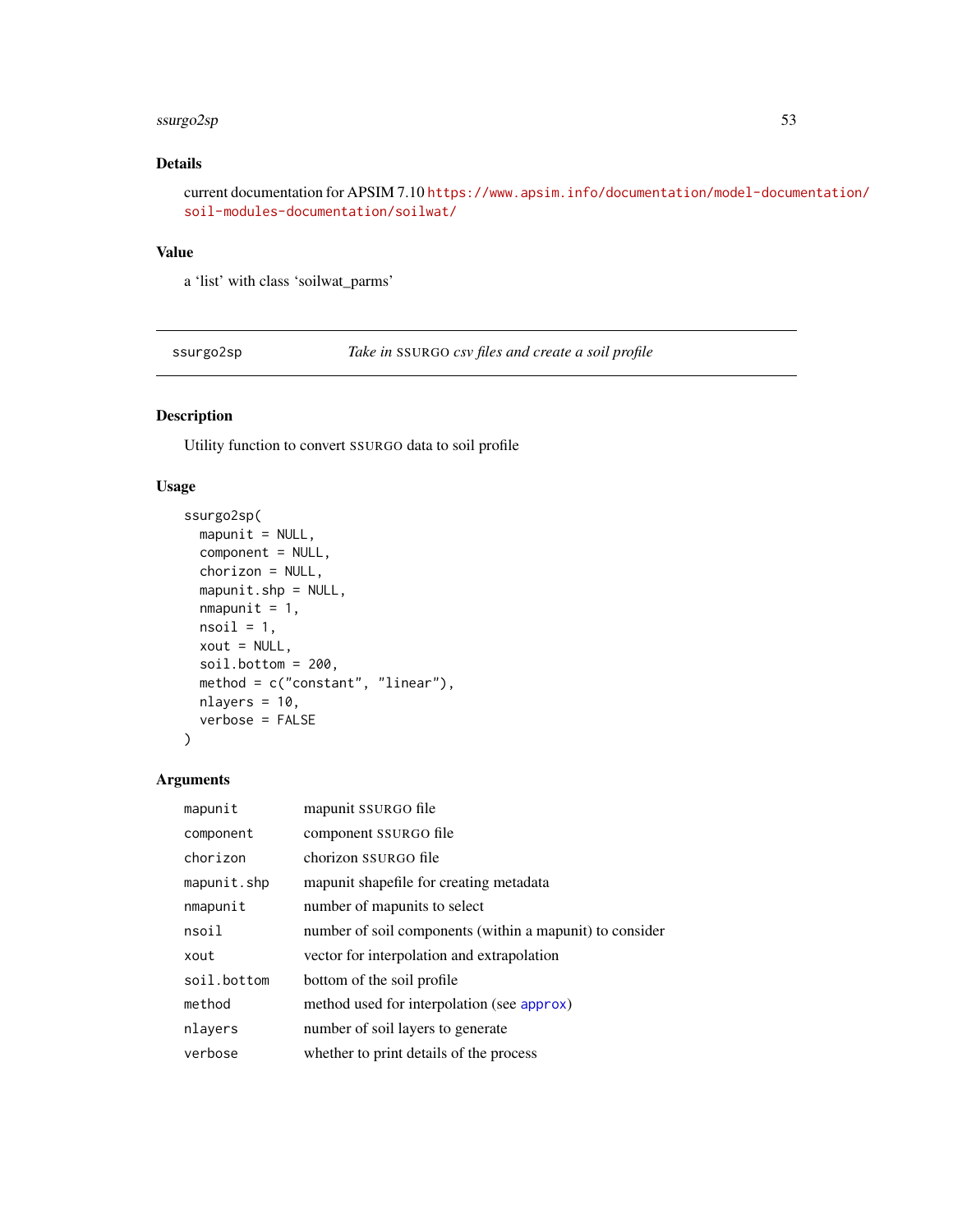### Details

Download the data from SSURGO using the 'FedData' package This will generate csv files 'chorizon', 'component' and 'mapunit', but also many other files which are not needed for creating a soil profile.

### Value

a list with soil profile matrices with length equal to nsoil

#### Examples

```
require(ggplot2)
require(sf)
extd.dir <- system.file("extdata", package = "apsimx")
chorizon <- read.csv(paste0(extd.dir,"/ISUAG/SSURGO/ISUAG_SSURGO_chorizon.csv"))
component <- read.csv(paste0(extd.dir,"/ISUAG/SSURGO/ISUAG_SSURGO_component.csv"))
mapunit <- read.csv(paste0(extd.dir,"/ISUAG/SSURGO/ISUAG_SSURGO_mapunit.csv"))
mapunit.shp <- st_read(paste0(extd.dir,"/ISUAG/SSURGO/ISUAG_SSURGO_Mapunits.shp"), quiet = TRUE)
## Using default 'constant' method
sp.c <- ssurgo2sp(mapunit = mapunit,
                 component = component,
                 chorizon = chorizon,
                 mapunit.shp = mapunit.shp)sp.c \le sp.c[[1]]
ggplot(data = sp.c, aes(y = -Depth, x = Carbon)) +geom_point() +
  geom_path() +
  ylab("Soil Depth (cm)") + xlab("Organic Matter (percent)") +
  ggtitle("method = constant")
## Using 'linear' method
sp.l <- ssurgo2sp(mapunit = mapunit,
                 component = component,chorizon = chorizon,
                 mapunit.shp = mapunit.shp,method = "linear")
sp.1 \leftarrow sp.1[[1]]ggplot(data = sp.1, aes(y = -Depth, x = Carbon)) +geom_point() +
  geom_path() +
  ylab("Soil Depth (cm)") + xlab("Organic Matter (percent)") +
  ggtitle("Method linear")
```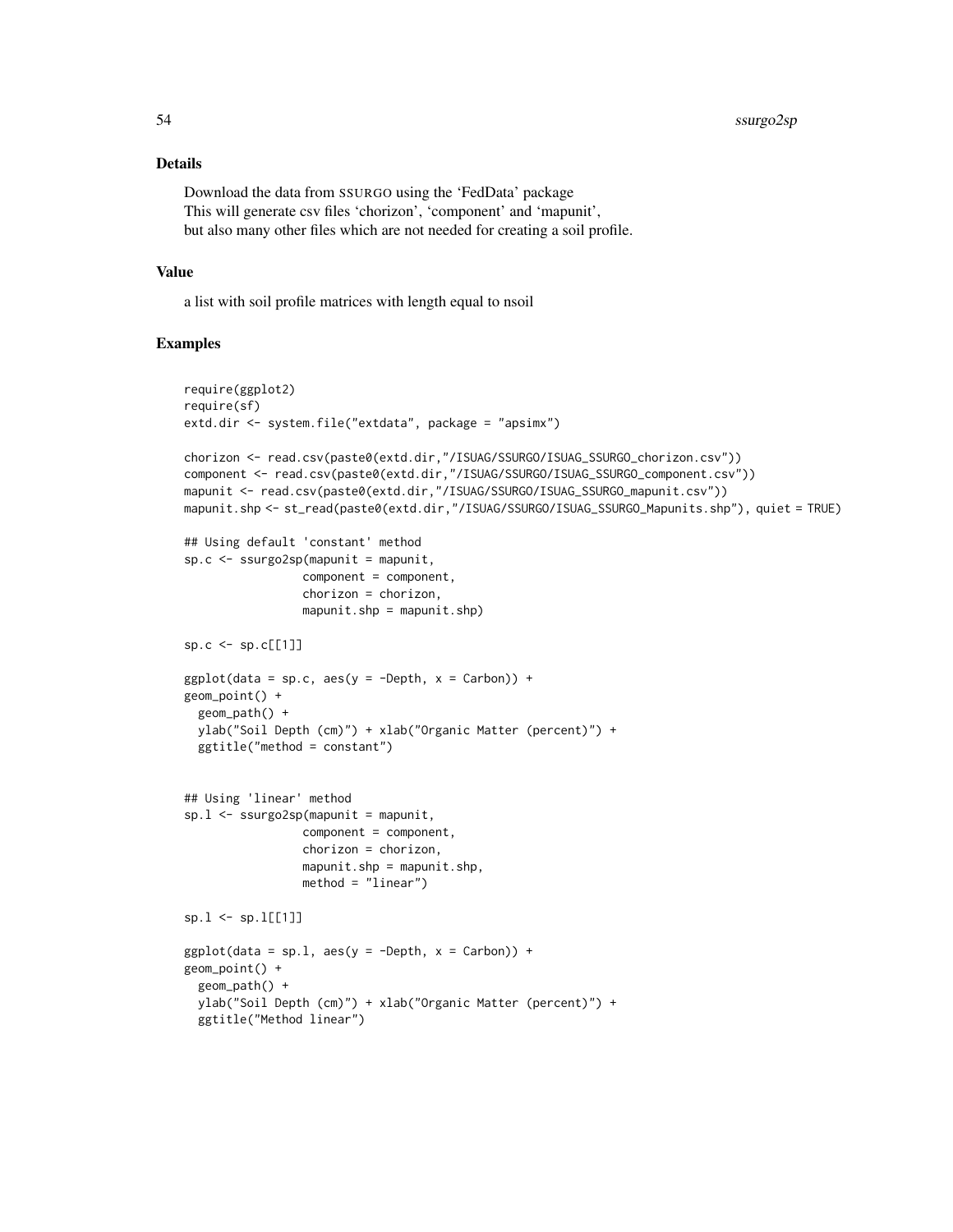<span id="page-54-0"></span>

Creates a list with specific components for the SWIM model

### Usage

```
swim_parms(
  Salb = NA,
  CN2Bare = NA,
  CNRed = NA,
 CNCov = NA,
 KDu1 = NA,
 PSIDul = NA,
  VC = NA.
 D T min = NA,
  DTmax = NA,
  MaxWaterIncrement = NA,
  SpaceWeightingFactor = NA,
  SoluteSpaceWeightingFactor = NA,
  Diagnostics = NA,
  SwimWaterTable_WaterTableDepth = NA,
  SwimSubsurfaceDrain_DrainDepth = NA,
  SwimSubsurfaceDrain_DrainSpacing = NA,
  SwimSubsurfaceDrain_DrainRadius = NA,
  SwimSubsurfaceDrain_Klat = NA,
  SwimSubsurfaceDrain_ImpermDepth = NA
)
```
#### Arguments

| Salb                       | see APSIM documentation |
|----------------------------|-------------------------|
| CN <sub>2</sub> Bare       | see APSIM documentation |
| <b>CNRed</b>               | see APSIM documentation |
| CNCov                      | see APSIM documentation |
| KDu1.                      | see APSIM documentation |
| PSIDul                     | see APSIM documentation |
| VC.                        | see APSIM documentation |
| DTmin                      | see APSIM documentation |
| DTmax<br>MaxWaterIncrement | see APSIM documentation |

see APSIM documentation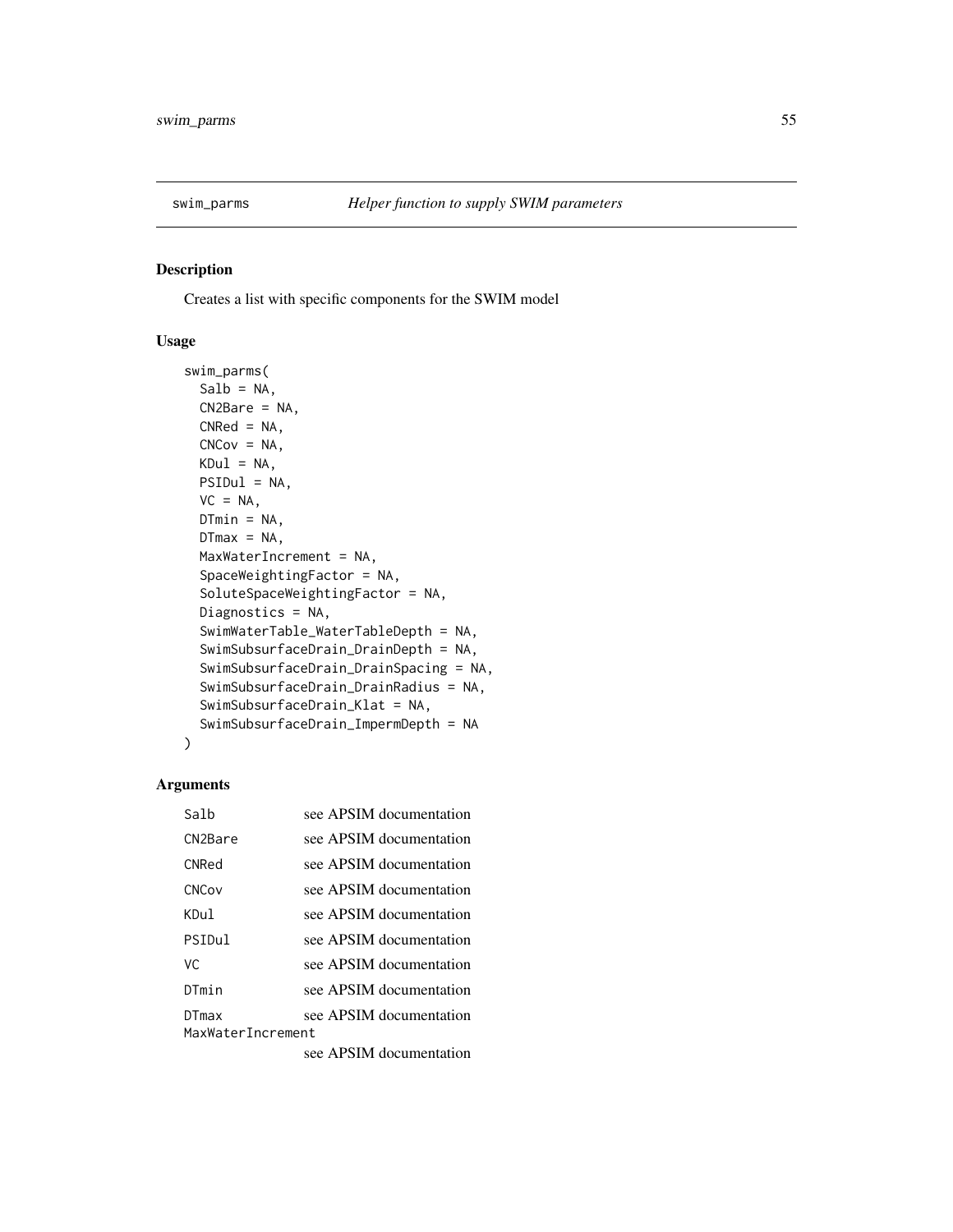```
SpaceWeightingFactor
               see APSIM documentation
SoluteSpaceWeightingFactor
               see APSIM documentation
Diagnostics see APSIM documentation
SwimWaterTable_WaterTableDepth
                see APSIM documentation
SwimSubsurfaceDrain_DrainDepth
                see APSIM documentation
SwimSubsurfaceDrain_DrainSpacing
               see APSIM documentation
SwimSubsurfaceDrain_DrainRadius
               see APSIM documentation
SwimSubsurfaceDrain_Klat
               see APSIM documentation
SwimSubsurfaceDrain_ImpermDepth
               see APSIM documentation
```
### Details

current documentation for APSIM 7.10 [https://www.apsim.info/documentation/model-docum](https://www.apsim.info/documentation/model-documentation/soil-modules-documentation/swim3/)entation/ [soil-modules-documentation/swim3/](https://www.apsim.info/documentation/model-documentation/soil-modules-documentation/swim3/)

#### Value

a 'list' with class 'swim\_parms'

unit\_conv *performs common unit conversions*

#### Description

Function which performs common unit conversions

### Usage

unit\_conv(x, from, to)

### Arguments

| $\boldsymbol{\mathsf{x}}$ | input variable |
|---------------------------|----------------|
| from                      | original units |
| to                        | target units   |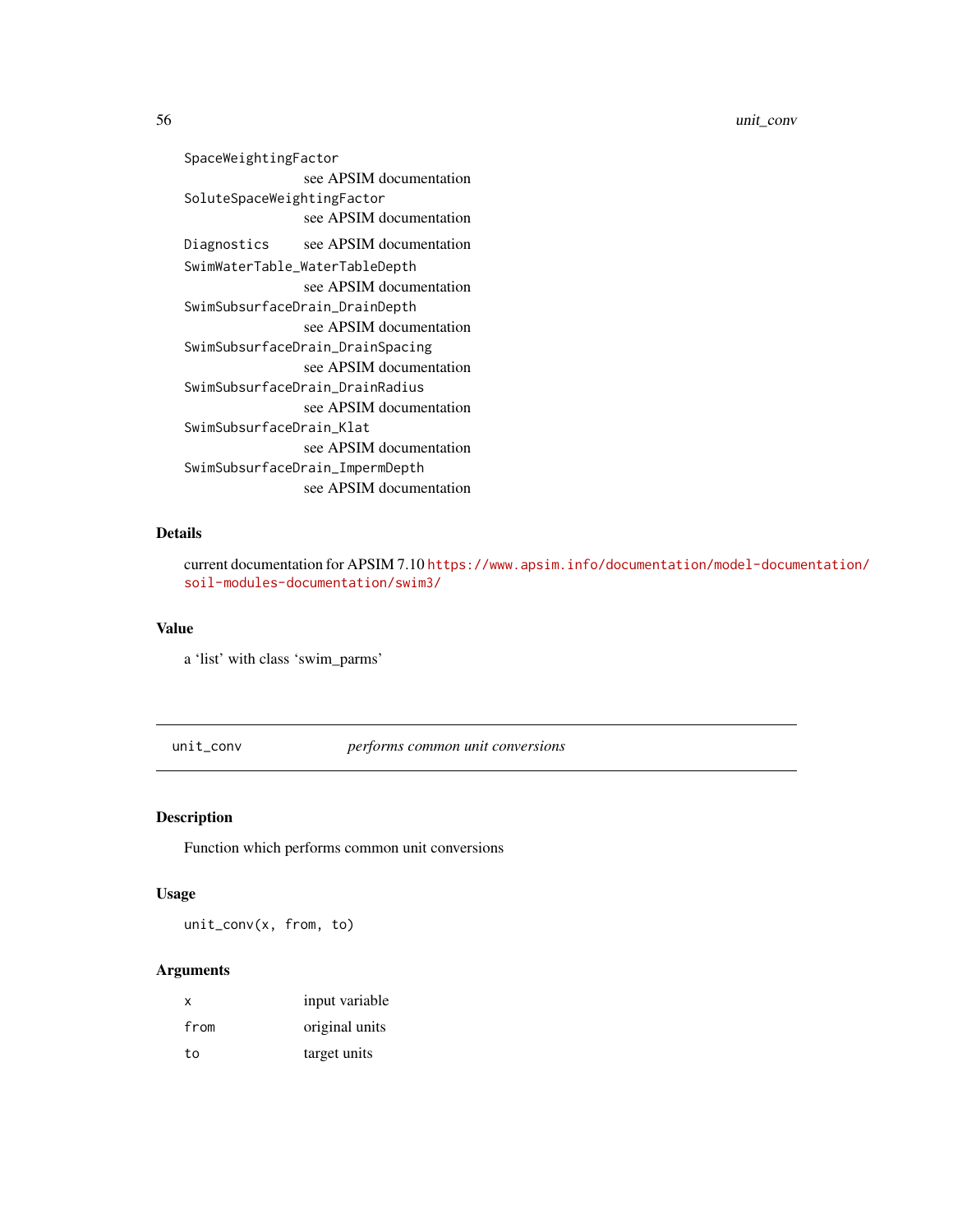### <span id="page-56-0"></span>view\_apsim 57

### Details

At the moment possible conversions are:

- 'g/m2' to 'kg/ha'
- 'kg/ha' to 'g/m2'

### Value

value of the input variable with new units

#### Examples

```
## Not run:
grain.yield.gm2 <- 600
grain.yield.kgha <- unit_conv(grain.yield.gm2, from = "g/m2", to = "kg/ha")
grain.yield.kgha
```
## End(Not run)

### view\_apsim *Viewing an APSIM Classic file interactively*

#### Description

Generate an interactive viewer for an APSIM file

#### Usage

```
view_apsim(file, src.dir, viewer = c("json", "react"), ...)
```
### Arguments

| file       | a file ending in .apsim to be inspected (XML)                                                                            |
|------------|--------------------------------------------------------------------------------------------------------------------------|
| src.dir    | directory containing the apsim file to be inspected; defaults to the current work-<br>ing directory                      |
| viewer     | either "json" or "react".                                                                                                |
| $\ddots$ . | additional arguments passed to either 'isonedit' or 'reactison'. These are func-<br>tions in package <b>listviewer</b> . |

#### Note

I do not know how to edit an APSIM file using this method yet.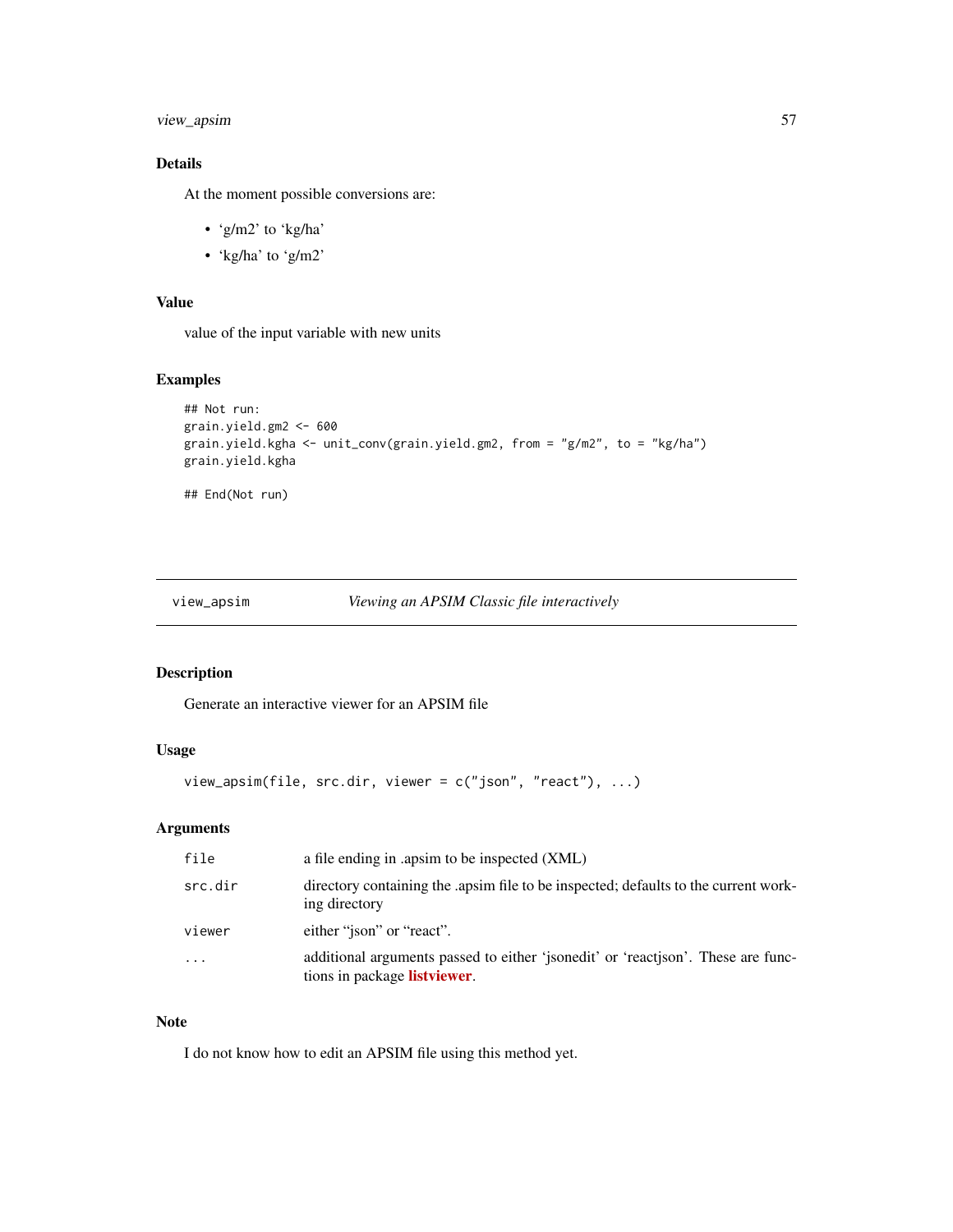### Examples

```
## Not run:
extd.dir <- system.file("extdata", package = "apsimx")
## View the structure of the APSIM-X simulation file
view_apsim("Millet.apsim", src.dir = extd.dir)
## End(Not run)
```
### view\_apsimx *Viewing an APSIM-X file interactively*

### Description

Generate an interactive viewer for an APSIM-X file

### Usage

```
view_apsimx(file, src.dir, viewer = c("json", "react"), ...)
```
### Arguments

| file    | a file ending in .apsimx to be inspected (JSON)                                                                  |
|---------|------------------------------------------------------------------------------------------------------------------|
| src.dir | directory containing the apsimx file to be inspected; defaults to the current<br>working directory               |
| viewer  | either "ison" or "react".                                                                                        |
| .       | additional arguments passed to either 'jsonedit' or 'reactison'. These are func-<br>tions in package listviewer. |

#### Note

I do not know how to edit an APSIM-X file using this method yet.

### Examples

```
## Not run:
extd.dir <- system.file("extdata", package = "apsimx")
## View the structure of the APSIM-X simulation file
view_apsimx("Wheat.apsimx", src.dir = extd.dir)
```
## End(Not run)

<span id="page-57-0"></span>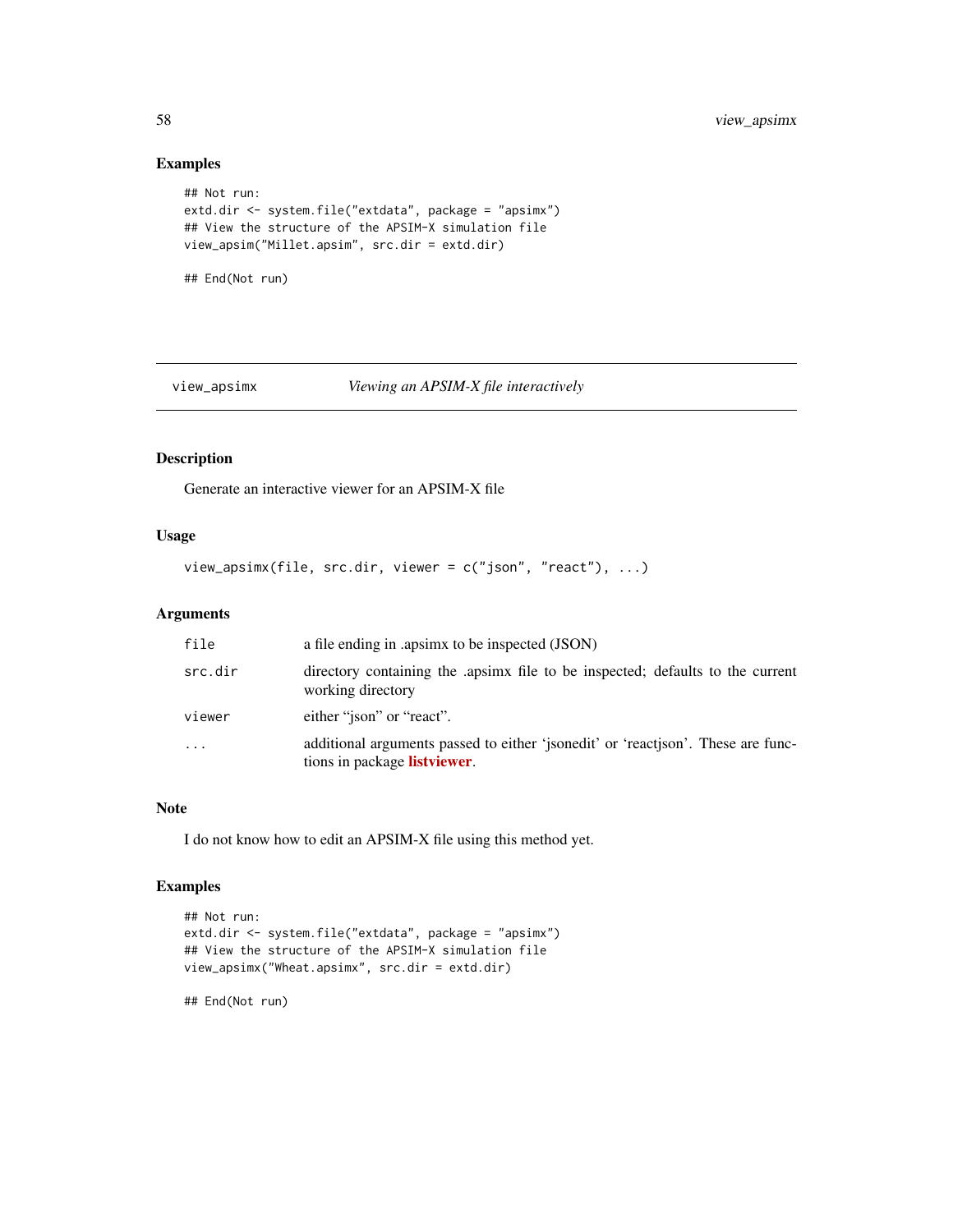<span id="page-58-0"></span>

view an auxilliary XML apsim file.

### Usage

```
view_apsim_xml(file, src.dir, viewer = c("json", "react"), ...)
```
### Arguments

| file     | file ending in .xml to be viewed.                                                             |
|----------|-----------------------------------------------------------------------------------------------|
| src.dir  | directory containing the .xml file to be viewed; defaults to the current working<br>directory |
| viewer   | either "ison" or "react".                                                                     |
| $\cdots$ | additional arguments passed to either 'jsonedit' or 'reactison'.                              |

### Details

view APSIM XML file

### Value

nothing

### Examples

```
## Not run:
extd.dir <- system.file("extdata", package = "apsimx")
view_apsim_xml("Maize75.xml", src.dir = extd.dir)
```
## End(Not run)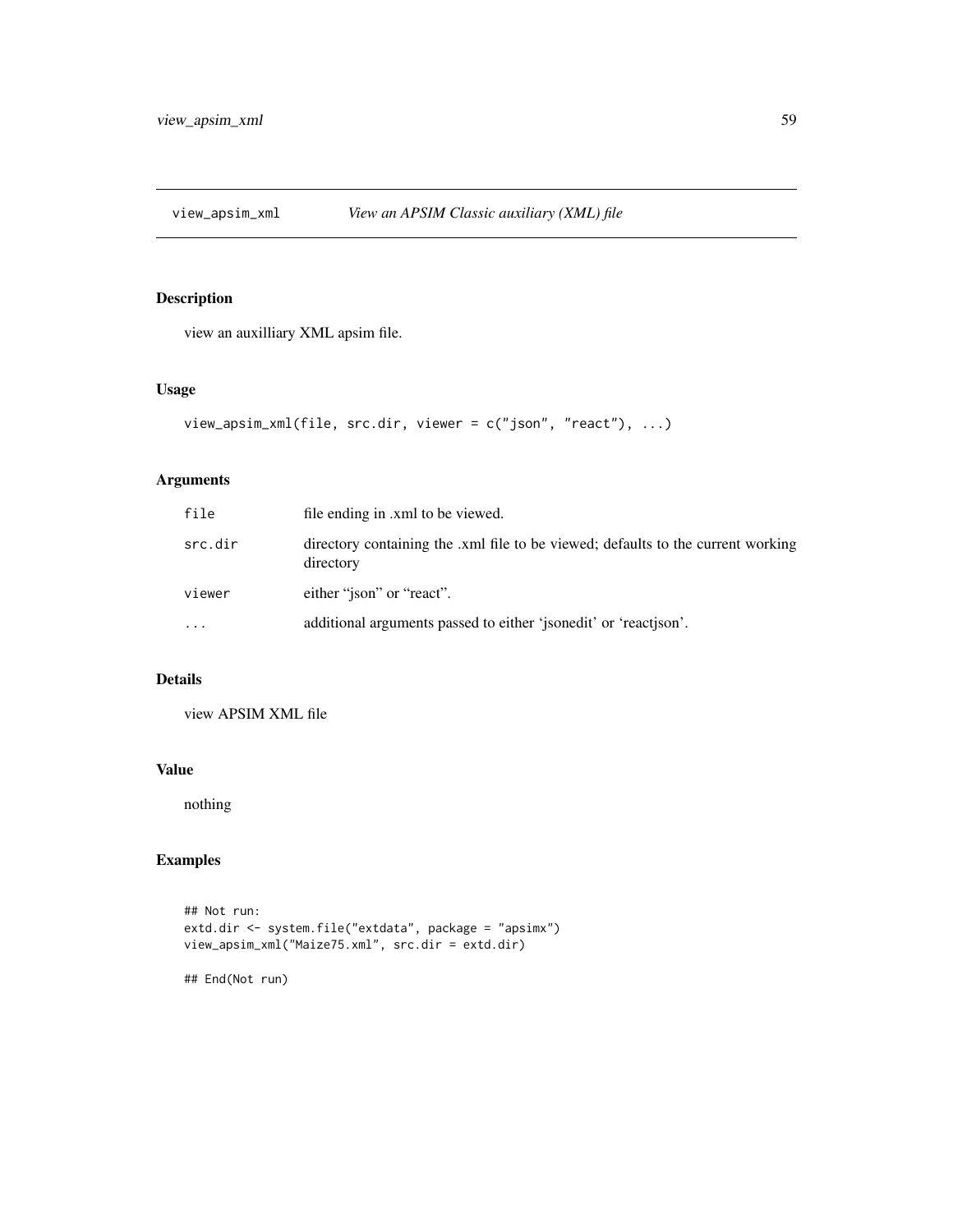<span id="page-59-0"></span>Results from Wheat optimization example

### Usage

wop

### Format

An object of class 'optim\_apsim'

wop wheat optimization results

### Source

Result of running the examples in Parameter Optimization vignette

wop.h *Wheat example optimization results plus Hessian*

### Description

Results from Wheat optimization example plus the Hessian

#### Usage

wop.h

### Format

An object of class 'optim\_apsim'

wop.h wheat optimization results plus Hessian

### Source

Result of running the examples in Parameter Optimization vignette with the added Hessian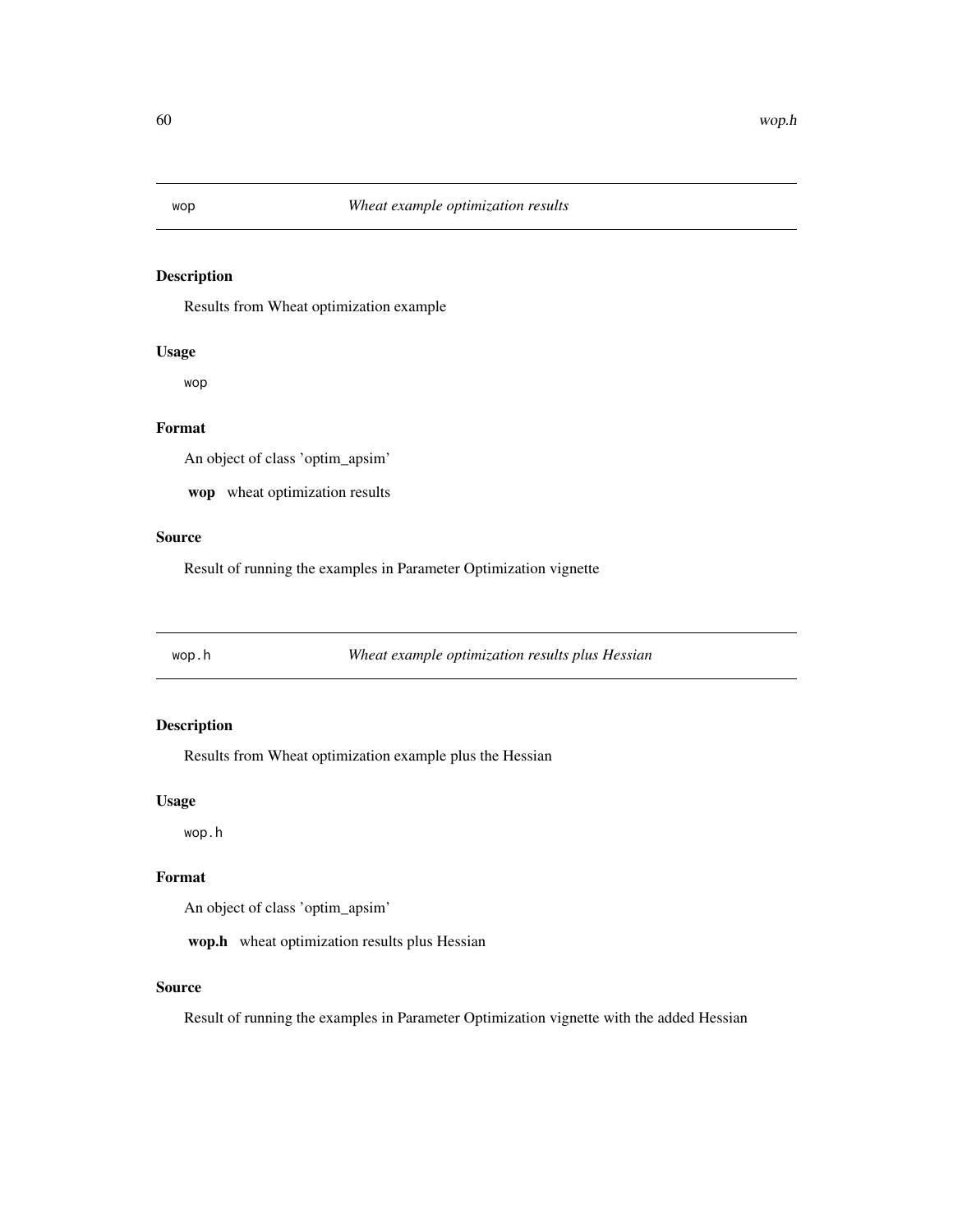<span id="page-60-0"></span>write\_apsim\_met *Write an APSIM met file*

### Description

Write an object of class 'met' to disk

#### Usage

write\_apsim\_met(met, wrt.dir = NULL, filename = NULL)

### Arguments

| met      | object of class 'met'                    |
|----------|------------------------------------------|
| wrt.dir  | directory where the file will be written |
| filename | optional alternative filename            |

### Details

Write a met file to disk. It takes an object of class 'met' at the moment the read-write cycle will strip comments

#### Value

does not create an R object, it only writes to disk

### Examples

```
## Not run:
extd.dir <- system.file("extdata", package = "apsimx")
ames.met <- read_apsim_met("Ames.met", src.dir = extd.dir)
ames.met
tmp.dir <- tempdir()
write_apsim_met(ames.met, wrt.dir = tmp.dir, filename = "Ames.met")
## Here I write to a temporary directory, but change this to where
## you want to write to
```
## End(Not run)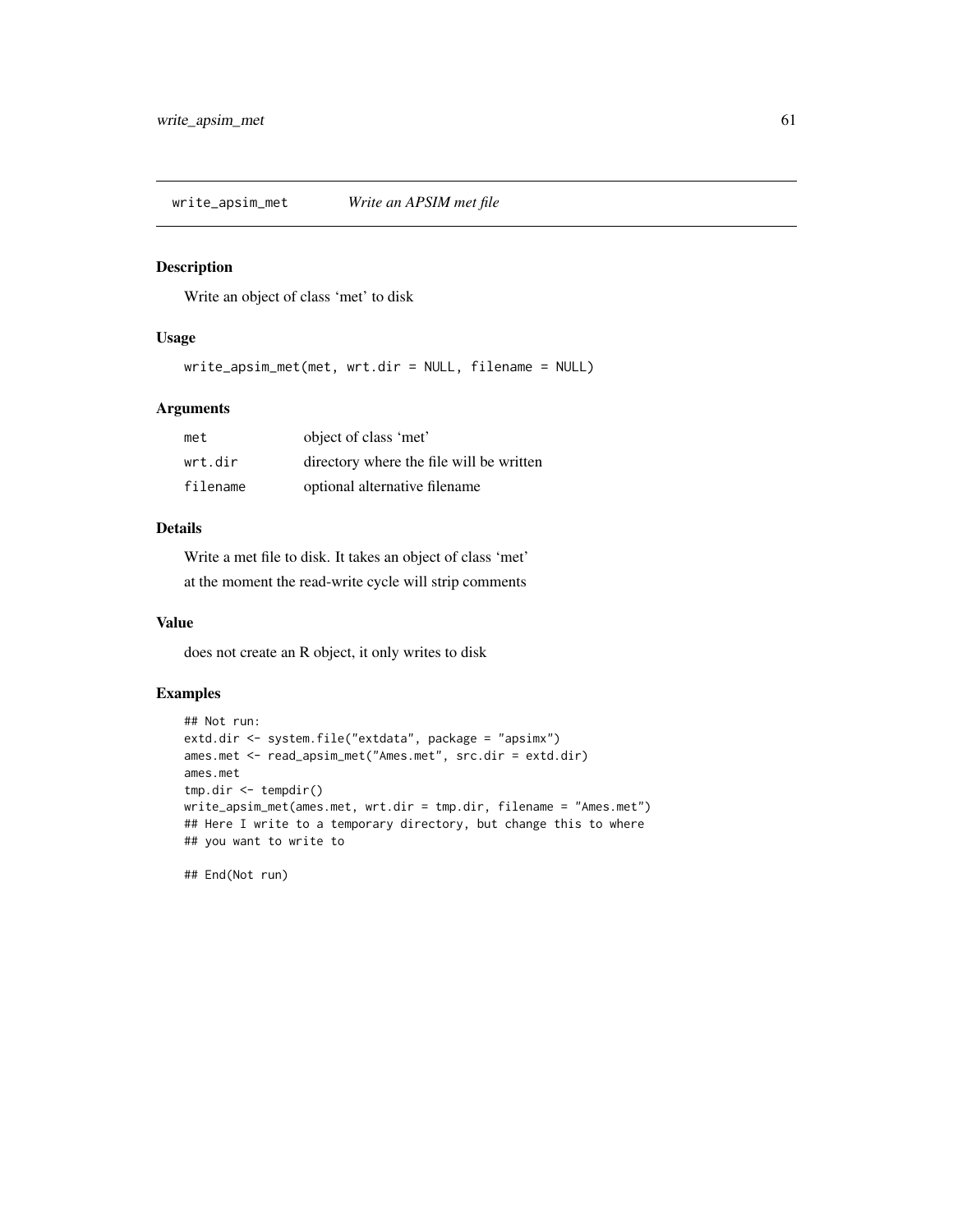# <span id="page-61-0"></span>**Index**

∗ datasets apsim.options, [4](#page-3-0) apsimx.options, [6](#page-5-0) mcmc.apsim.env, [43](#page-42-0) mcmc.apsimx.env, [44](#page-43-0) obsWheat, [44](#page-43-0) wop, [60](#page-59-0) wop.h, [60](#page-59-0) approx, *[36](#page-35-0)*, *[53](#page-52-0)* apsim, [3](#page-2-0) apsim.options, [4](#page-3-0) apsim\_example, [12](#page-11-0) apsim\_options, [13](#page-12-0) apsim\_version, [14](#page-13-0) apsimx, [5](#page-4-0) apsimx.options, [6](#page-5-0) apsimx\_example, [6](#page-5-0) apsimx\_filetype, [7](#page-6-0) apsimx\_options, [8](#page-7-0) apsimx\_soil\_profile, [9,](#page-8-0) *[11](#page-10-0)* auto\_detect\_apsim\_examples, [15](#page-14-0) auto\_detect\_apsimx\_examples, [14](#page-13-0) check\_apsim\_met, [16](#page-15-0) check\_apsimx\_soil\_profile *(*apsimx\_soil\_profile*)*, [9](#page-8-0) compare\_apsim\_met, [16](#page-15-0) edit\_apsim, [18](#page-17-0) edit\_apsim\_replace\_soil\_profile, [27](#page-26-0)

```
edit_apsim_xml, 28
edit_apsimx, 20
edit_apsimx_batch, 22
edit_apsimx_replace_soil_profile, 25
edit_apsimx_replacement, 24, 47
extract_values_apsimx, 30
```
get\_daymet, *[30,](#page-29-0) [31](#page-30-0)* get\_daymet\_apsim\_met, [30](#page-29-0) get\_GSOD, *[32](#page-31-0)* get\_gsod\_apsim\_met, [32](#page-31-0) get\_iem\_apsim\_met, [34](#page-33-0) get\_iemre\_apsim\_met, [33](#page-32-0) get\_power, *[35](#page-34-0)* get\_power\_apsim\_met, [35](#page-34-0) impute\_apsim\_met, [36](#page-35-0) inspect\_apsim, [36,](#page-35-0) *[45](#page-44-0)* inspect\_apsim\_xml, [42,](#page-41-0) *[45](#page-44-0)* inspect\_apsimx, *[11](#page-10-0)*, [39,](#page-38-0) *[47](#page-46-0)* inspect\_apsimx\_replacement, [40](#page-39-0) mcmc.apsim.env, [43](#page-42-0) mcmc.apsimx.env, [44](#page-43-0) mean, *[36](#page-35-0)* nloptr, *[45](#page-44-0)*, *[47](#page-46-0)* obsWheat, [44](#page-43-0) optim, *[45](#page-44-0)[–47](#page-46-0)* optim\_apsim, [45](#page-44-0) optim\_apsimx, [46](#page-45-0) plot.met\_mrg *(*compare\_apsim\_met*)*, [16](#page-15-0) plot.soil\_profile *(*apsimx\_soil\_profile*)*, [9](#page-8-0) print.met, [48](#page-47-0) print.optim\_apsim *(*optim\_apsim*)*, [45](#page-44-0) read\_apsim, [48,](#page-47-0) *[50](#page-49-0)* read\_apsim\_all, [50](#page-49-0) read\_apsim\_met, [51](#page-50-0) read\_apsimx, [49,](#page-48-0) *[50](#page-49-0)* read\_apsimx\_all, [50](#page-49-0) runMCMC, *[45](#page-44-0)*, *[47](#page-46-0)* soilwat\_parms, [52](#page-51-0) splines, *[36](#page-35-0)* ssurgo2sp, [53](#page-52-0) swim\_parms, [55](#page-54-0)